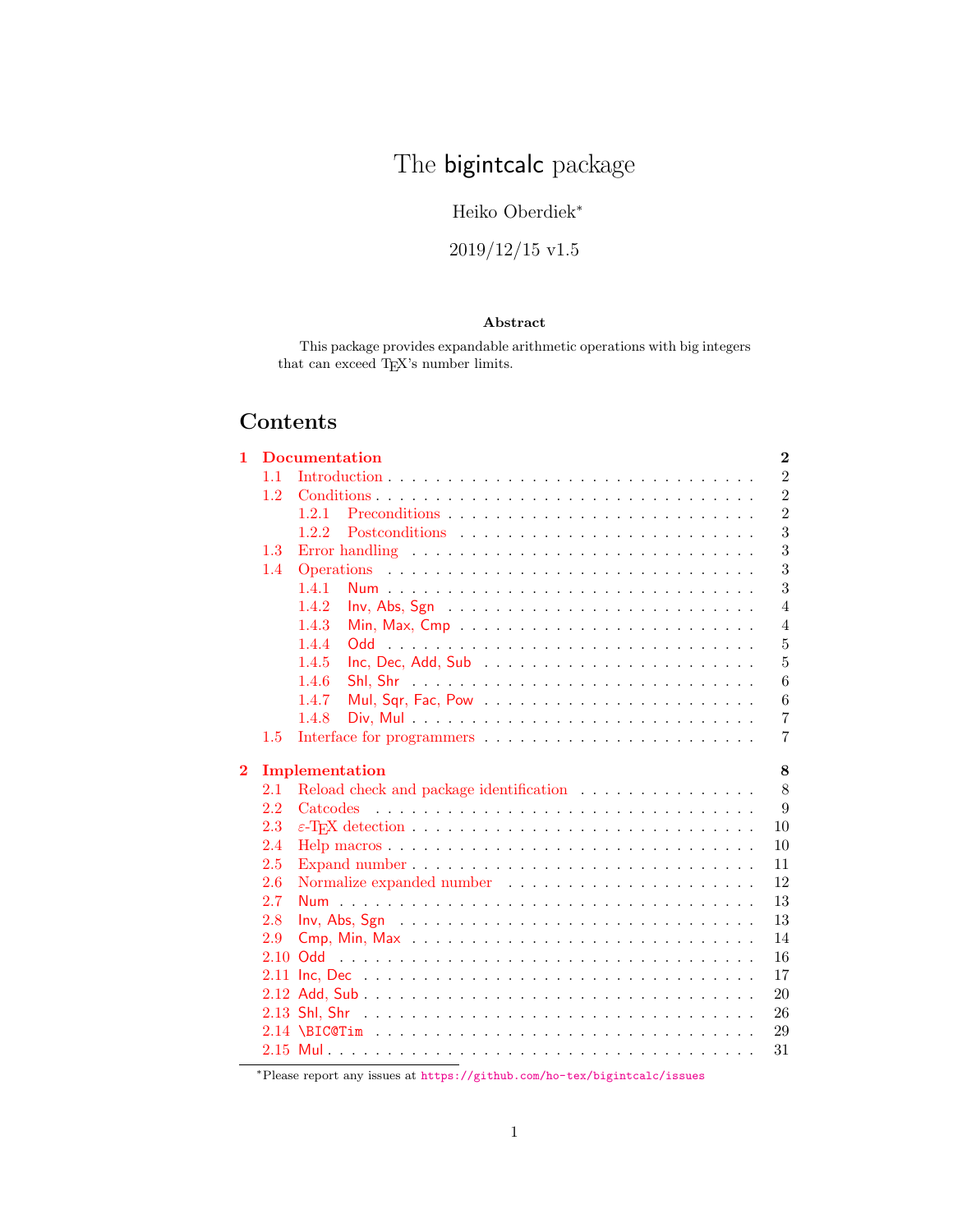|          |                |                                                                                                                 | 33 |
|----------|----------------|-----------------------------------------------------------------------------------------------------------------|----|
|          |                |                                                                                                                 | 33 |
|          |                |                                                                                                                 | 34 |
|          |                |                                                                                                                 | 37 |
|          |                |                                                                                                                 | 38 |
|          |                |                                                                                                                 | 39 |
|          |                |                                                                                                                 | 45 |
| $\bf{3}$ |                | Installation                                                                                                    | 48 |
|          | 3.1            |                                                                                                                 | 48 |
|          | 3.2            |                                                                                                                 | 48 |
|          | 3.3            |                                                                                                                 | 48 |
|          | 3.4            |                                                                                                                 | 48 |
|          | 3.5            |                                                                                                                 | 48 |
| 4        | <b>History</b> |                                                                                                                 | 49 |
|          |                |                                                                                                                 | 49 |
|          |                |                                                                                                                 | 49 |
|          |                |                                                                                                                 | 49 |
|          |                |                                                                                                                 | 49 |
|          |                |                                                                                                                 | 49 |
|          |                | $[2019/12/15 \text{ v}1.5] \ldots \ldots \ldots \ldots \ldots \ldots \ldots \ldots \ldots \ldots \ldots \ldots$ | 49 |
|          | $5$ Index      |                                                                                                                 | 49 |

### <span id="page-1-0"></span>1 Documentation

### <span id="page-1-1"></span>1.1 Introduction

Package bigintcalc defines arithmetic operations that deal with big integers. Big integers can be given either as explicit integer number or as macro code that expands to an explicit number. Big means that there is no limit on the size of the number. Big integers may exceed TEX's range limitation of -2147483647 and 2147483647. Only memory issues will limit the usable range.

In opposite to package intcalc unexpandable command tokens are not supported, even if they are valid TEX numbers like count registers or commands created by \chardef. Nevertheless they may be used, if they are prefixed by \number.

Also  $\varepsilon$ -T<sub>E</sub>X's \numexpr expressions are not supported directly in the manner of package intcalc. However they can be given if \the\numexpr or \number\numexpr are used.

The operations have the form of macros that take one or two integers as parameter and return the integer result. The macro name is a three letter operation name prefixed by the package name, e.g. \bigintcalcAdd{10}{43} returns 53.

The macros are fully expandable, exactly two expansion steps generate the result. Therefore the operations may be used nearly everywhere in T<sub>E</sub>X, even inside \csname, file names, or other expandable contexts.

### <span id="page-1-2"></span>1.2 Conditions

#### <span id="page-1-3"></span>1.2.1 Preconditions

• Arguments can be anything that expands to a number that consists of optional signs and digits.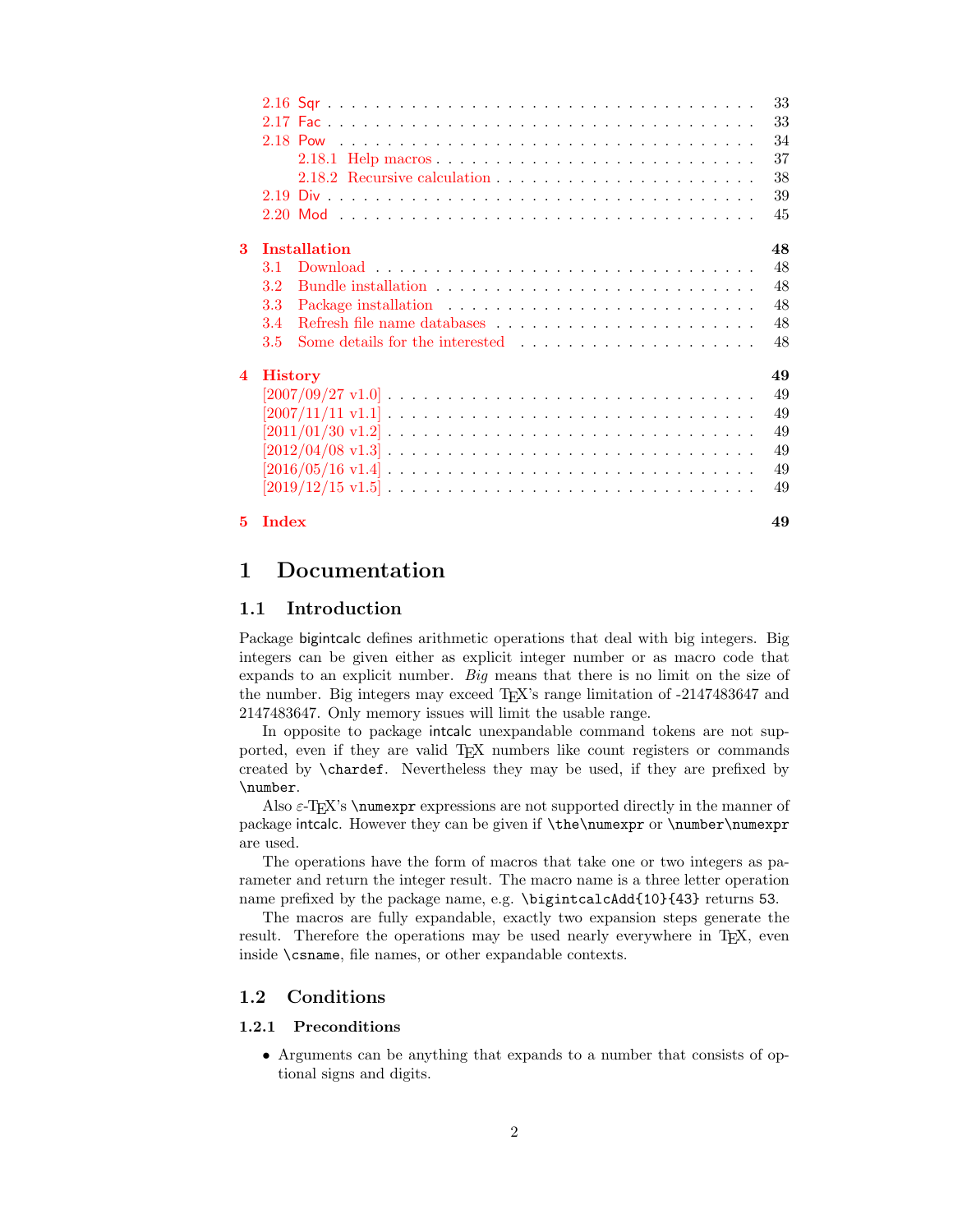• The arguments and return values must be sound. Zero as divisor or factorials of negative numbers will cause errors.

#### <span id="page-2-0"></span>1.2.2 Postconditions

Additional properties of the macros apart from calculating a correct result (of course  $\circledcirc$ :

- The macros are fully expandable. Thus they can be used inside \edef, \csname, for example.
- Furthermore exactly two expansion steps calculate the result.
- The number consists of one optional minus sign and one or more digits. The first digit is larger than zero for numbers that consists of more than one digit.

In short, the number format is exactly the same as  $\text{number}$  generates, but without its range limitation. And the tokens (minus sign, digits) have catcode 12 (other).

• Call by value is simulated. First the arguments are converted to numbers. Then these numbers are used in the calculations.

Remember that arguments may contain expensive macros or  $\varepsilon$ -TEX expressions. This strategy avoids multiple evaluations of such arguments.

### <span id="page-2-1"></span>1.3 Error handling

Some errors are detected by the macros, example: division by zero. In this cases an undefined control sequence is called and causes a TeX error message, example: \BigIntCalcError:DivisionByZero. The name of the control sequence contains the reason for the error. The T<sub>E</sub>X error may be ignored. Then the operation returns zero as result. Because the macros are supposed to work in expandible contexts. An traditional error message, however, is not expandable and would break these contexts.

### <span id="page-2-2"></span>1.4 Operations

Some definition equations below use the function Int that converts a real number to an integer. The number is truncated that means rounding to zero:

$$
Int(x) := \begin{cases} \lfloor x \rfloor & \text{if } x \ge 0\\ \lceil x \rceil & \text{otherwise} \end{cases}
$$

### <span id="page-2-3"></span>1.4.1 Num

#### <span id="page-2-4"></span> $\big\{\langle x\rangle\big\}$

Macro \bigintcalcNum converts its argument to a normalized integer number without unnecessary leading zeros or signs. The result matches the regular expression:

$$
0 \mid -? \left[ 1 - 9 \right] \left[ 0 - 9 \right] *
$$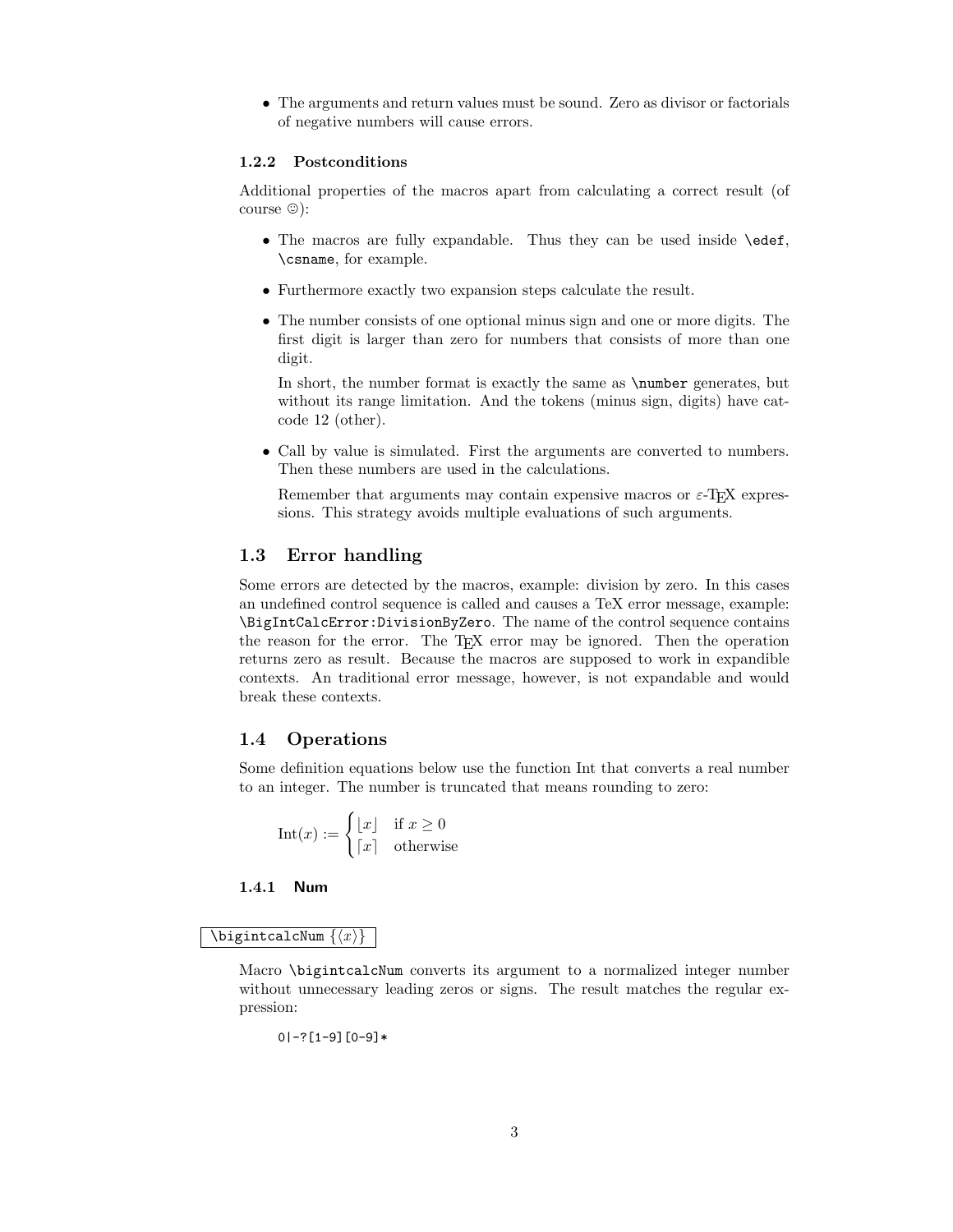### <span id="page-3-0"></span>1.4.2 Inv, Abs, Sgn

#### <span id="page-3-3"></span> $\big\{\langle x\rangle\}$

Macro \bigintcalcInv switches the sign.

 $Inv(x) := -x$ 

### <span id="page-3-2"></span>\bigintcalcAbs  $\{\langle x \rangle\}$  |

Macro \bigintcalcAbs returns the absolute value of integer  $\langle x \rangle$ .

 $\text{Abs}(x) := |x|$ 

### <span id="page-3-6"></span>\bigintcalcSgn  $\{\langle x \rangle\}$  |

Macro \bigintcalcSgn encodes the sign of  $\langle x \rangle$  as number.

$$
Sgn(x) := \begin{cases} -1 & \text{if } x < 0\\ 0 & \text{if } x = 0\\ 1 & \text{if } x > 0 \end{cases}
$$

These return values can easily be distinguished by \ifcase:

```
\ifcase\bigintcalcSgn{<x>}
  x=0$
\or
  $x>0$
\else
  $x<0$
\fi
```
### <span id="page-3-1"></span>1.4.3 Min, Max, Cmp

<span id="page-3-5"></span>\bigintcalcMin  $\{\langle x \rangle\}$   $\{\langle y \rangle\}$ 

Macro \bigintcalcMin returns the smaller of the two integers.

$$
Min(x, y) := \begin{cases} x & \text{if } x < y \\ y & \text{otherwise} \end{cases}
$$

<span id="page-3-4"></span> $\big\{\langle b \rangle \} \left\{ \langle y \rangle \right\}$ 

Macro \bigintcalcMax returns the larger of the two integers.

$$
\operatorname{Max}(x, y) := \begin{cases} x & \text{if } x > y \\ y & \text{otherwise} \end{cases}
$$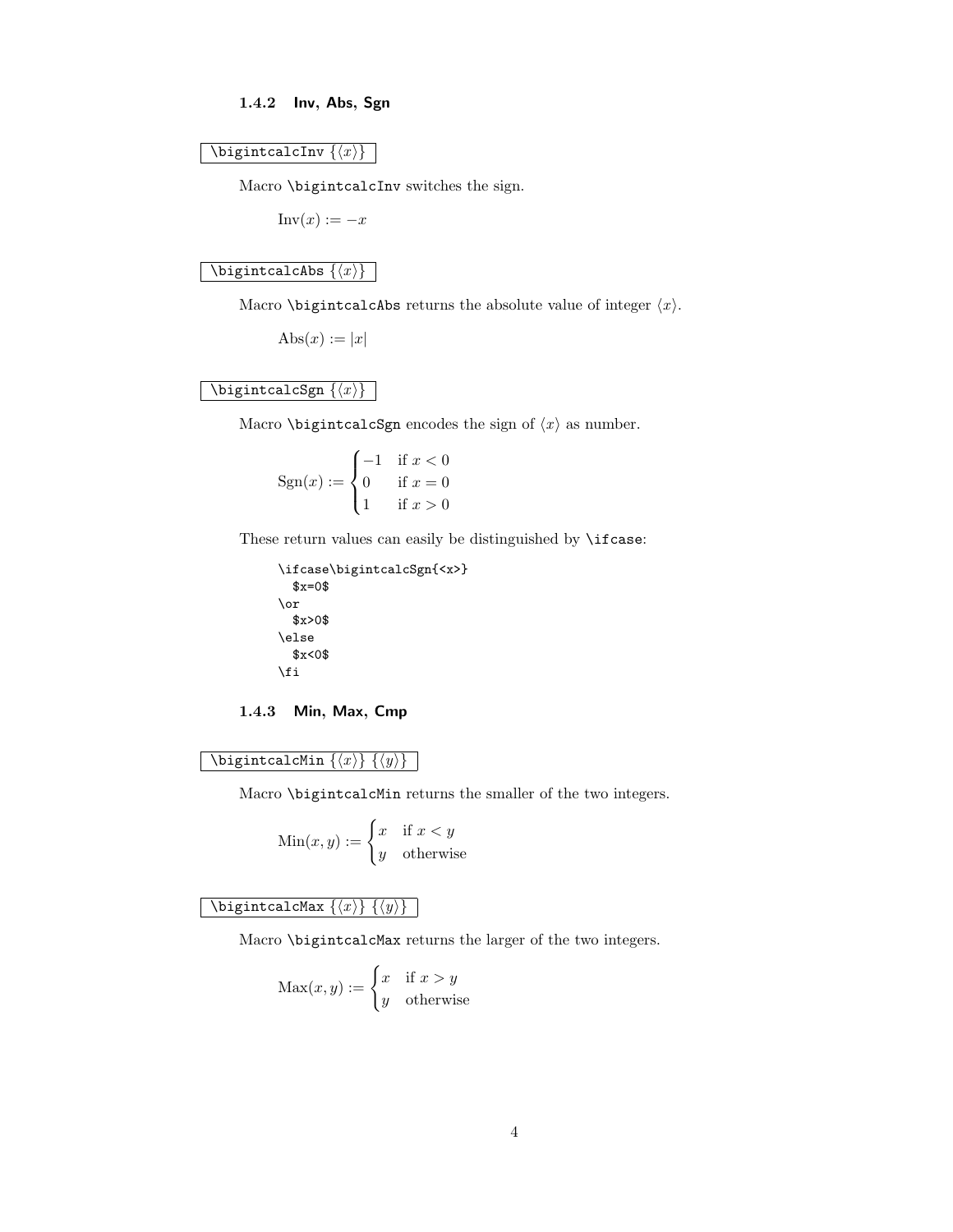<span id="page-4-3"></span>\bigintcalcCmp  $\{\langle x \rangle\}$   $\{\langle y \rangle\}$ 

Macro \bigintcalcCmp encodes the comparison result as number:

$$
\text{Cmp}(x, y) := \begin{cases} -1 & \text{if } x < y \\ 0 & \text{if } x = y \\ 1 & \text{if } x > y \end{cases}
$$

These values can be distinguished by \ifcase:

\ifcase\bigintcalcCmp{<x>}{<y>}  $x=y$ \$ \or \$x>y\$ \else  $x < y$ \$ \fi

<span id="page-4-0"></span>1.4.4 Odd

```
\bigintcalcOdd \{\langle x \rangle\}
```

$$
Odd(x) := \begin{cases} 1 & \text{if } x \text{ is odd} \\ 0 & \text{if } x \text{ is even} \end{cases}
$$

<span id="page-4-1"></span>1.4.5 Inc, Dec, Add, Sub

<span id="page-4-5"></span> $\big\{\langle x\rangle\big\}$ 

Macro \bigintcalcInc increments  $\langle x \rangle$  by one.

 $Inc(x) := x + 1$ 

### <span id="page-4-4"></span> $\big\{\langle x\rangle\big\}$

Macro \bigintcalcDec decrements  $\langle x \rangle$  by one.

 $\mathrm{Dec}(x) := x - 1$ 

### <span id="page-4-2"></span>\bigintcalcAdd  $\{\langle x \rangle\}$   $\{\langle y \rangle\}$

Macro \bigintcalcAdd adds the two numbers.

 $Add(x, y) := x + y$ 

### <span id="page-4-7"></span> $\big\{\langle x\rangle\}$   $\{\langle y\rangle\}$

Macro \bigintcalcSub calculates the difference.

 $\text{Sub}(x, y) := x - y$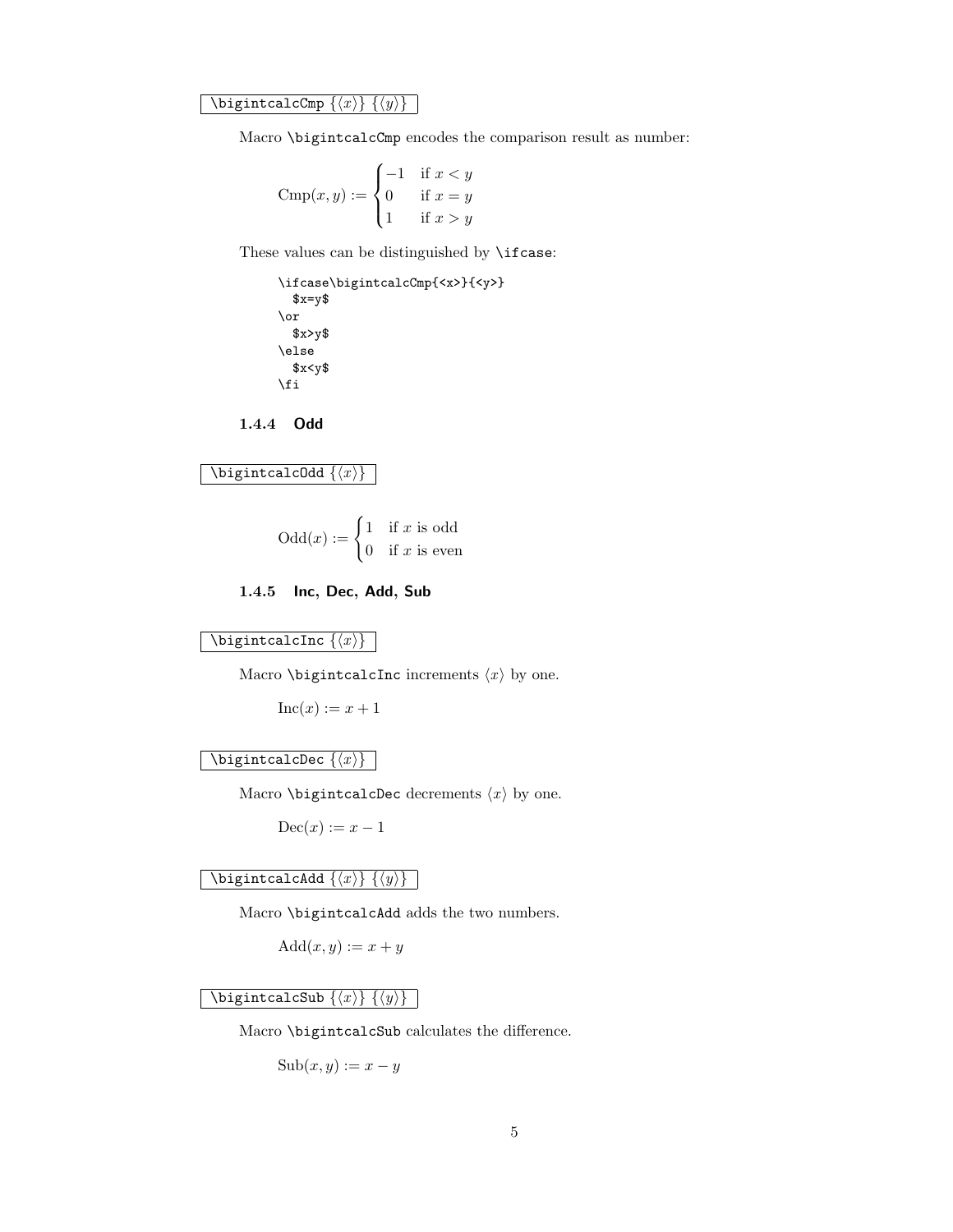#### <span id="page-5-0"></span>1.4.6 Shl, Shr

#### <span id="page-5-5"></span>\bigintcalcShl  $\{\langle x \rangle\}$

Macro \bigintcalcShl implements shifting to the left that means the number is multiplied by two. The sign is preserved.

 $Shl(x) := x * 2$ 

#### <span id="page-5-6"></span> $\big\{\langle x\rangle\big\}$  |

Macro \bigintcalcShr implements shifting to the right. That is equivalent to an integer division by two. The sign is preserved.

 $\text{Shr}(x) := \text{Int}(x/2)$ 

#### <span id="page-5-1"></span>1.4.7 Mul, Sqr, Fac, Pow

### <span id="page-5-3"></span>\bigintcalcMul  $\{\langle x \rangle\}$   $\{\langle y \rangle\}$

Macro \bigintcalcMul calculates the product of  $\langle x \rangle$  and  $\langle y \rangle$ .

 $Mul(x, y) := x * y$ 

### <span id="page-5-7"></span> $\big\{\langle x\rangle\big\}$

Macro \bigintcalcSqr returns the square product.

 $Sqr(x) := x^2$ 

#### <span id="page-5-2"></span> $\left\{ \left\langle x\right\rangle \right\}$   $\left\{ \left\langle x\right\rangle \right\}$

Macro \bigintcalcFac returns the factorial of  $\langle x \rangle$ . Negative numbers are not permitted.

$$
Fac(x) := x! \quad \text{for } x \ge 0
$$

 $(0! = 1)$ 

### <span id="page-5-4"></span>\bigintcalcPow Mx My

Macro **\bigintcalcPow** calculates the value of  $\langle x \rangle$  to the power of  $\langle y \rangle$ . The error "division by zero" is thrown if  $\langle x \rangle$  is zero and  $\langle y \rangle$  is negative. permitted:

$$
Pow(x, y) := Int(x^y) \qquad \text{for } x \neq 0 \text{ or } y \geq 0
$$

 $(0^0 = 1)$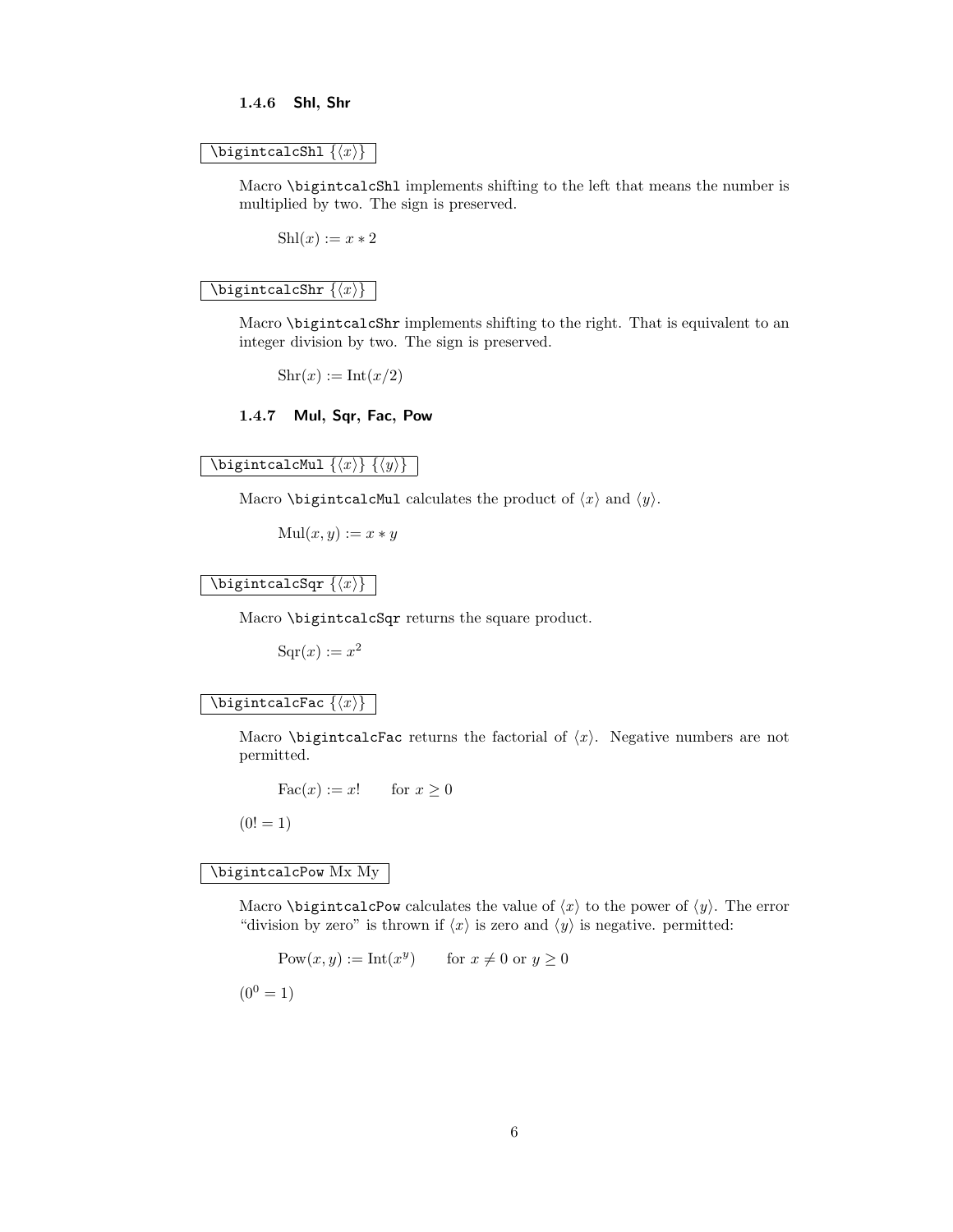#### <span id="page-6-0"></span>1.4.8 Div, Mul

### <span id="page-6-4"></span>\bigintcalcDiv  $\{\langle x \rangle\}$   $\{\langle y \rangle\}$

Macro \bigintcalcDiv performs an integer division. Argument  $\langle y \rangle$  must not be zero.

 $Div(x, y) := Int(x/y)$  for  $y \neq 0$ 

### <span id="page-6-6"></span> $\lambda$ bigintcalcMod  $\{\langle x \rangle\}$   $\{\langle y \rangle\}$

Macro \bigintcalcMod gets the remainder of the integer division. The sign follows the divisor  $\langle y \rangle$ . Argument  $\langle y \rangle$  must not be zero.

 $Mod(x, y) := x \; \% \; y$  for  $y \neq 0$ 

The result ranges:

 $-|y| < \text{Mod}(x, y) \leq 0$  for  $y < 0$  $0 \leq Mod(x, y) \leq y$  for  $y \geq 0$ 

### <span id="page-6-1"></span>1.5 Interface for programmers

If the programmer can ensure some more properties about the arguments of the operations, then the following macros are a little more efficient.

In general numbers must obey the following constraints:

- Plain number: digit tokens only, no command tokens.
- Non-negative. Signs are forbidden.
- Delimited by exclamation mark. Curly braces around the number are not allowed and will break the code.

#### <span id="page-6-7"></span> $\Big\{\Big\}$  /BigIntCalcOdd  $\langle number \rangle$  !

 $1/0$  is returned if  $\langle number \rangle$  is odd/even.

#### <span id="page-6-5"></span> $\Big\{\Big\}$  igIntCalcInc  $\langle number \rangle$  !

Incrementation.

#### <span id="page-6-3"></span> $\langle$ BigIntCalcDec  $\langle number \rangle$  !

Decrementation, positive number without zero.

<span id="page-6-2"></span> $\Big\{ \Big\}$  !  $\{ number A \}$  !  $\{ number B \}$  !

Addition,  $A \geq B$ .

<span id="page-6-8"></span> $\Big\backslash \texttt{BigIntCalcSub} \setminus \textit{number A} \Big\}$  !  $\Big\backslash \textit{number B} \Big\}$  !

Subtraction,  $A \geq B$ .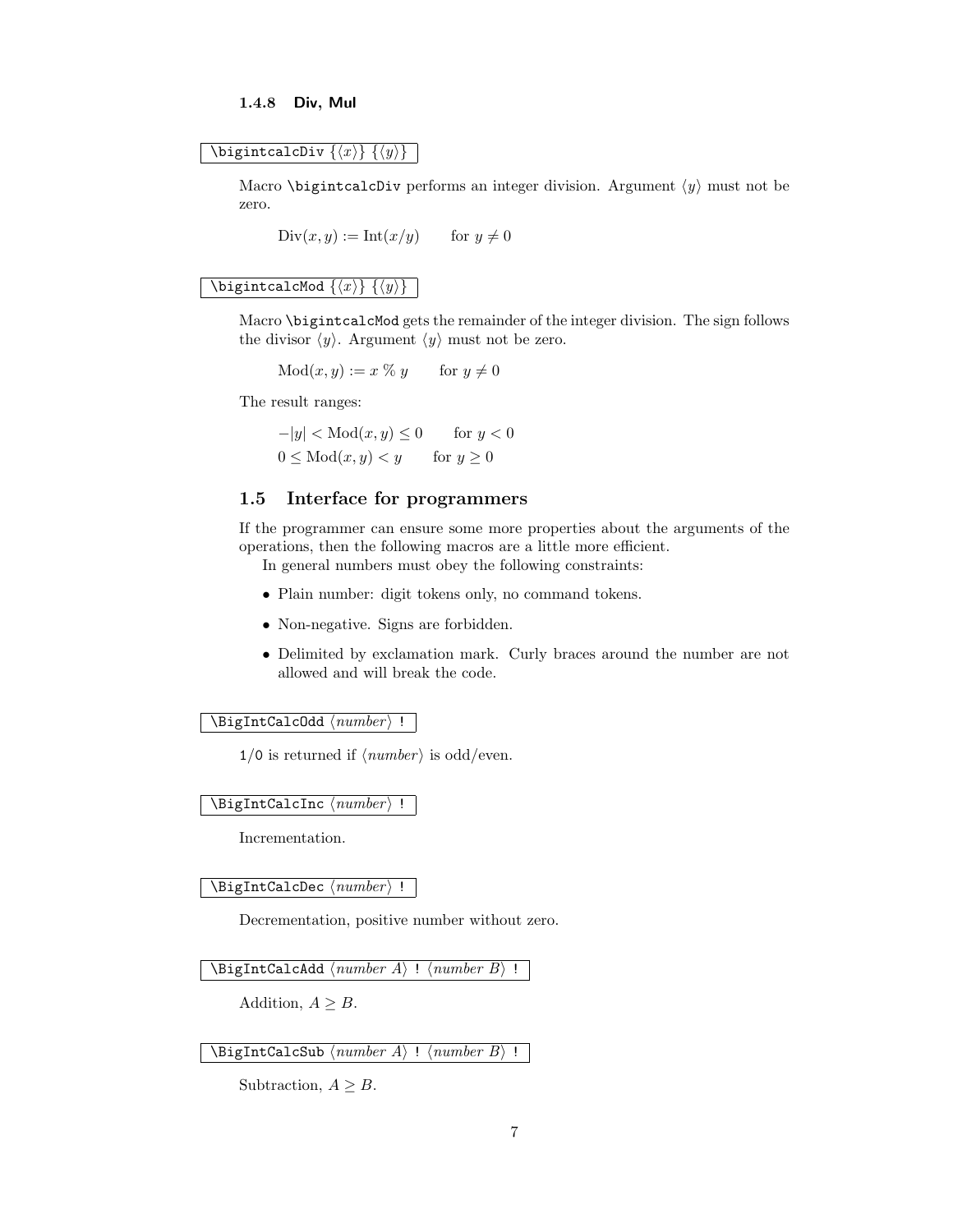<span id="page-7-5"></span> $\left\{ \text{D} \right\}$  is intermed in  $\left\{ \text{number} \right\}$  !

Left shift (multiplication with two).

<span id="page-7-6"></span> $\Big\langle$ BigIntCalcShr $\langle number \rangle$  !

Right shift (integer division by two).

<span id="page-7-4"></span> $\left\{ \Delta \right\}$  !  $\left\{ number\right\}$  !

Multiplication,  $A \geq B$ .

<span id="page-7-2"></span> $\Big\{ \Big\}$  !  $\{ number A \}$  !  $\{ number B \}$  !

Division operation.

```
\DeltaBigIntCalcMod \langle number A \rangle! \langle number B \rangle!
```
Modulo operation.

### <span id="page-7-0"></span>2 Implementation

```
1 \langle *packetackage\rangle
```
#### <span id="page-7-1"></span>2.1 Reload check and package identification

Reload check, especially if the package is not used with L<sup>AT</sup>EX.

```
2 \begingroup\catcode61\catcode48\catcode32=10\relax%
```

```
3 \catcode13=5 % ^^M
4 \endlinechar=13 %
5 \catcode35=6 % #
6 \catcode39=12 \% '
7 \catcode44=12 %,
8 \catcode45=12 % -
9 \catcode46=12 % .
10 \catcode58=12 % :
11 \catcode64=11 % @
12 \catcode123=1 % {
13 \catcode125=2 % }
14 \expandafter\let\expandafter\x\csname ver@bigintcalc.sty\endcsname
15 \ifx\x\relax % plain-TeX, first loading
16 \else
17 \def\emptyset18 \ifx\x\empty % LaTeX, first loading,
19 % variable is initialized, but \ProvidesPackage not yet seen
20 \else
21 \expandafter\ifx\csname PackageInfo\endcsname\relax
22 \det\{x\#1\#2\%23 \immediate\write-1{Package #1 Info: #2.}%
24 }%
25 \else
26 \def\x#1#2{\PackageInfo{#1}{#2, stopped}}%
27 \forallfi
28 \x{bigintcalc}{The package is already loaded}%
```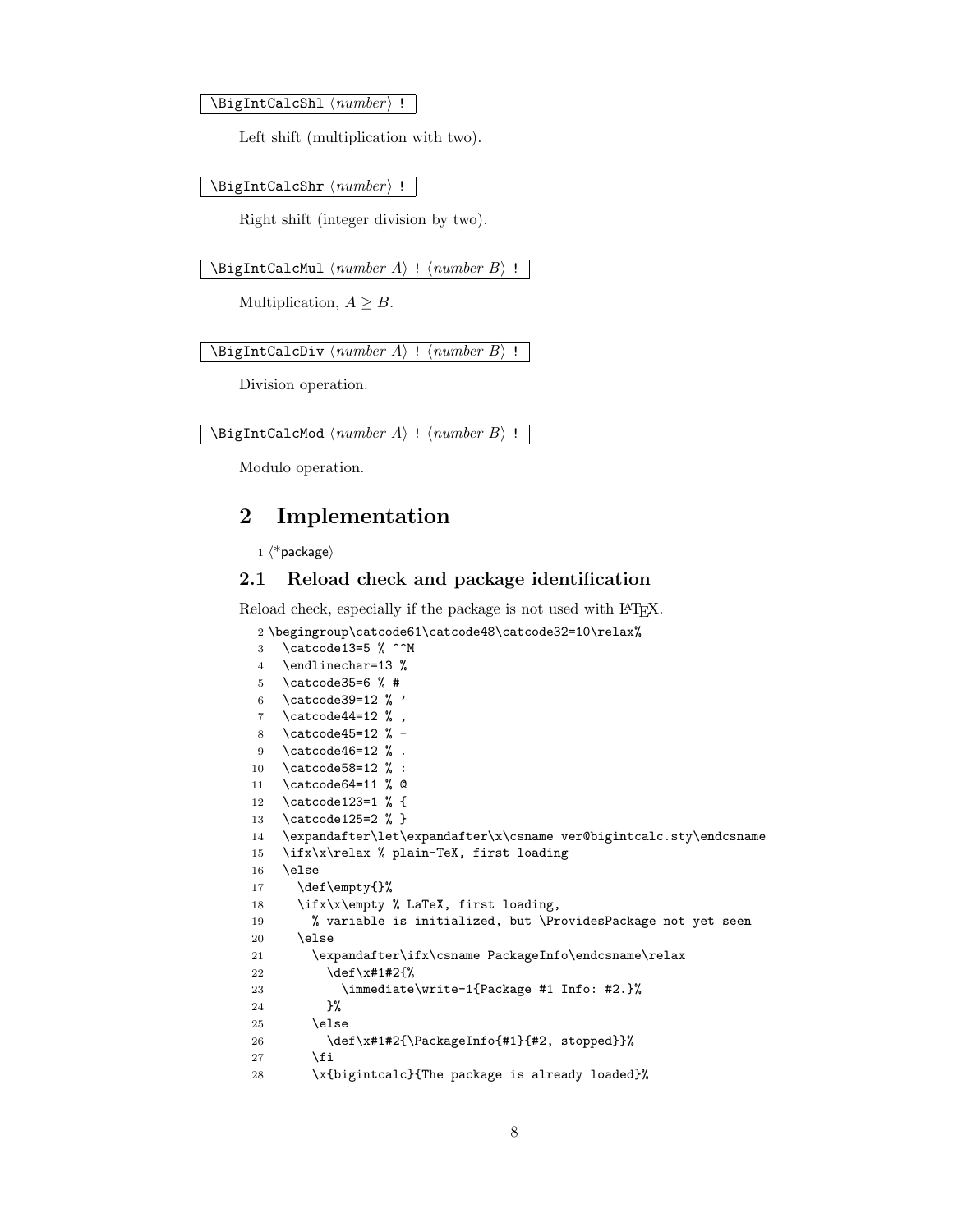<span id="page-8-2"></span>\aftergroup\endinput

 $30 \overline{\text{1}}$ 

\fi

\endgroup%

Package identification:

<span id="page-8-38"></span><span id="page-8-32"></span><span id="page-8-29"></span><span id="page-8-18"></span><span id="page-8-17"></span><span id="page-8-16"></span><span id="page-8-15"></span><span id="page-8-14"></span><span id="page-8-13"></span><span id="page-8-12"></span><span id="page-8-11"></span><span id="page-8-10"></span><span id="page-8-9"></span><span id="page-8-8"></span><span id="page-8-7"></span><span id="page-8-6"></span><span id="page-8-5"></span><span id="page-8-4"></span><span id="page-8-3"></span> \begingroup\catcode61\catcode48\catcode32=10\relax% \catcode13=5 % ^^M \endlinechar=13 % \catcode35=6 % # \catcode39=12 % ' \catcode40=12 % ( \catcode41=12 % ) \catcode44=12 % , \catcode45=12 % - \catcode46=12 % . \catcode47=12 % / \catcode58=12 % : \catcode64=11 % @ \catcode91=12 % [ \catcode93=12 % ] \catcode123=1 % { \catcode125=2 % } \expandafter\ifx\csname ProvidesPackage\endcsname\relax \def\x#1#2#3[#4]{\endgroup \immediate\write-1{Package: #3 #4}% \xdef#1{#4}% }% \else  $\det\ x#1#2[#3]{\end$  #2[{#3}]% \ifx#1\@undefined \xdef#1{#3}%  $\overline{\text{f}i}$  \ifx#1\relax \xdef#1{#3}%  $\setminus$ fi }%  $\setminus$ fi \expandafter\x\csname ver@bigintcalc.sty\endcsname \ProvidesPackage{bigintcalc}% [2019/12/15 v1.5 Expandable calculations on big integers (HO)]%

### <span id="page-8-39"></span><span id="page-8-37"></span><span id="page-8-36"></span><span id="page-8-35"></span><span id="page-8-30"></span><span id="page-8-1"></span><span id="page-8-0"></span>2.2 Catcodes

<span id="page-8-40"></span><span id="page-8-34"></span><span id="page-8-33"></span><span id="page-8-31"></span><span id="page-8-28"></span><span id="page-8-27"></span><span id="page-8-26"></span><span id="page-8-25"></span><span id="page-8-24"></span><span id="page-8-23"></span><span id="page-8-22"></span><span id="page-8-21"></span><span id="page-8-20"></span><span id="page-8-19"></span>

|    | 69 \begingroup\catcode61\catcode48\catcode32=10\relax% |
|----|--------------------------------------------------------|
| 70 | \catcode13=5 % ^^M                                     |
| 71 | \endlinechar=13 %                                      |
| 72 | \catcode123=1 % {                                      |
| 73 | \catcode125=2 % }                                      |
| 74 | \catcode64=11 % @                                      |
| 75 | \def\x{\endgroup                                       |
| 76 | \expandafter\edef\csname BIC@AtEnd\endcsname{%         |
| 77 | \endlinechar=\the\endlinechar\relax                    |
| 78 | \catcode13=\the\catcode13\relax                        |
| 79 | \catcode32=\the\catcode32\relax                        |
| 80 | \catcode35=\the\catcode35\relax                        |
| 81 | \catcode61=\the\catcode61\relax                        |
| 82 | \catcode64=\the\catcode64\relax                        |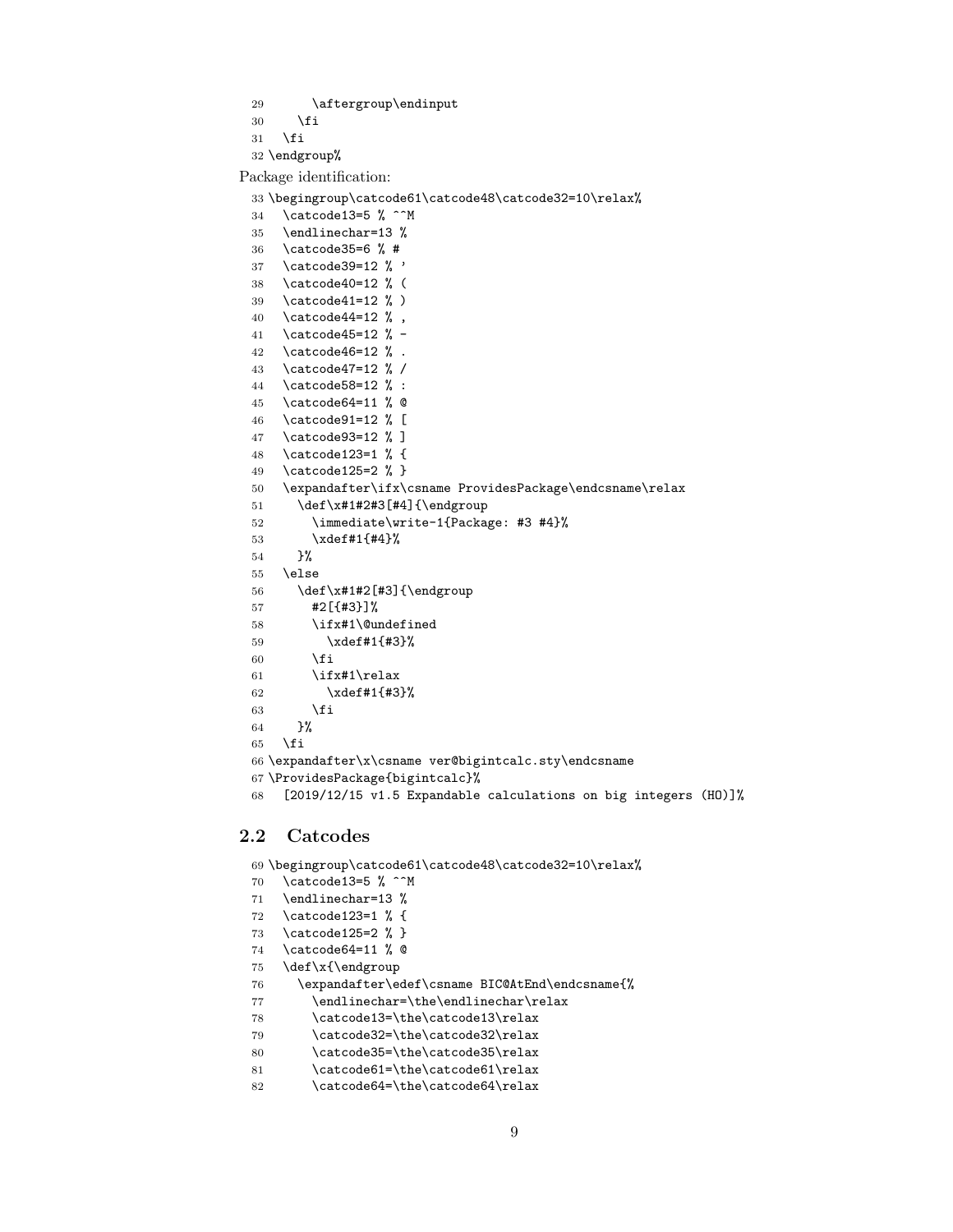```
83 \catcode123=\the\catcode123\relax
84 \catcode125=\the\catcode125\relax
85 }%
86 }%
87 \x\catcode61\catcode48\catcode32=10\relax%
88 \catcode13=5 % ^^M
89 \endlinechar=13 %
90 \catcode35=6 % #
91 \catcode64=11 % @
92 \catcode123=1 % {
93 \catcode125=2 % }
94 \def\TMP@EnsureCode#1#2{%
95 \edef\BIC@AtEnd{%
96 \BIC@AtEnd
97 \catcode#1=\the\catcode#1\relax
98 }%
99 \catcode#1=#2\relax
100 }
101 \TMP@EnsureCode{33}{12}% !
102 \TMP@EnsureCode{36}{14}% $ (comment!)
103 \TMP@EnsureCode{38}{14}% & (comment!)
104 \TMP@EnsureCode{40}{12}% (
105 \TMP@EnsureCode{41}{12}% )
106 \TMP@EnsureCode{42}{12}% *
107 \TMP@EnsureCode{43}{12}% +
108 \TMP@EnsureCode{45}{12}% -
109 \TMP@EnsureCode{46}{12}% .
110 \TMP@EnsureCode{47}{12}% /
111 \TMP@EnsureCode{58}{11}% : (letter!)
112 \TMP@EnsureCode{60}{12}% <
113 \TMP@EnsureCode{62}{12}% >
114 \TMP@EnsureCode{63}{14}% ? (comment!)
115 \TMP@EnsureCode{91}{12}% [
116 \TMP@EnsureCode{93}{12}% ]
117 \edef\BIC@AtEnd{\BIC@AtEnd\noexpand\endinput}
118 \begingroup\expandafter\expandafter\expandafter\endgroup
119 \expandafter\ifx\csname BIC@TestMode\endcsname\relax
120 \else
121 \catcode63=9 % ? (ignore)
122 \fi
123 ? \let\BIC@@TestMode\BIC@TestMode
```
### <span id="page-9-41"></span><span id="page-9-40"></span><span id="page-9-39"></span><span id="page-9-38"></span><span id="page-9-37"></span><span id="page-9-36"></span><span id="page-9-35"></span><span id="page-9-34"></span><span id="page-9-33"></span><span id="page-9-32"></span><span id="page-9-31"></span><span id="page-9-30"></span><span id="page-9-29"></span><span id="page-9-22"></span><span id="page-9-19"></span><span id="page-9-6"></span><span id="page-9-2"></span><span id="page-9-0"></span>2.3  $\varepsilon$ -T<sub>F</sub>X detection

```
124 \begingroup\expandafter\expandafter\expandafter\endgroup
125 \expandafter\ifx\csname numexpr\endcsname\relax
126 \catcode36=9 % $ (ignore)
127 \else
128 \catcode38=9 % & (ignore)
129 \fi
```
#### <span id="page-9-21"></span><span id="page-9-1"></span>2.4 Help macros

```
\BIC@Fi
```
\let\BIC@Fi\fi

#### <span id="page-9-3"></span>\BIC@AfterFi

<span id="page-9-8"></span>\def\BIC@AfterFi#1#2\BIC@Fi{\fi#1}%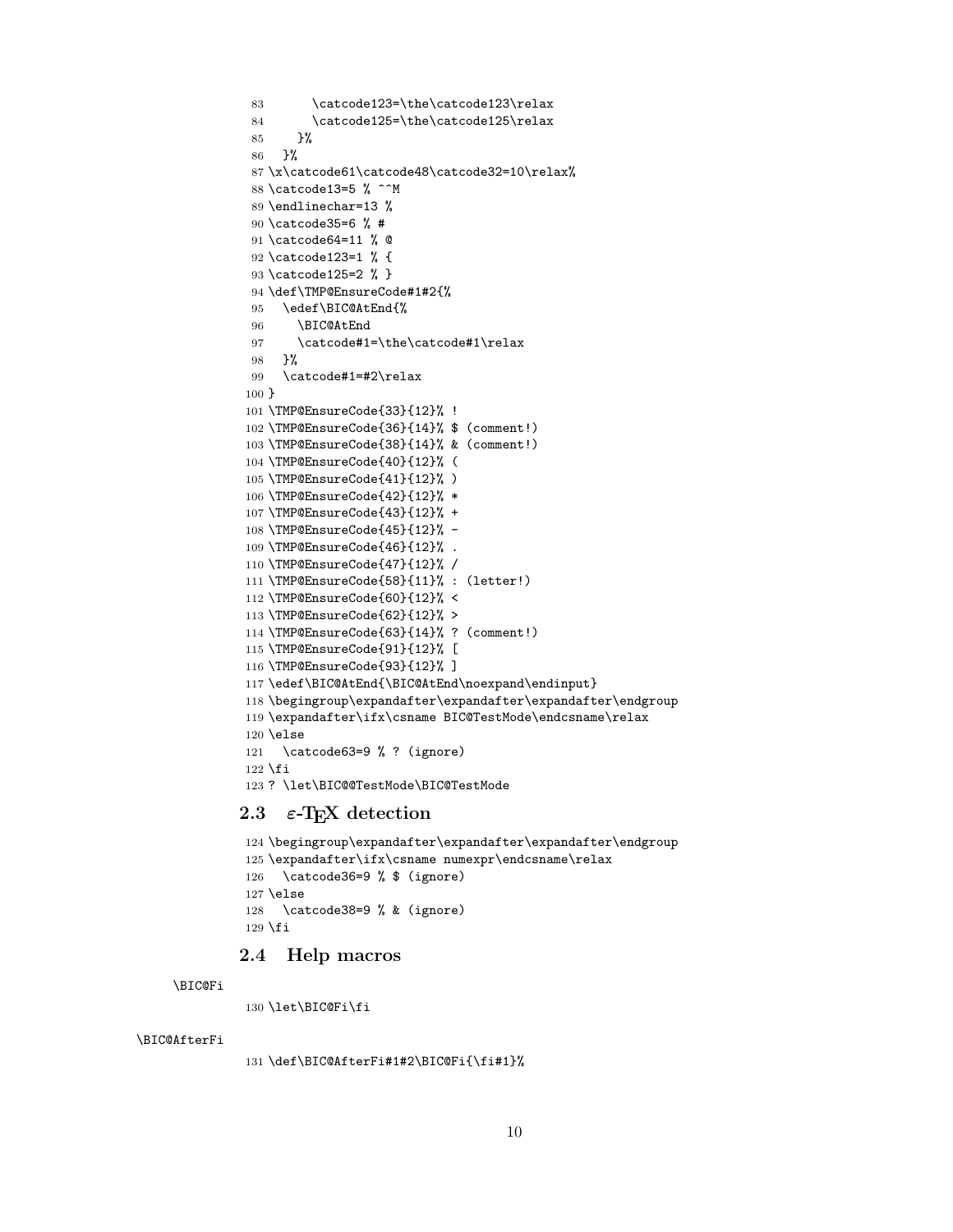<span id="page-10-10"></span>\BIC@AfterFiFi

```
\BIC@AfterFiFiFi
```

```
133 \def\BIC@AfterFiFiFi#1#2\BIC@Fi{\fi\fi\fi#1}%
```
<span id="page-10-15"></span>\BIC@Space

<span id="page-10-26"></span> \begingroup \def\x#1{\endgroup 136 \let\BIC@Space= #1% }% \x{ }

### <span id="page-10-27"></span><span id="page-10-0"></span>2.5 Expand number

```
139 \begingroup\expandafter\expandafter\expandafter\endgroup
140 \expandafter\ifx\csname RequirePackage\endcsname\relax
141 \def\TMP@RequirePackage#1[#2]{%
142 \begingroup\expandafter\expandafter\expandafter\endgroup
143 \expandafter\ifx\csname ver@#1.sty\endcsname\relax
144 \input #1.sty\relax
145 \overrightarrow{fi}146 }%
147 \TMP@RequirePackage{pdftexcmds}[2007/11/11]%
148 \else
149 \RequirePackage{pdftexcmds}[2007/11/11]%
150 \fi
151 \begingroup\expandafter\expandafter\expandafter\endgroup
152 \expandafter\ifx\csname pdf@escapehex\endcsname\relax
```
#### <span id="page-10-12"></span>\BIC@Expand

<span id="page-10-23"></span><span id="page-10-22"></span><span id="page-10-18"></span><span id="page-10-3"></span>

| 153 | \def\BIC@Expand#1{%     |
|-----|-------------------------|
| 154 | \romannumeral0%         |
| 155 | \BIC@@Expand#1!\@nil{}% |
| 156 | ጉ%                      |

#### <span id="page-10-9"></span>\BIC@@Expand

<span id="page-10-20"></span><span id="page-10-19"></span><span id="page-10-8"></span><span id="page-10-7"></span><span id="page-10-6"></span><span id="page-10-5"></span><span id="page-10-4"></span><span id="page-10-2"></span><span id="page-10-1"></span>

| 157 | \def\BIC@@Expand#1#2\@nil#3{%          |
|-----|----------------------------------------|
| 158 | \expandafter\ifcat\noexpand#1\relax    |
| 159 | \expandafter\@firstoftwo               |
| 160 | \else                                  |
| 161 | \expandafter\@secondoftwo              |
| 162 | \fi                                    |
| 163 | ſ%                                     |
| 164 | \expandafter\BIC@@Expand#1#2\@nil{#3}% |
| 165 | $H^{\prime}$                           |
| 166 | \ifx#1!%                               |
| 167 | \expandafter\@firstoftwo               |
| 168 | \else                                  |
| 169 | \expandafter\@secondoftwo              |
| 170 | \fi                                    |
| 171 | $\{43\}$                               |
| 172 | \BIC@@Expand#2\@nil{#3#1}%             |
| 173 | }‰                                     |
| 174 | ጉ%                                     |
| 175 | ን%                                     |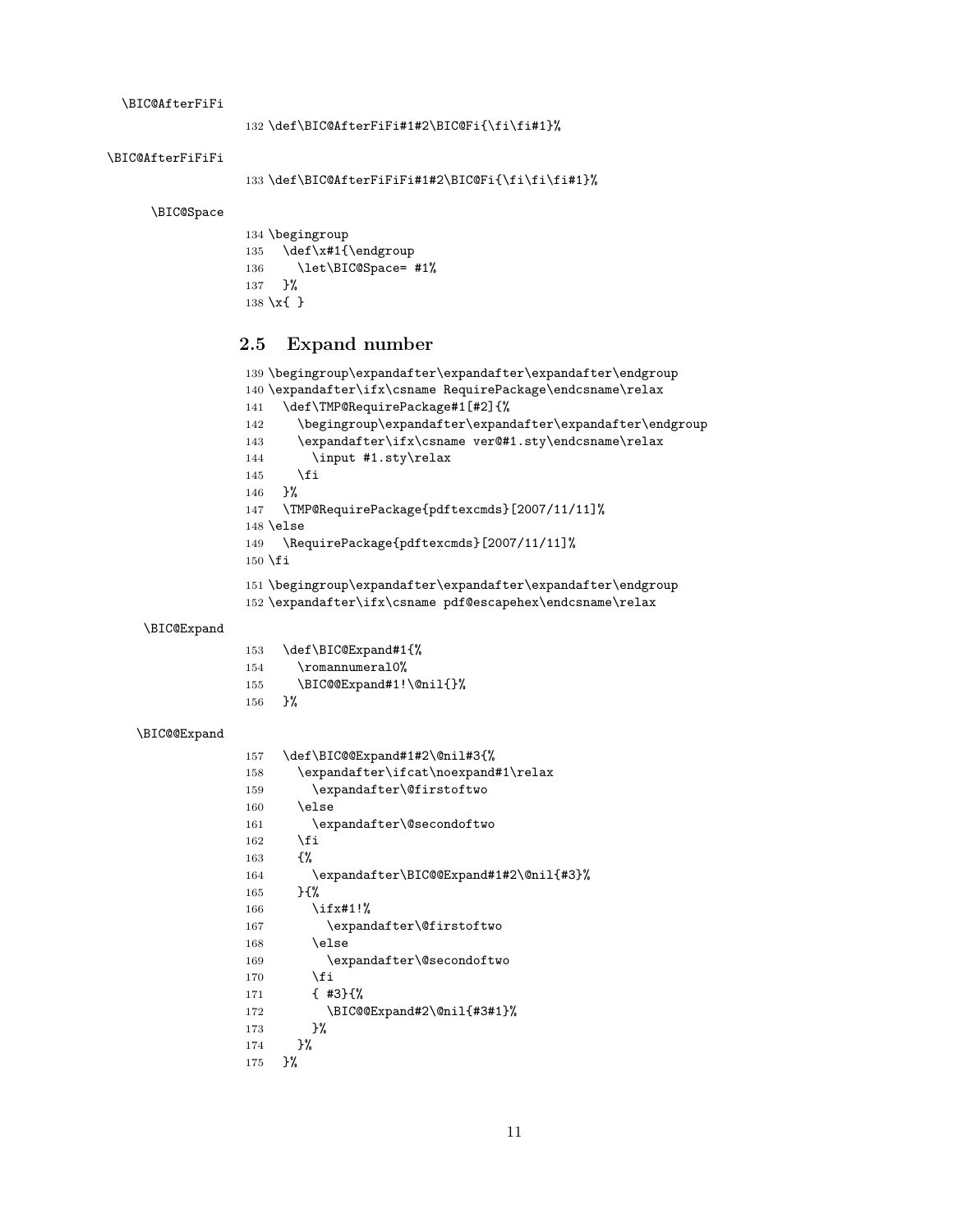<span id="page-11-24"></span><span id="page-11-20"></span><span id="page-11-19"></span><span id="page-11-18"></span><span id="page-11-17"></span><span id="page-11-13"></span><span id="page-11-6"></span><span id="page-11-5"></span><span id="page-11-3"></span><span id="page-11-2"></span><span id="page-11-1"></span>

| <b>\@firstoftwo</b>            |                     |                                                                     |
|--------------------------------|---------------------|---------------------------------------------------------------------|
|                                | 176                 | \expandafter\ifx\csname @firstoftwo\endcsname\relax                 |
|                                | 177                 | \long\def\@firstoftwo#1#2{#1}%                                      |
|                                | 178                 | \fi                                                                 |
| <b>\@secondoftwo</b>           |                     |                                                                     |
|                                | 179                 | \expandafter\ifx\csname @secondoftwo\endcsname\relax                |
|                                | 180                 | \long\def\@secondoftwo#1#2{#2}%                                     |
|                                | 181                 | \fi                                                                 |
|                                |                     | $182$ \else                                                         |
|                                |                     |                                                                     |
| \BIC@Expand                    |                     |                                                                     |
|                                | 183                 | \def\BIC@Expand#1{%                                                 |
|                                | 184                 | \romannumeral0\expandafter\expandafter\expandafter\BIC@Space        |
|                                | 185<br>186          | \pdf@unescapehex{%<br>$\verb \expandafter\expandafter\expandafter $ |
|                                | 187                 | \BIC@StripHexSpace\pdf@escapehex{#1}20\@nil                         |
|                                | 188                 | }‰                                                                  |
|                                | 189                 | $\frac{1}{2}$ %                                                     |
|                                |                     |                                                                     |
| \BIC@StripHexSpace             |                     |                                                                     |
|                                | 190                 | \def\BIC@StripHexSpace#120#2\@nil{%<br>#1%                          |
|                                | 191<br>192          | \ifx\\#2\\%                                                         |
|                                | 193                 | \else                                                               |
|                                | 194                 | \BIC@AfterFi{%                                                      |
|                                | 195                 | \BIC@StripHexSpace#2\@nil                                           |
|                                | 196                 | }‰                                                                  |
|                                | 197                 | \BIC@Fi                                                             |
|                                | 198                 | $\frac{1}{2}$                                                       |
|                                | 199 $\overline{fi}$ |                                                                     |
|                                | 2.6                 | Normalize expanded number                                           |
| \BIC@Normalize #1: result sign |                     |                                                                     |
|                                |                     | $#2:$ first token of number                                         |
|                                |                     | 200 \def\BIC@Normalize#1#2{%                                        |
|                                | 201                 | \ifx#2-%                                                            |
|                                | 202                 | \ifx\\#1\\%                                                         |
|                                | 203                 | \BIC@AfterFiFi{%                                                    |
|                                | 204                 | \BIC@Normalize-%                                                    |
|                                | 205                 | }%                                                                  |
|                                | 206                 | \else                                                               |
|                                | 207                 | \BIC@AfterFiFi{%                                                    |
|                                | 208                 | \BIC@Normalize{}%                                                   |
|                                | 209                 | }%                                                                  |
|                                | 210                 | $\sqrt{fi}$                                                         |
|                                | 211                 | \else                                                               |
|                                | 212                 | $\iota$ ifx#2+%                                                     |

<span id="page-11-22"></span><span id="page-11-21"></span><span id="page-11-15"></span><span id="page-11-14"></span><span id="page-11-11"></span><span id="page-11-10"></span><span id="page-11-9"></span><span id="page-11-8"></span><span id="page-11-7"></span><span id="page-11-4"></span><span id="page-11-0"></span>\BIC@AfterFiFi{%

<span id="page-11-23"></span>216 \else<br>217 \ifx 217 \ifx#20%<br>218 \BIC@Af

214 \BIC@Normalize{#1}% <br>215 }%

<span id="page-11-16"></span><span id="page-11-12"></span>218 \BIC@AfterFiFiFi{%<br>219 \BIC@NormalizeZer

\BIC@NormalizeZero{#1}%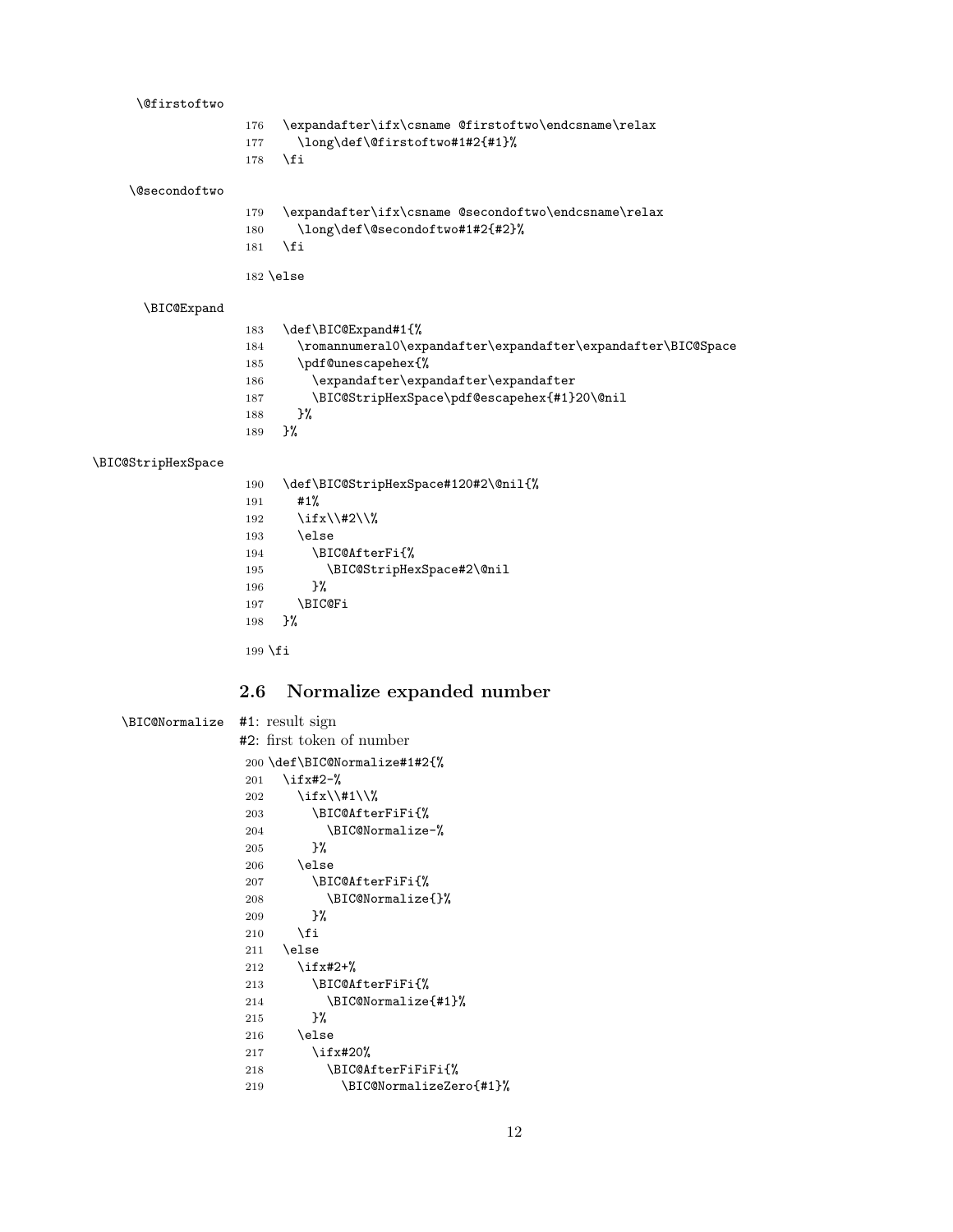<span id="page-12-11"></span><span id="page-12-6"></span> }% \else 222 \BIC@AfterFiFiFi{% \BIC@NormalizeDigits#1#2% }% 225  $\forall$ fi \fi \BIC@Fi }

#### <span id="page-12-14"></span>\BIC@NormalizeZero

<span id="page-12-22"></span><span id="page-12-21"></span><span id="page-12-8"></span><span id="page-12-4"></span><span id="page-12-3"></span>

|         | 229 \def\BIC@NormalizeZero#1#2{% |
|---------|----------------------------------|
| 230     | $\iota$ ifx#2!%                  |
| 231     | \BIC@AfterFi{ 0}%                |
| 232     | \else                            |
| 233     | $\iota$ ifx#20%                  |
| 234     | \BIC@AfterFiFi{%                 |
| 235     | \BIC@NormalizeZero{#1}%          |
| 236     | ጉ%                               |
| 237     | \else                            |
| 238     | \BIC@AfterFiFi{%                 |
| 239     | \BIC@NormalizeDigits#1#2%        |
| 240     | ጉ%                               |
| 241     | \fi                              |
| 242     | <b>\BIC@Fi</b>                   |
| $243$ } |                                  |

#### <span id="page-12-13"></span>\BIC@NormalizeDigits

<span id="page-12-12"></span><span id="page-12-9"></span><span id="page-12-5"></span>\def\BIC@NormalizeDigits#1!{ #1}

### <span id="page-12-0"></span>2.7 Num

```
\bigintcalcNum
```

```
245 \def\bigintcalcNum#1{%
```
- <span id="page-12-23"></span>\romannumeral0%
- <span id="page-12-10"></span> $247 \quad \verb|\expandafter\expandafter\expandafter\BBC@Normalize$
- \expandafter\expandafter\expandafter{%
- \expandafter\expandafter\expandafter}%
- <span id="page-12-7"></span>\BIC@Expand{#1}!%
- }

### <span id="page-12-1"></span>2.8 Inv, Abs, Sgn

<span id="page-12-17"></span>\bigintcalcInv

\def\bigintcalcInv#1{%

- <span id="page-12-15"></span>\romannumeral0\expandafter\expandafter\expandafter\BIC@Space
- <span id="page-12-19"></span>\bigintcalcNum{-#1}%
- }

### <span id="page-12-16"></span>\bigintcalcAbs

\def\bigintcalcAbs#1{%

- <span id="page-12-24"></span>\romannumeral0%
- <span id="page-12-2"></span>\expandafter\expandafter\expandafter\BIC@Abs
- <span id="page-12-20"></span>\bigintcalcNum{#1}%
- }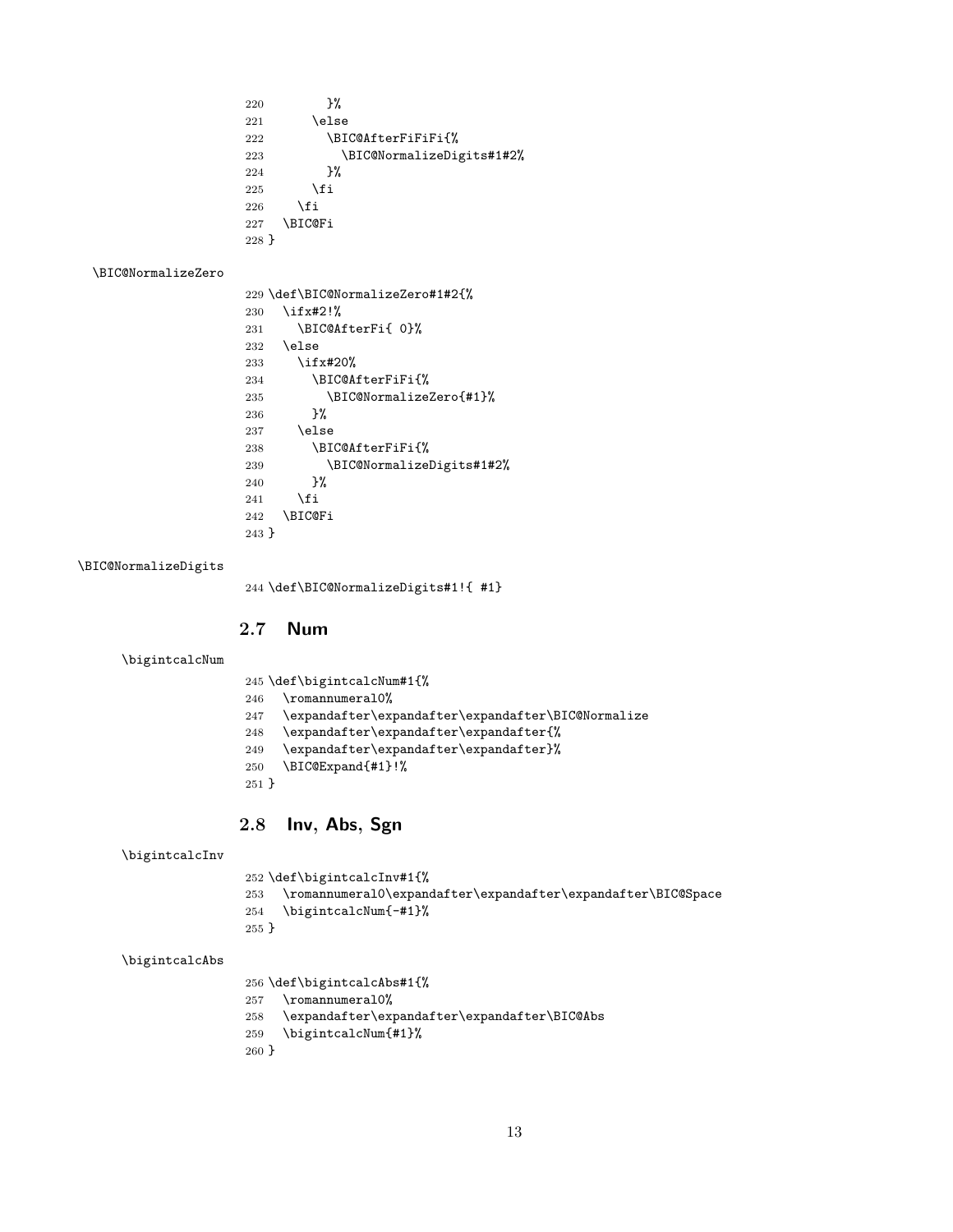#### <span id="page-13-3"></span>\BIC@Abs

<span id="page-13-17"></span><span id="page-13-11"></span><span id="page-13-10"></span>

|         | 261 \def\BIC@Abs#1{%   |
|---------|------------------------|
| 262     | $\iota$ ifx#1-%        |
| 263     | \expandafter\BIC@Space |
| 264     | \else                  |
| 265     | \expandafter\BIC@Space |
| 266     | \expandafter#1%        |
| 267     | \fi                    |
| $268$ } |                        |

#### <span id="page-13-16"></span>\bigintcalcSgn

- \def\bigintcalcSgn#1{%
- <span id="page-13-22"></span>\number
- <span id="page-13-8"></span>\expandafter\expandafter\expandafter\BIC@Sgn
- <span id="page-13-13"></span>\bigintcalcNum{#1}! %
- }

#### <span id="page-13-9"></span>\BIC@Sgn

<span id="page-13-19"></span><span id="page-13-18"></span>

|       | 274 \def\BIC@Sgn#1#2!{% |
|-------|-------------------------|
| 275   | $\iota$ ifx#1-%         |
| 276   | $-1%$                   |
|       | $277$ \else             |
| 278   | \ifx#10%                |
| 279   | 0%                      |
| 280   | \else                   |
| 281   | $1\%$                   |
| 282   | <b>\fi</b>              |
| 283   | \fi                     |
| 284 } |                         |

### <span id="page-13-0"></span>2.9 Cmp, Min, Max

#### <span id="page-13-12"></span>\bigintcalcCmp

- \def\bigintcalcCmp#1#2{%
- <span id="page-13-23"></span>\number
- <span id="page-13-6"></span>\expandafter\expandafter\expandafter\BIC@Cmp
- <span id="page-13-14"></span>\bigintcalcNum{#2}!{#1}%
- }

### <span id="page-13-7"></span>\BIC@Cmp

<span id="page-13-15"></span><span id="page-13-1"></span>

|       | 290 \def\BIC@Cmp#1!#2{%                           |
|-------|---------------------------------------------------|
|       | 291 \expandafter\expandafter\expandafter\BIC@@Cmp |
| 292   | \bigintcalcNum{#2}!#1!%                           |
| 293 } |                                                   |

#### <span id="page-13-2"></span>\BIC@@Cmp

<span id="page-13-21"></span><span id="page-13-20"></span><span id="page-13-5"></span><span id="page-13-4"></span> \def\BIC@@Cmp#1#2!#3#4!{% \ifx#1-% \ifx#3-% \BIC@AfterFiFi{% \BIC@@Cmp#4!#2!% }% \else \BIC@AfterFiFi{%  $\begin{matrix} 302 & \hspace{1.5cm} -1 \end{matrix} \begin{matrix} \hspace{1.5cm} \text{\bf\%} \\ 303 & \hspace{1.5cm} \end{matrix}$  $303\,$ \fi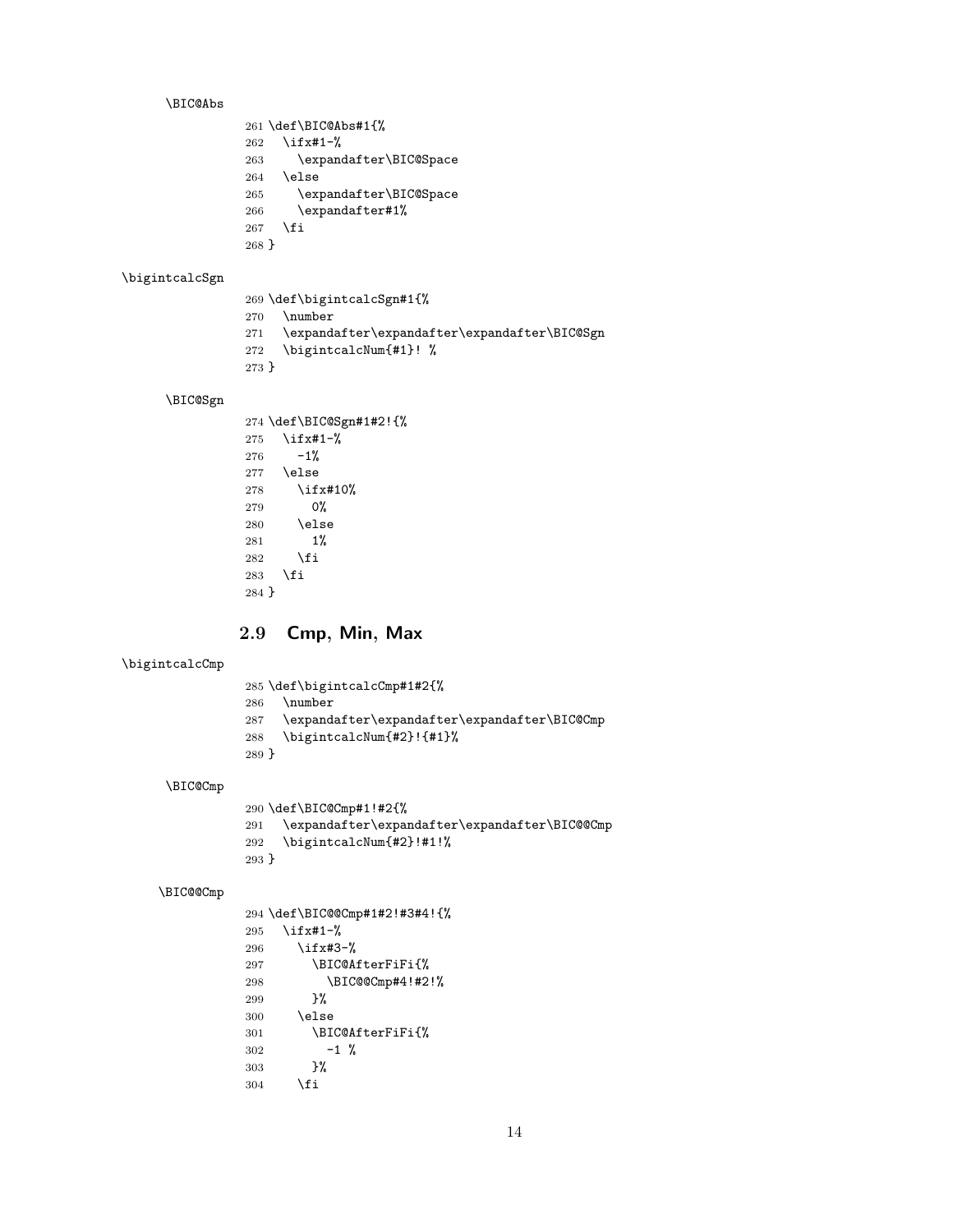```
305 \else
                306 \ifx#3-%
                307 \BIC@AfterFiFi{%
                \begin{matrix} 308 & \hspace{1.5cm} 1 \hspace{1.5cm} \% \\ 309 & \hspace{1.5cm} \end{matrix}309\,310 \else
                311 \BIC@AfterFiFi{%
                312 \BIC@CmpLength#1#2!#3#4!#1#2!#3#4!%
                313 }%
                314 \overrightarrow{fi}315 \BIC@Fi
                316 }
  \BIC@PosCmp
                317 \def\BIC@PosCmp#1!#2!{%
                318 \BIC@CmpLength#1!#2!#1!#2!%
                319 }
\BIC@CmpLength
                320 \def\BIC@CmpLength#1#2!#3#4!{%
                321 \ifx\\#2\\%
                322 \ifx\\#4\\%
                323 \BIC@AfterFiFi\BIC@CmpDiff
                324 \else
                325 \BIC@AfterFiFi{%
                326 \BIC@CmpResult{-1}%
                327 }%
                328 \fi
                329 \else
                330 \ifx\\#4\\%
                331 \BIC@AfterFiFi{%
                332 \BIC@CmpResult1%
                333 }%
                334 \else
                335 \BIC@AfterFiFi{%
                336 \BIC@CmpLength#2!#4!%
                337 }%
                338 \fi
                339 \BIC@Fi
                340 }
\BIC@CmpResult
                341 \def\BIC@CmpResult#1#2!#3!{#1 }
  \BIC@CmpDiff
                342 \def\BIC@CmpDiff#1#2!#3#4!{%
                343 \ifnum#1<#3 %
                344 \BIC@AfterFi{%
                345 -1 \%346 }%
                347 \else
                348 \ifnum#1>#3 %
                349 \BIC@AfterFiFi{%
                350 1 %
                351 }%
                352 \else
                353 \iint x\lambda +2\lambda354 \BIC@AfterFiFiFi{%
```

```
15
```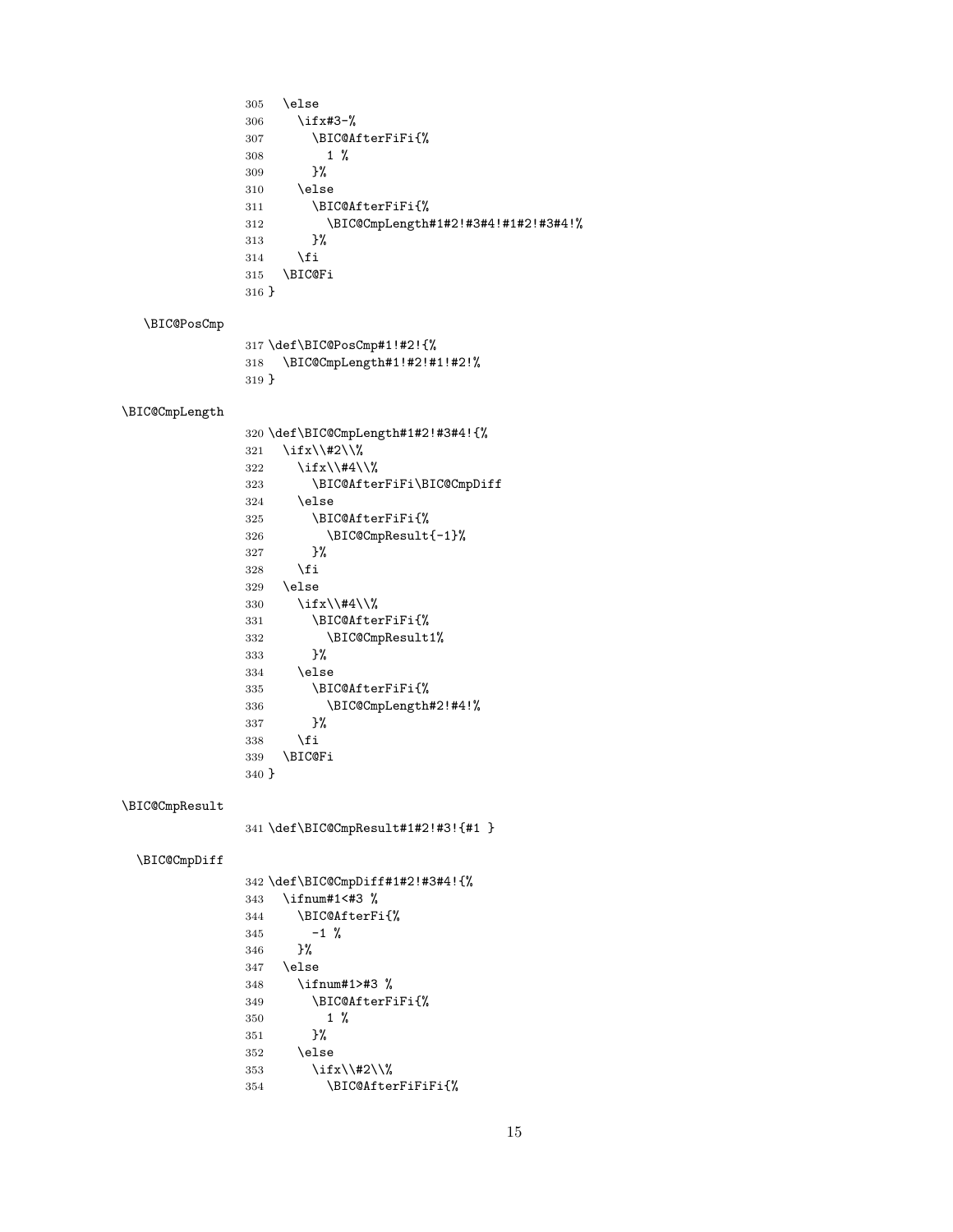<span id="page-15-23"></span><span id="page-15-22"></span><span id="page-15-17"></span><span id="page-15-16"></span><span id="page-15-15"></span><span id="page-15-10"></span><span id="page-15-9"></span><span id="page-15-7"></span><span id="page-15-6"></span> 0 %<br>356 }% \else \BIC@AfterFiFiFi{% \BIC@CmpDiff#2!#4!% }% \fi \fi \BIC@Fi } \bigintcalcMin \def\bigintcalcMin#1{% \romannumeral0% \expandafter\expandafter\expandafter\BIC@MinMax \bigintcalcNum{#1}!-!% } \bigintcalcMax \def\bigintcalcMax#1{% \romannumeral0% \expandafter\expandafter\expandafter\BIC@MinMax \bigintcalcNum{#1}!!% }  $\Xi$  \BIC@MinMax #1:  $x$ #2: sign for comparison #3:  $y$  \def\BIC@MinMax#1!#2!#3{% \expandafter\expandafter\expandafter\BIC@@MinMax \bigintcalcNum{#3}!#1!#2!% }  $\Upsilon$  \BIC@@MinMax #1:  $y$ #2:  $x$ #3: sign for comparison \def\BIC@@MinMax#1!#2!#3!{% \ifnum\BIC@@Cmp#1!#2!=#31 % \BIC@AfterFi{ #1}% \else \BIC@AfterFi{ #2}% \BIC@Fi }

### <span id="page-15-19"></span><span id="page-15-18"></span><span id="page-15-11"></span><span id="page-15-8"></span><span id="page-15-5"></span><span id="page-15-4"></span><span id="page-15-3"></span><span id="page-15-2"></span><span id="page-15-1"></span><span id="page-15-0"></span>2.10 Odd

```
\bigintcalcOdd
```
<span id="page-15-24"></span><span id="page-15-14"></span><span id="page-15-12"></span>

|       | 386 \def\bigintcalc0dd#1{%                   |
|-------|----------------------------------------------|
|       | 387 \romannumeral0%                          |
| 388   | \expandafter\expandafter\expandafter\BIC@Odd |
| 389   | \bigintcalcAbs{#1}!%                         |
| 390 ት |                                              |

<span id="page-15-20"></span>\BigIntCalcOdd

<span id="page-15-25"></span><span id="page-15-13"></span> \def\BigIntCalcOdd#1!{% \romannumeral0% \BIC@Odd#1!% }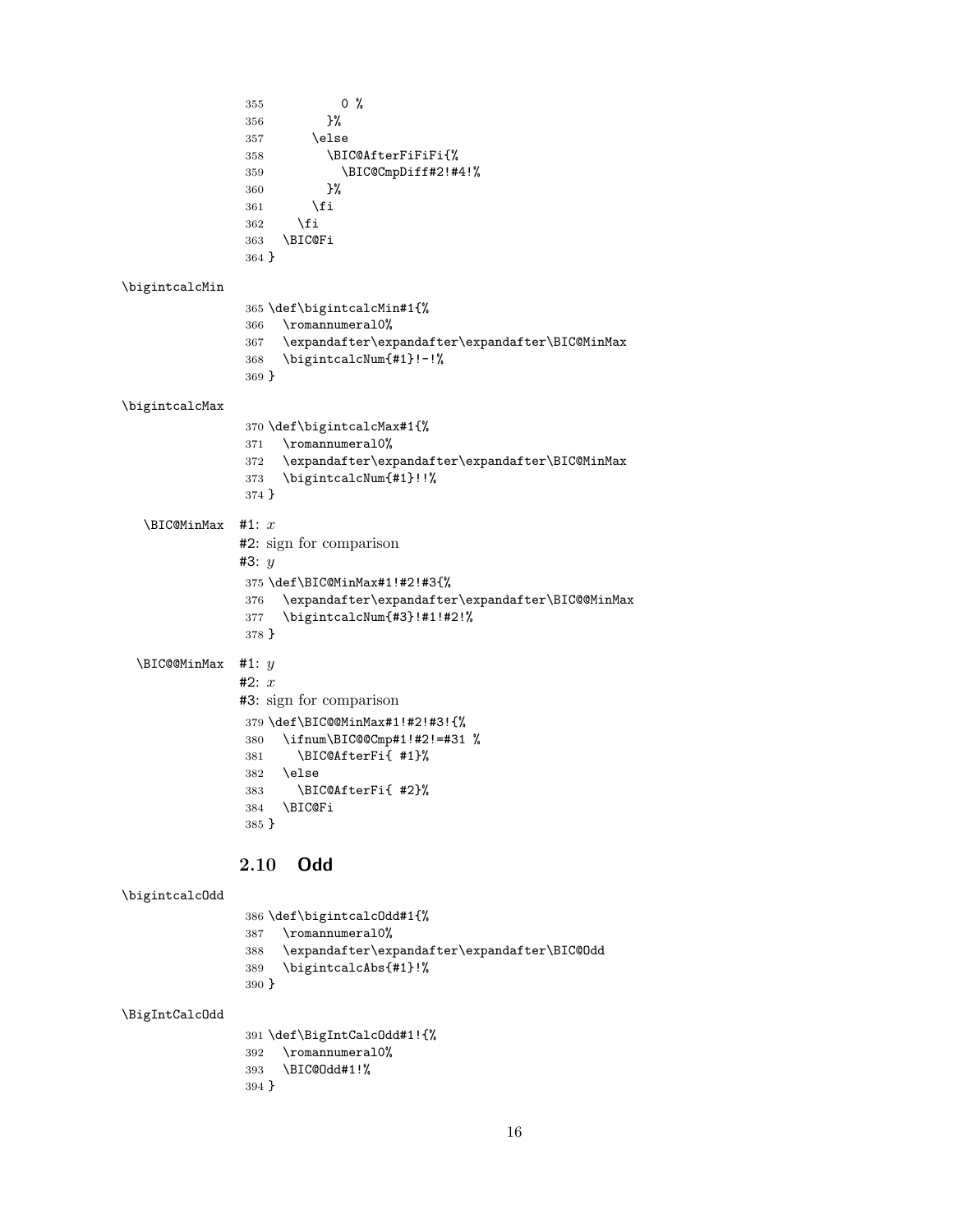```
\BIC@Odd #1: x395 \def\BIC@Odd#1#2{%
         396 \ifx#2!%
         397 \ifodd#1 %
         398 \BIC@AfterFiFi{ 1}%
         399 \else
         400 \BIC@AfterFiFi{ 0}%
         401 \fi
         402 \else
         403 \expandafter\BIC@Odd\expandafter#2%
         404 \BIC@Fi
         405 }
```
### <span id="page-16-14"></span><span id="page-16-9"></span><span id="page-16-0"></span>2.11 Inc, Dec

#### <span id="page-16-23"></span>\bigintcalcInc

```
406 \def\bigintcalcInc#1{%
407 \romannumeral0%
408 \expandafter\expandafter\expandafter\BIC@IncSwitch
409 \bigintcalcNum{#1}!%
410 }
```
#### <span id="page-16-19"></span>\BIC@IncSwitch

<span id="page-16-16"></span><span id="page-16-3"></span><span id="page-16-2"></span><span id="page-16-1"></span>

|       | 411 \def\BIC@IncSwitch#1#2!{% |
|-------|-------------------------------|
|       |                               |
| 412   | \ifcase\BIC@@Cmp#1#2!-1!%     |
| 413   | \BIC@AfterFi{ 0}%             |
| 414   | \or                           |
| 415   | \BIC@AfterFi{%                |
| 416   | \BIC@Inc#1#2!{}%              |
| 417   | ጉ%                            |
| 418   | \else                         |
| 419   | \BIC@AfterFi{%                |
| 420   | \expandafter-\romannumeral0%  |
| 421   | \BIC@Dec#2!{}%                |
| 422   | ጉ%                            |
| 423   | <b>\BIC@Fi</b>                |
| 424 } |                               |

#### <span id="page-16-22"></span>\bigintcalcDec

```
425 \def\bigintcalcDec#1{%
426 \romannumeral0%
```

```
427 \expandafter\expandafter\expandafter\BIC@DecSwitch
```

```
428 \bigintcalcNum{#1}!%
```

```
429 }
```
#### <span id="page-16-13"></span>\BIC@DecSwitch

```
430 \def\BIC@DecSwitch#1#2!{%
431 \ifcase\BIC@Sgn#1#2! %
432 \BIC@AfterFi{ -1}%
433 \or
434 \BIC@AfterFi{%
435 \BIC@Dec#1#2!{}%
436 }%
437 \else
438 \BIC@AfterFi{%
439 \expandafter-\romannumeral0%
440 \BIC@Inc#2!{}%
```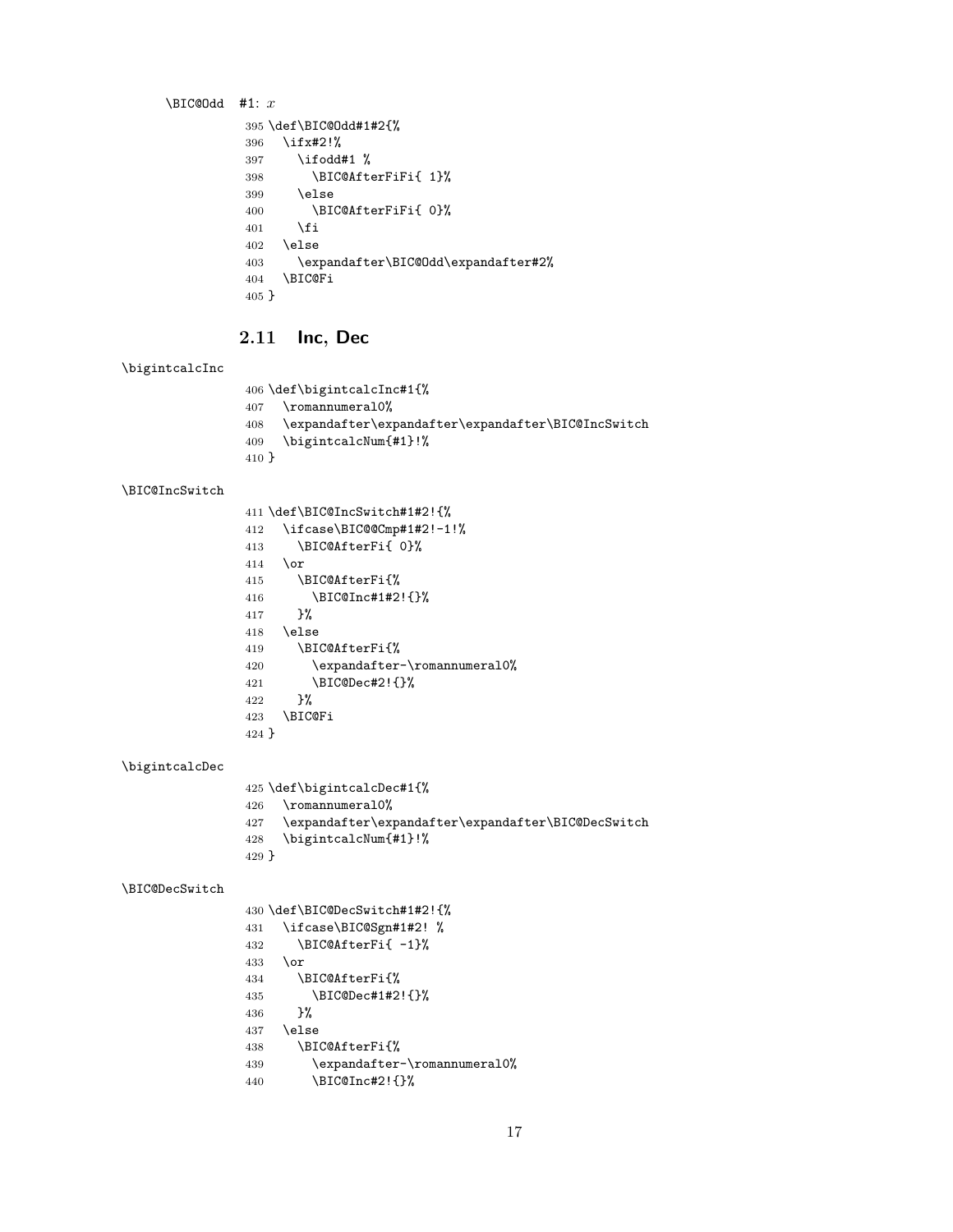<span id="page-17-23"></span><span id="page-17-22"></span><span id="page-17-21"></span><span id="page-17-20"></span><span id="page-17-19"></span><span id="page-17-18"></span><span id="page-17-17"></span><span id="page-17-16"></span><span id="page-17-15"></span><span id="page-17-14"></span><span id="page-17-13"></span><span id="page-17-12"></span><span id="page-17-11"></span><span id="page-17-10"></span><span id="page-17-9"></span><span id="page-17-8"></span><span id="page-17-7"></span><span id="page-17-6"></span><span id="page-17-5"></span><span id="page-17-4"></span><span id="page-17-3"></span><span id="page-17-2"></span><span id="page-17-1"></span><span id="page-17-0"></span> }% \BIC@Fi } \BigIntCalcInc \def\BigIntCalcInc#1!{% \romannumeral0\BIC@Inc#1!{}% } \BigIntCalcDec \def\BigIntCalcDec#1!{% \romannumeral0\BIC@Dec#1!{}% } \BIC@Inc \def\BIC@Inc#1#2!#3{% 451 \ifx\\#2\\% \BIC@AfterFi{% \BIC@@Inc1#1#3!{}% }% \else \BIC@AfterFi{% \BIC@Inc#2!{#1#3}% }% \BIC@Fi } \BIC@@Inc \def\BIC@@Inc#1#2#3!#4{% 462 \ifcase#1  $%$  \ifx\\#3\\% \BIC@AfterFiFi{ #2#4}% \else \BIC@AfterFiFi{% \BIC@@Inc0#3!{#2#4}% }% 469  $\{f_i\}$  \else \ifnum#2<9 % \BIC@AfterFiFi{% 473 & \expandafter\BIC@@@Inc\the\numexpr#2+1\relax \$ \expandafter\expandafter\expandafter\BIC@@@Inc 475 \$ \ifcase#2 \expandafter1% 476 \$  $\or\exp\{\arctan\arctan\}$ 477 \$ \or\expandafter3% 478 \$ \or\expandafter4% 479 \$ \or\expandafter5% 480 \$ \or\expandafter6% 481 \$ \or\expandafter7% 482 \$ \or\expandafter8% 483 \$ \or\expandafter9% \$? \else\BigIntCalcError:ThisCannotHappen% 485  $\$$  \fi 0#3!{#4}% }% 488 \else \BIC@AfterFiFi{% \BIC@@@Inc01#3!{#4}%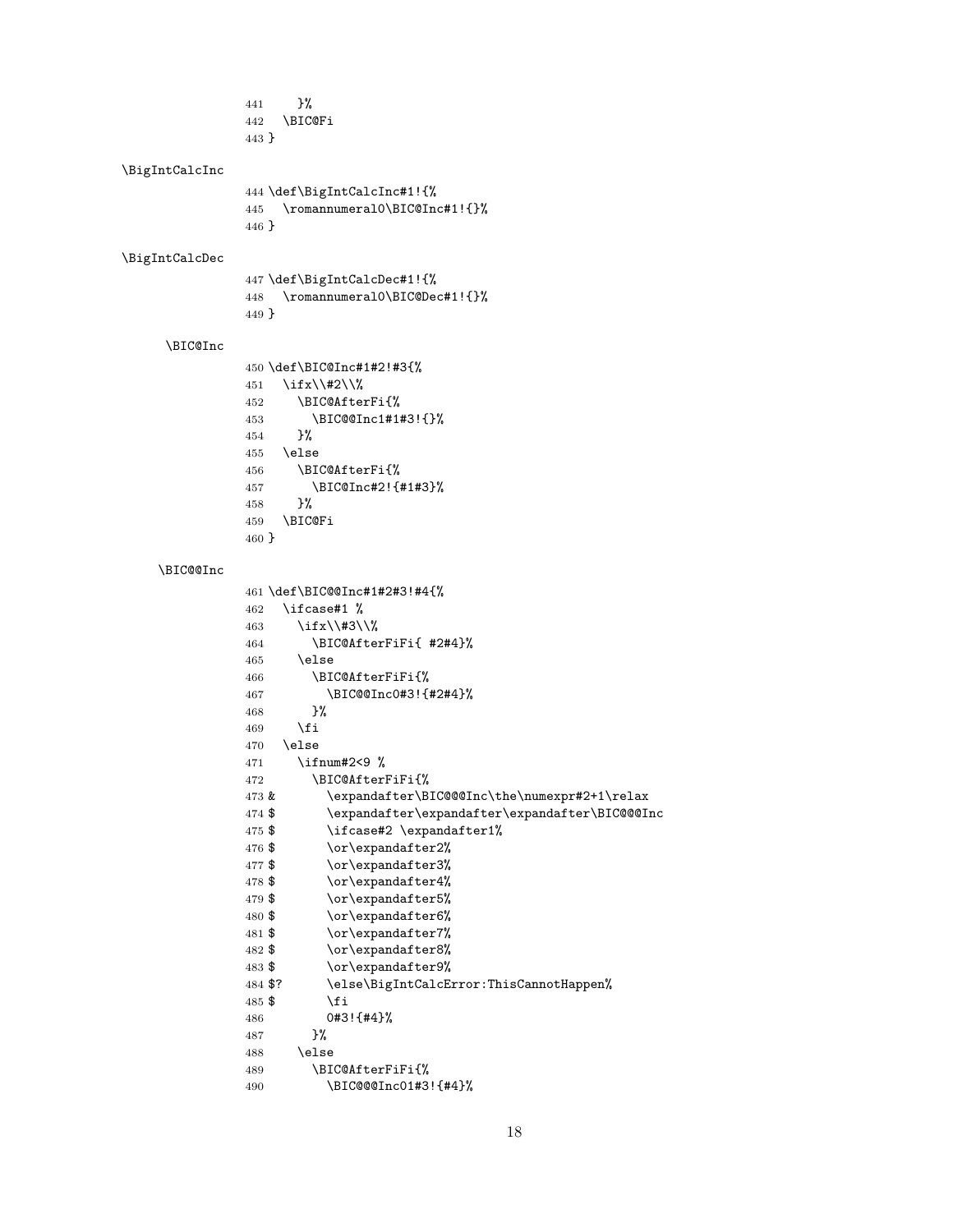```
491 }%
492 \qquad \qquad \fi
493 \BIC@Fi
494 }
```
#### <span id="page-18-5"></span>\BIC@@@Inc

```
495 \def\BIC@@@Inc#1#2#3!#4{%
496 \ifx\\#3\\%
497 \ifnum#2=1 %
498 \BIC@AfterFiFi{ 1#1#4}%
499 \else
500 \BIC@AfterFiFi{ #1#4}%
501 \overrightarrow{fi}502 \else
503 \BIC@AfterFi{%
504 \BIC@@Inc#2#3!{#1#4}%
505 }%
506 \BIC@Fi
507 }
```
#### <span id="page-18-17"></span><span id="page-18-9"></span>\BIC@Dec

<span id="page-18-19"></span><span id="page-18-11"></span><span id="page-18-10"></span><span id="page-18-8"></span><span id="page-18-6"></span><span id="page-18-1"></span> \def\BIC@Dec#1#2!#3{% \ifx\\#2\\% \BIC@AfterFi{% \BIC@@Dec1#1#3!{}% }% \else \BIC@AfterFi{% \BIC@Dec#2!{#1#3}% }% \BIC@Fi }

#### <span id="page-18-7"></span>\BIC@@Dec

```
519 \def\BIC@@Dec#1#2#3!#4{%
520 \ifcase#1 %
521 \ifx\\#3\\%
522 \BIC@AfterFiFi{ #2#4}%
523 \else
524 \BIC@AfterFiFi{%
525 \BIC@@Dec0#3!{#2#4}%
526 }%
527 \fi
528 \else
529 \ifnum#2>0 %
530 \BIC@AfterFiFi{%
531 & \expandafter\BIC@@@Dec\the\numexpr#2-1\relax<br>532 $ \expandafter\expandafter\expandafter\BIC@@@Dec
          \expandafter\expandafter\expandafter\BIC@@Dec
533 $ \ifcase#2
534 $? \BigIntCalcError:ThisCannotHappen%
535 $ \or\expandafter0%
536 $ \or\expandafter1%
537 $ \or\expandafter2%
538 $ \or\expandafter3%
539 $ \or\expandafter4%
540 $ \or\expandafter5%
541 $ \or\expandafter6%
542 $ \or\expandafter7%
```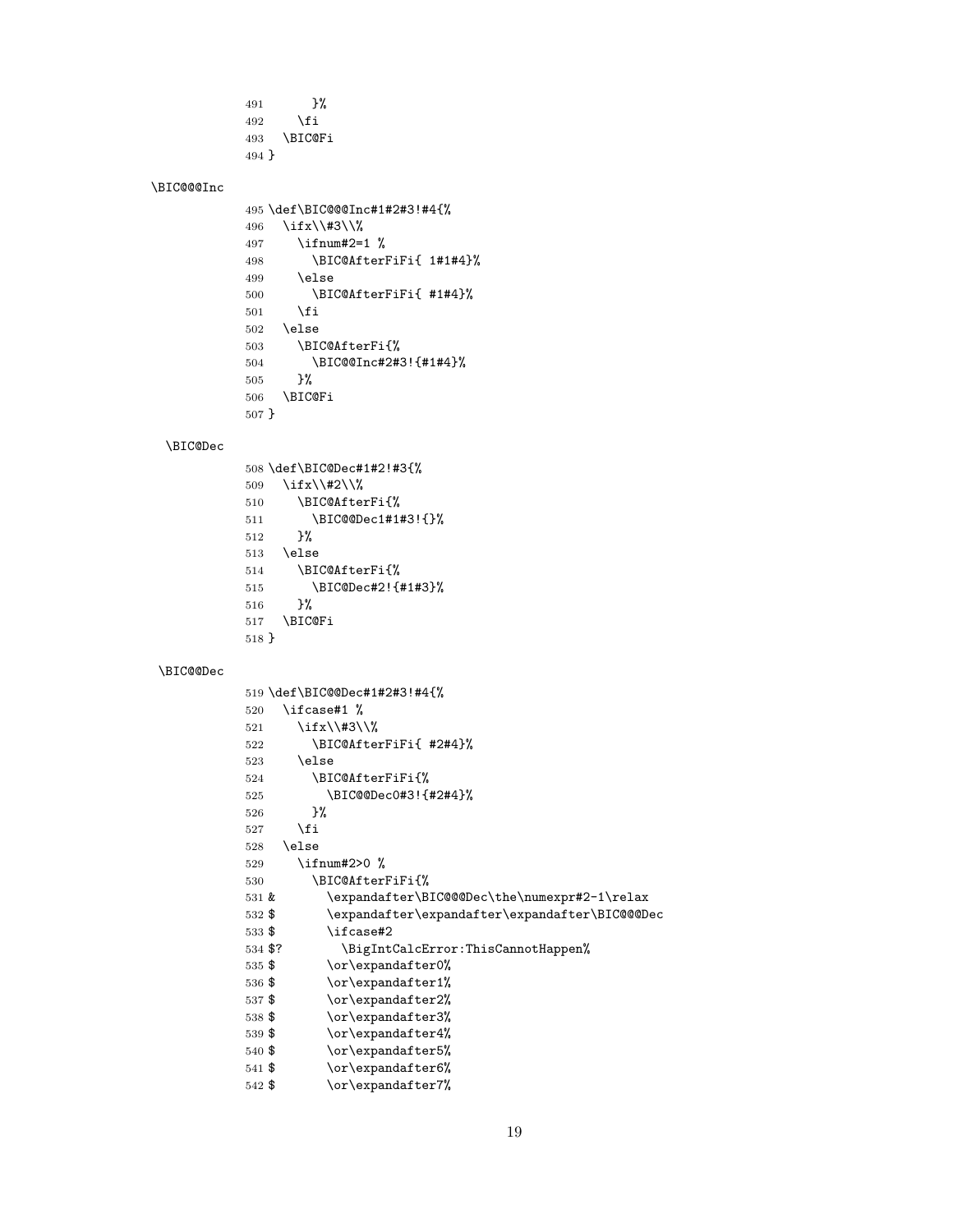```
543 $ \or\expandafter8%
544 $? \else\BigIntCalcError:ThisCannotHappen%
545 $ \fi
546 0#3!{#4}%
547 }%
548 \else
549 \BIC@AfterFiFi{%
550 \BIC@@@Dec91#3!{#4}%
551 }%
552 \overrightarrow{fi}553 \BIC@Fi
554 }
```
#### <span id="page-19-4"></span>\BIC@@@Dec

```
555 \def\BIC@@@Dec#1#2#3!#4{%
556 \ifx\\#3\\%
557 \iint case #1 %558 \iint x \lvert 4\rangle \lvert 8559 \BIC@AfterFiFiFi{ 0}%
560 \else
561 \BIC@AfterFiFiFi{ #4}%
562 \fi
563 \else
564 \BIC@AfterFiFi{ #1#4}%
565 \fi
566 \else
567 \BIC@AfterFi{%
568 \BIC@@Dec#2#3!{#1#4}%
569 }%
570 \BIC@Fi
571 }
```
### <span id="page-19-17"></span><span id="page-19-11"></span><span id="page-19-5"></span><span id="page-19-0"></span>2.12 Add, Sub

#### <span id="page-19-18"></span>\bigintcalcAdd

- \def\bigintcalcAdd#1{%
- <span id="page-19-24"></span>\romannumeral0%
- <span id="page-19-6"></span>\expandafter\expandafter\expandafter\BIC@Add
- <span id="page-19-20"></span>\bigintcalcNum{#1}!%
- }

<span id="page-19-7"></span>\BIC@Add

```
577 \def\BIC@Add#1!#2{%
578 \expandafter\expandafter\expandafter
579 \BIC@AddSwitch\bigintcalcNum{#2}!#1!%
580 }
```
#### <span id="page-19-22"></span>\bigintcalcSub

```
581 \def\bigintcalcSub#1#2{%
582 \romannumeral0%
583 \expandafter\expandafter\expandafter\BIC@Add
584 \bigintcalcNum{-#2}!{#1}%
585 }
```
<span id="page-19-10"></span>\BIC@AddSwitch Decision table for \BIC@AddSwitch.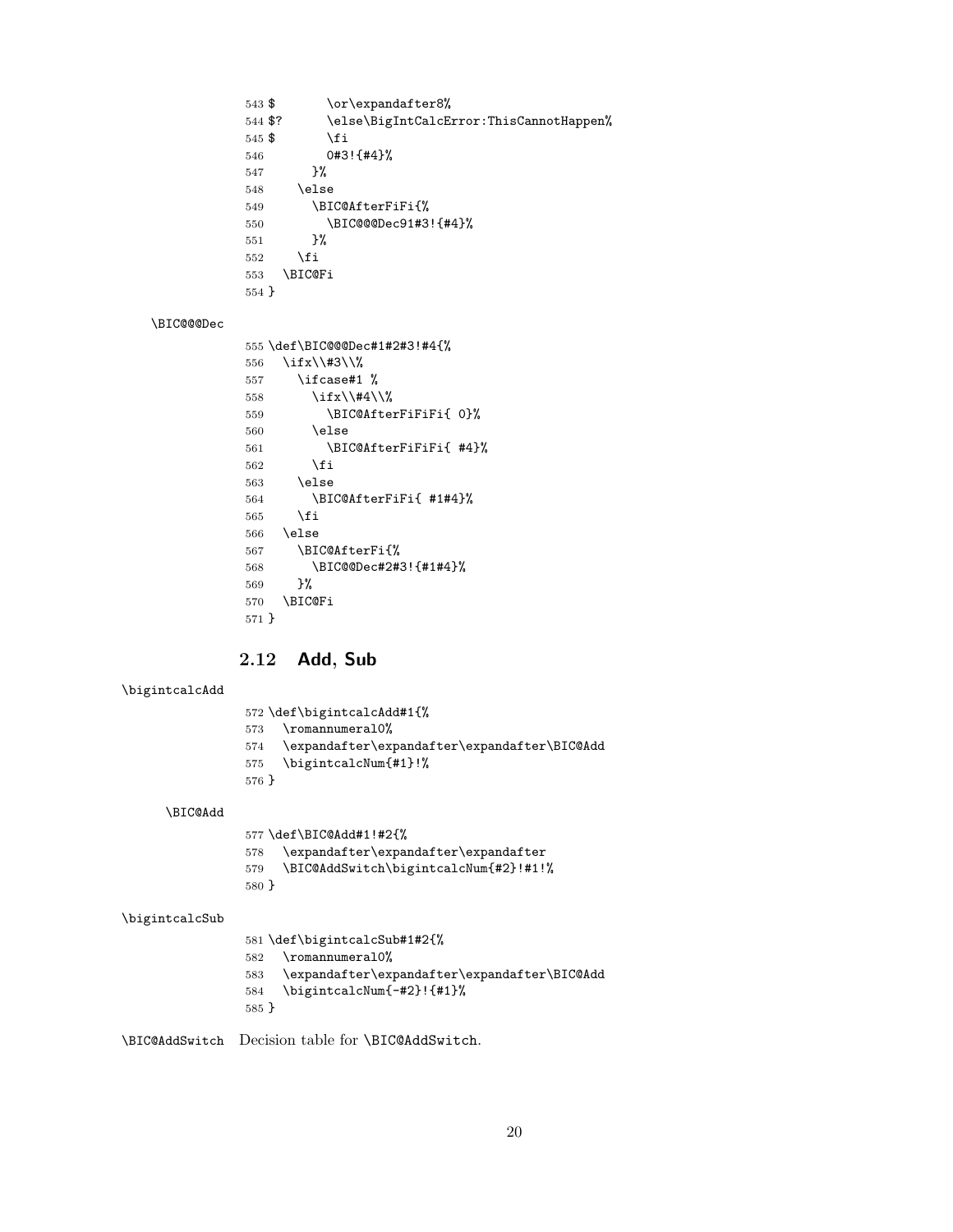| x<0  | y<0  | $-x > -y$ | $Add(-x, -y)$                  |
|------|------|-----------|--------------------------------|
|      |      | else      | $\overline{\text{Add}(-y,-x)}$ |
|      | else | $-x > y$  | $Sub(-x, y)$                   |
|      |      | $-x=y$    |                                |
|      |      | else      | $Sub(y, -x)$                   |
| else | y<0  | $x > -y$  | $Sub(x, -y)$                   |
|      |      | $x=-y$    |                                |
|      |      | else      | $Sub(-y,x)$                    |
|      | else | x > y     | $\overline{\text{Add}}(x,y)$   |
|      |      | else      | $\overline{\text{Add}}(y,x)$   |

```
586 \def\BIC@AddSwitch#1#2!#3#4!{%
587 \ifx#1-% x < 0
588 \ifx#3-% y < 0589 \expandafter-\romannumeral0%
590 \ifnum\BIC@PosCmp#2!#4!=1 % -x > -y
591 \BIC@AfterFiFiFi{%
592 \BIC@AddXY#2!#4!!!%
593 }%
594 \else % -x \leq -y
595 \BIC@AfterFiFiFi{%
596 \BIC@AddXY#4!#2!!!%
597 }%
598 \fi
599 \else % y \ge 0600 \ifcase\BIC@PosCmp#2!#3#4!% -x = y601 \BIC@AfterFiFiFi{ 0}%
602 \or % -x > y
603 \expandafter-\romannumeral0%
604 \BIC@AfterFiFiFi{%
605 \BIC@SubXY#2!#3#4!!!%
606 }%
607 \else % -x \leq y608 \BIC@AfterFiFiFi{%
609 \BIC@SubXY#3#4!#2!!!%
610 }%
611 \overrightarrow{fi}612 \fi
613 \else % x >= 0
614 \ifx#3-% y < 0615 \ifcase\BIC@PosCmp#1#2!#4!% x = -y616 \BIC@AfterFiFiFi{ 0}%
617 \or % x > -y
618 \BIC@AfterFiFiFi{%
619 \BIC@SubXY#1#2!#4!!!%
620 }%
621 \else % x <= -y
622 \expandafter-\romannumeral0%
623 \BIC@AfterFiFiFi{%
624 \BIC@SubXY#4!#1#2!!!%
625 } \frac{25}{10}626 \fi
627 \else % y \ge 0628 \ifnum\BIC@PosCmp#1#2!#3#4!=1 % x > y
629 \BIC@AfterFiFiFi{%
630 \BIC@AddXY#1#2!#3#4!!!%
631 }%
```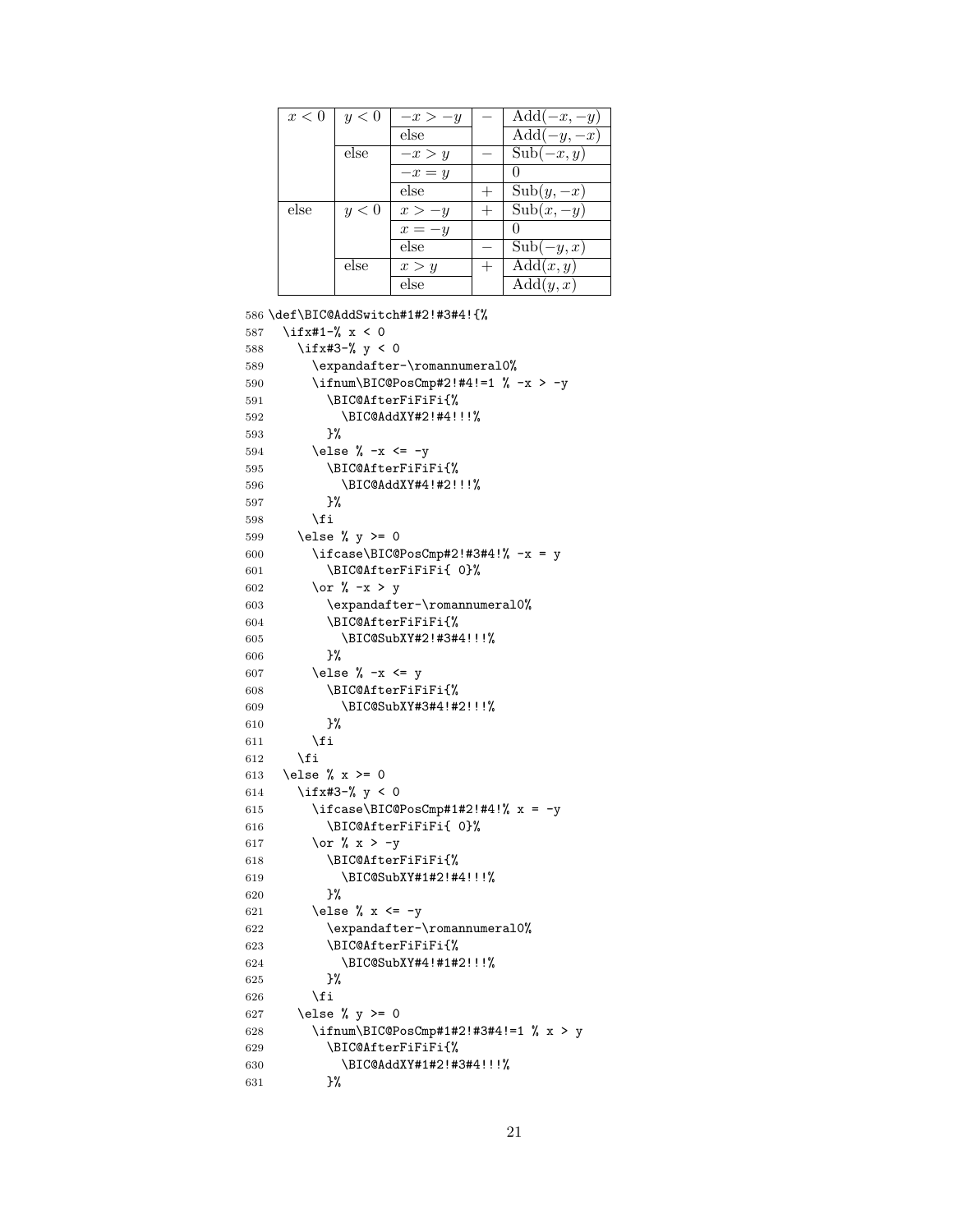<span id="page-21-23"></span><span id="page-21-22"></span><span id="page-21-21"></span><span id="page-21-20"></span><span id="page-21-19"></span><span id="page-21-18"></span><span id="page-21-17"></span><span id="page-21-16"></span><span id="page-21-15"></span><span id="page-21-14"></span><span id="page-21-13"></span><span id="page-21-12"></span><span id="page-21-11"></span><span id="page-21-10"></span><span id="page-21-9"></span><span id="page-21-8"></span><span id="page-21-7"></span><span id="page-21-6"></span><span id="page-21-5"></span><span id="page-21-4"></span><span id="page-21-3"></span><span id="page-21-2"></span><span id="page-21-1"></span><span id="page-21-0"></span>632 \else % x <= y \BIC@AfterFiFiFi{% \BIC@AddXY#3#4!#1#2!!!% }% \fi 637  $\overline{f}$  \BIC@Fi } \BigIntCalcAdd \def\BigIntCalcAdd#1!#2!{% \romannumeral0\BIC@AddXY#1!#2!!!% } \BigIntCalcSub \def\BigIntCalcSub#1!#2!{% \romannumeral0\BIC@SubXY#1!#2!!!% } \BIC@AddXY \def\BIC@AddXY#1#2!#3#4!#5!#6!{% \ifx\\#2\\% 648 \ifx\\#3\\% \BIC@AfterFiFi{% \BIC@DoAdd0!#1#5!#60!% }% \else \BIC@AfterFiFi{% \BIC@DoAdd0!#1#5!#3#6!% }% \fi \else 658 \ifx\\#4\\% 659  $\iint x\lambda$  \BIC@AfterFiFiFi{% \BIC@AddXY#2!{}!#1#5!#60!% }% \else \BIC@AfterFiFiFi{% \BIC@AddXY#2!{}!#1#5!#3#6!% }% 667 \fi \else \BIC@AfterFiFi{% \BIC@AddXY#2!#4!#1#5!#3#6!% }% 672  $\setminus$ fi \BIC@Fi } \BIC@DoAdd #1: carry #2: reverted result  $#3#4:$  reverted x  $#5#6:$  reverted y \def\BIC@DoAdd#1#2!#3#4!#5#6!{% 676 \ifx\\#4\\% \BIC@AfterFi{% & \expandafter\BIC@Space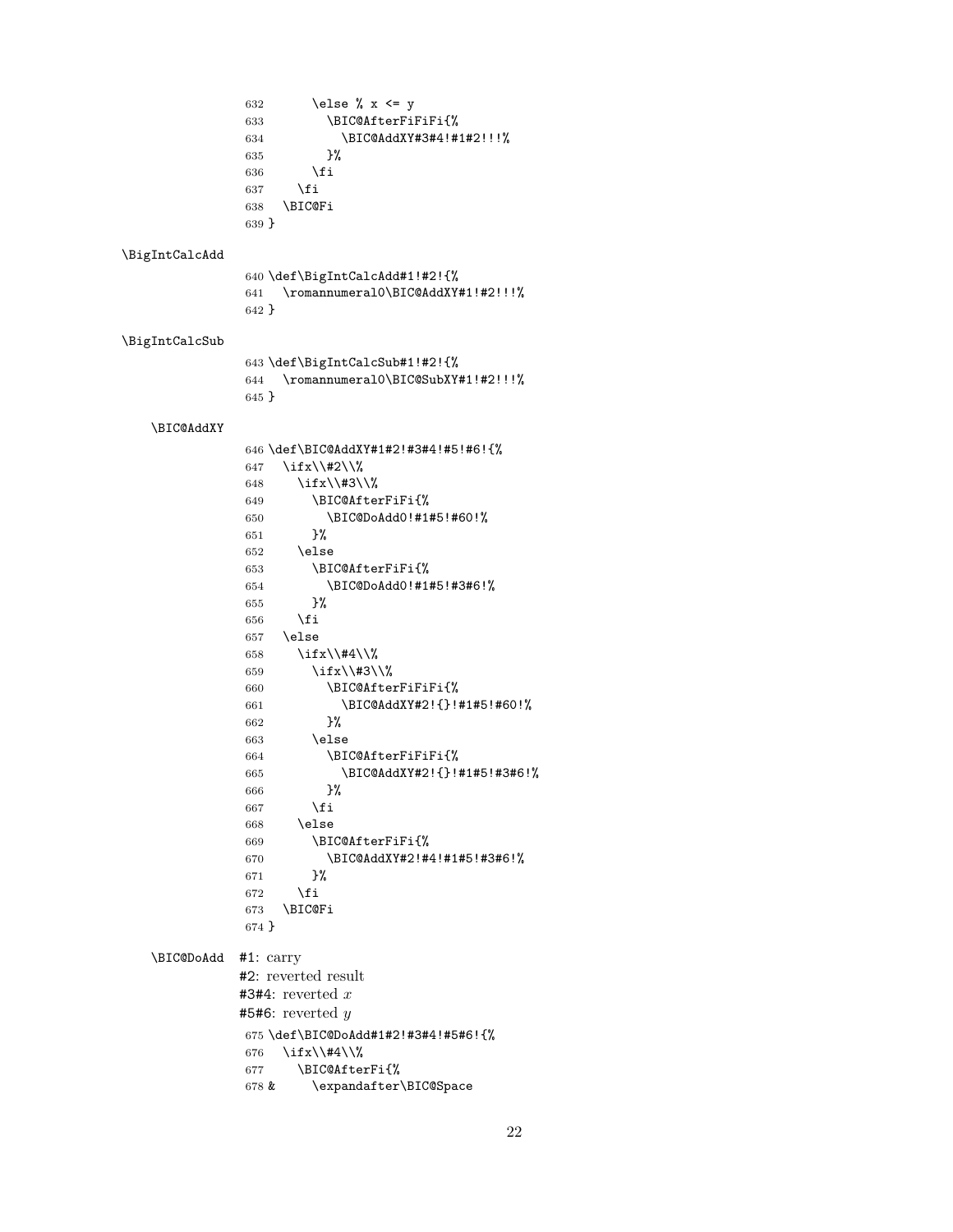<span id="page-22-30"></span><span id="page-22-29"></span><span id="page-22-28"></span><span id="page-22-27"></span><span id="page-22-26"></span><span id="page-22-25"></span><span id="page-22-24"></span><span id="page-22-23"></span><span id="page-22-22"></span><span id="page-22-21"></span><span id="page-22-20"></span><span id="page-22-19"></span><span id="page-22-18"></span><span id="page-22-17"></span><span id="page-22-16"></span><span id="page-22-15"></span><span id="page-22-14"></span><span id="page-22-13"></span><span id="page-22-12"></span><span id="page-22-11"></span><span id="page-22-10"></span><span id="page-22-9"></span><span id="page-22-8"></span><span id="page-22-7"></span><span id="page-22-6"></span><span id="page-22-5"></span><span id="page-22-4"></span><span id="page-22-3"></span><span id="page-22-2"></span><span id="page-22-1"></span><span id="page-22-0"></span> & \the\numexpr#1+#3+#5\relax#2% \$ \expandafter\expandafter\expandafter\BIC@AddResult \$ \BIC@AddDigit#1#3#5#2% }% \else \BIC@AfterFi{% \expandafter\expandafter\expandafter\BIC@DoAdd \BIC@AddDigit#1#3#5#2!#4!#6!% }% \BIC@Fi } \BIC@AddResult \$ \def\BIC@AddResult#1{% \$ \ifx#10% \$ \expandafter\BIC@Space \$ \else \$ \expandafter\BIC@Space\expandafter#1% 695 \$\fi \$ }% \BIC@AddDigit #1: carry  $#2$ : digit of x  $#3:$  digit of y \def\BIC@AddDigit#1#2#3{% \romannumeral0% & \expandafter\BIC@@AddDigit\the\numexpr#1+#2+#3!% \$ \expandafter\BIC@@AddDigit\number% \$ \csname \$ BIC@AddCarry% \$ \ifcase#1 %  $704 $$  #2%<br> $705 $$  \else  $\text{else}$  \$ \ifcase#2 1\or2\or3\or4\or5\or6\or7\or8\or9\or10\fi \$ \fi \$ \endcsname#3!% } \BIC@@AddDigit \def\BIC@@AddDigit#1!{% \ifnum#1<10 % \BIC@AfterFi{ 0#1}% \else \BIC@AfterFi{ #1}% \BIC@Fi } \BIC@AddCarry0 \$ \expandafter\def\csname BIC@AddCarry0\endcsname#1{#1}% \BIC@AddCarry10 \$ \expandafter\def\csname BIC@AddCarry10\endcsname#1{1#1}% \BIC@AddCarry[1-9] \$ \def\BIC@Temp#1#2{% \$ \expandafter\def\csname BIC@AddCarry#1\endcsname##1{% \$ \ifcase##1 #1\or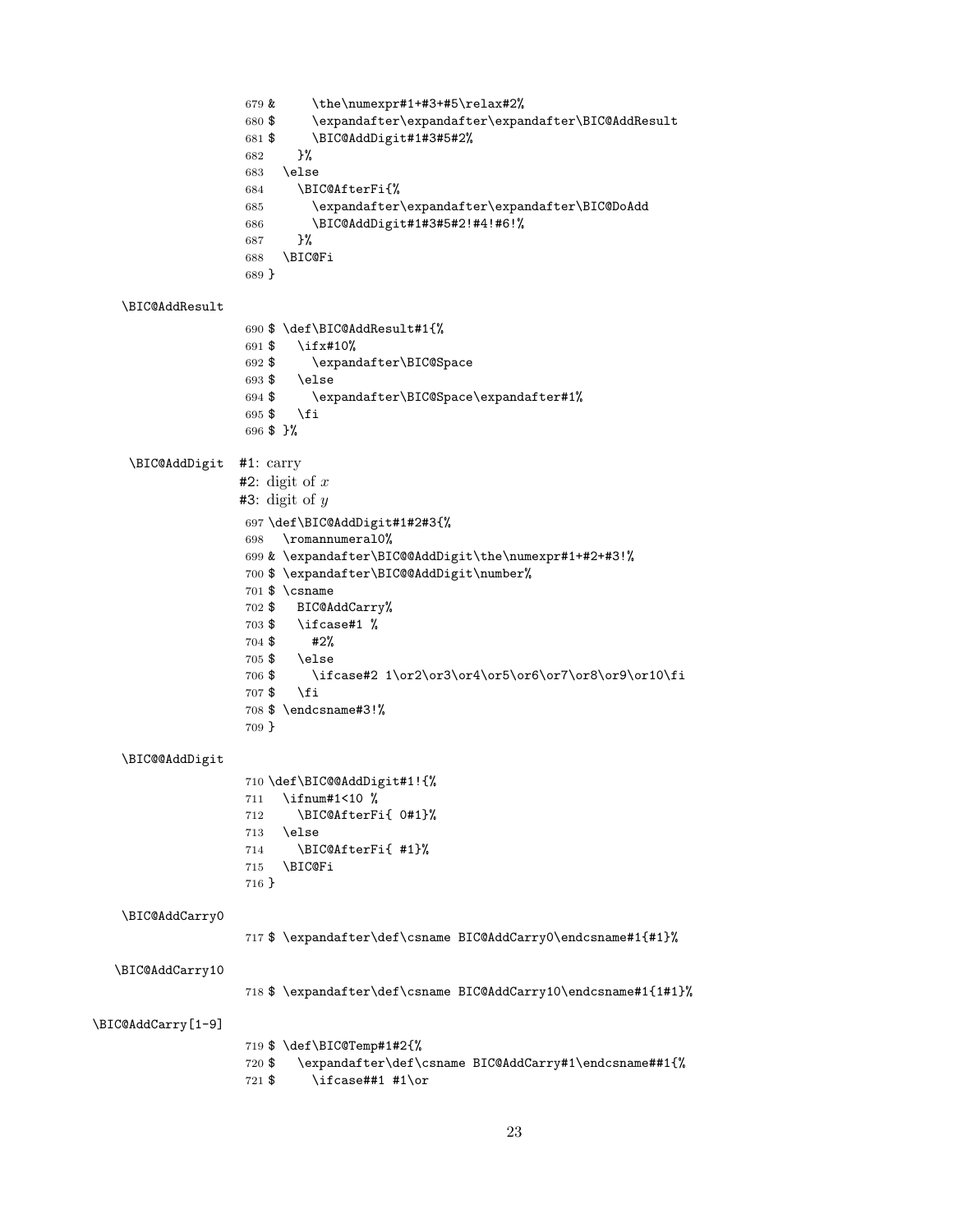```
722 $ #2%
723 $? \else\BigIntCalcError:ThisCannotHappen%
724 \text{ } \fi
725 $ }%
726 $ }%
727 $ \BIC@Temp 0{1\or2\or3\or4\or5\or6\or7\or8\or9}%
728 $ \BIC@Temp 1{2\or3\or4\or5\or6\or7\or8\or9\or10}%
729 $ \BIC@Temp 2{3\or4\or5\or6\or7\or8\or9\or10\or11}%
730 $ \BIC@Temp 3{4\or5\or6\or7\or8\or9\or10\or11\or12}%
731 $ \BIC@Temp 4{5\or6\or7\or8\or9\or10\or11\or12\or13}%
732 $ \BIC@Temp 5{6\or7\or8\or9\or10\or11\or12\or13\or14}%
733 $ \BIC@Temp 6{7\or8\or9\or10\or11\or12\or13\or14\or15}%
734 $ \BIC@Temp 7{8\or9\or10\or11\or12\or13\or14\or15\or16}%
735 $ \BIC@Temp 8{9\or10\or11\or12\or13\or14\or15\or16\or17}%
736 $ \BIC@Temp 9{10\or11\or12\or13\or14\or15\or16\or17\or18}%
```
<span id="page-23-20"></span><span id="page-23-15"></span>\BIC@SubXY Preconditions:

- <span id="page-23-25"></span><span id="page-23-24"></span><span id="page-23-23"></span><span id="page-23-22"></span><span id="page-23-21"></span>•  $x > y, x \ge 0$ , and  $y >= 0$
- <span id="page-23-11"></span><span id="page-23-6"></span><span id="page-23-1"></span><span id="page-23-0"></span>• digits $(x)$  = digits $(y)$

```
737 \def\BIC@SubXY#1#2!#3#4!#5!#6!{%
           738 \ifx\\#2\\%
           739 \ifx\\#3\\%
           740 \BIC@AfterFiFi{%
           741 \BIC@DoSub0!#1#5!#60!%
           742 }%
           743 \else
           744 \BIC@AfterFiFi{%
           745 \BIC@DoSub0!#1#5!#3#6!%
           746 }%
           747 \int fi
           748 \else
           749 \ifx\\#4\\%
           750 \ifx\\#3\\%
           751 \BIC@AfterFiFiFi{%
           752 \BIC@SubXY#2!{}!#1#5!#60!%
           753 }%
           754 \else
           755 \BIC@AfterFiFiFi{%
           756 \BIC@SubXY#2!{}!#1#5!#3#6!%
           757 }%
           758 \fi
           759 \else
           760 \BIC@AfterFiFi{%
           761 \BIC@SubXY#2!#4!#1#5!#3#6!%
           762 }%
           763 \setminusfi
           764 \BIC@Fi
           765 }
\BIC@DoSub #1: carry
          #2: reverted result
          #3#4: reverted x
          #5#6: reverted y
          766 \def\BIC@DoSub#1#2!#3#4!#5#6!{%
           767 \ifx\\#4\\%
           768 \BIC@AfterFi{%
```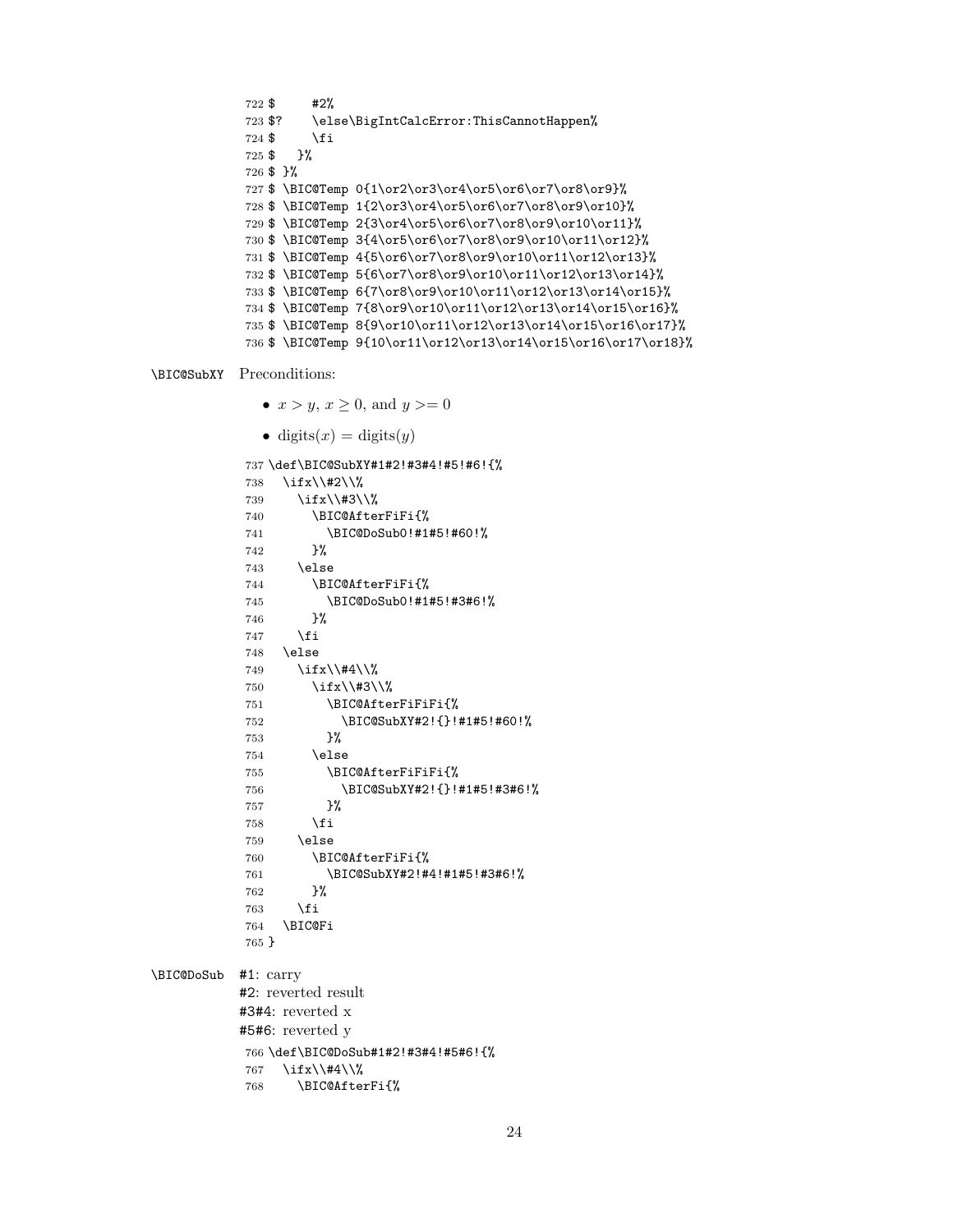<span id="page-24-28"></span><span id="page-24-27"></span><span id="page-24-26"></span><span id="page-24-25"></span><span id="page-24-24"></span><span id="page-24-23"></span><span id="page-24-22"></span><span id="page-24-21"></span><span id="page-24-20"></span><span id="page-24-19"></span><span id="page-24-18"></span><span id="page-24-17"></span><span id="page-24-16"></span><span id="page-24-15"></span><span id="page-24-14"></span><span id="page-24-13"></span><span id="page-24-12"></span><span id="page-24-11"></span><span id="page-24-10"></span><span id="page-24-9"></span><span id="page-24-8"></span><span id="page-24-7"></span><span id="page-24-6"></span><span id="page-24-5"></span><span id="page-24-4"></span><span id="page-24-3"></span><span id="page-24-2"></span><span id="page-24-1"></span><span id="page-24-0"></span> \expandafter\expandafter\expandafter\BIC@SubResult \BIC@SubDigit#1#3#5#2% }% \else \BIC@AfterFi{% \expandafter\expandafter\expandafter\BIC@DoSub \BIC@SubDigit#1#3#5#2!#4!#6!% }% \BIC@Fi } \BIC@SubResult \def\BIC@SubResult#1{% \ifx#10% \expandafter\BIC@SubResult \else \expandafter\BIC@Space\expandafter#1% \fi } \BIC@SubDigit #1: carry  $#2$ : digit of x  $#3:$  digit of y \def\BIC@SubDigit#1#2#3{% \romannumeral0% & \expandafter\BIC@@SubDigit\the\numexpr#2-#3-#1!% \$ \expandafter\BIC@@AddDigit\number \$ \csname \$ BIC@SubCarry% \$ \ifcase#1 % \$ #3% \$ \else \$ \ifcase#3 1\or2\or3\or4\or5\or6\or7\or8\or9\or10\fi \$ \fi \$ \endcsname#2!% } \BIC@@SubDigit & \def\BIC@@SubDigit#1!{% & \ifnum#1<0 % & \BIC@AfterFi{% 802 & \expandafter\BIC@Space 803 & \expandafter1\the\numexpr#1+10\relax & }% & \else & \BIC@AfterFi{ 0#1}% & \BIC@Fi & }% \BIC@SubCarry0 \$ \expandafter\def\csname BIC@SubCarry0\endcsname#1{#1}% \BIC@SubCarry10 \$ \expandafter\def\csname BIC@SubCarry10\endcsname#1{1#1}% \BIC@SubCarry[1-9] \$ \def\BIC@Temp#1#2{%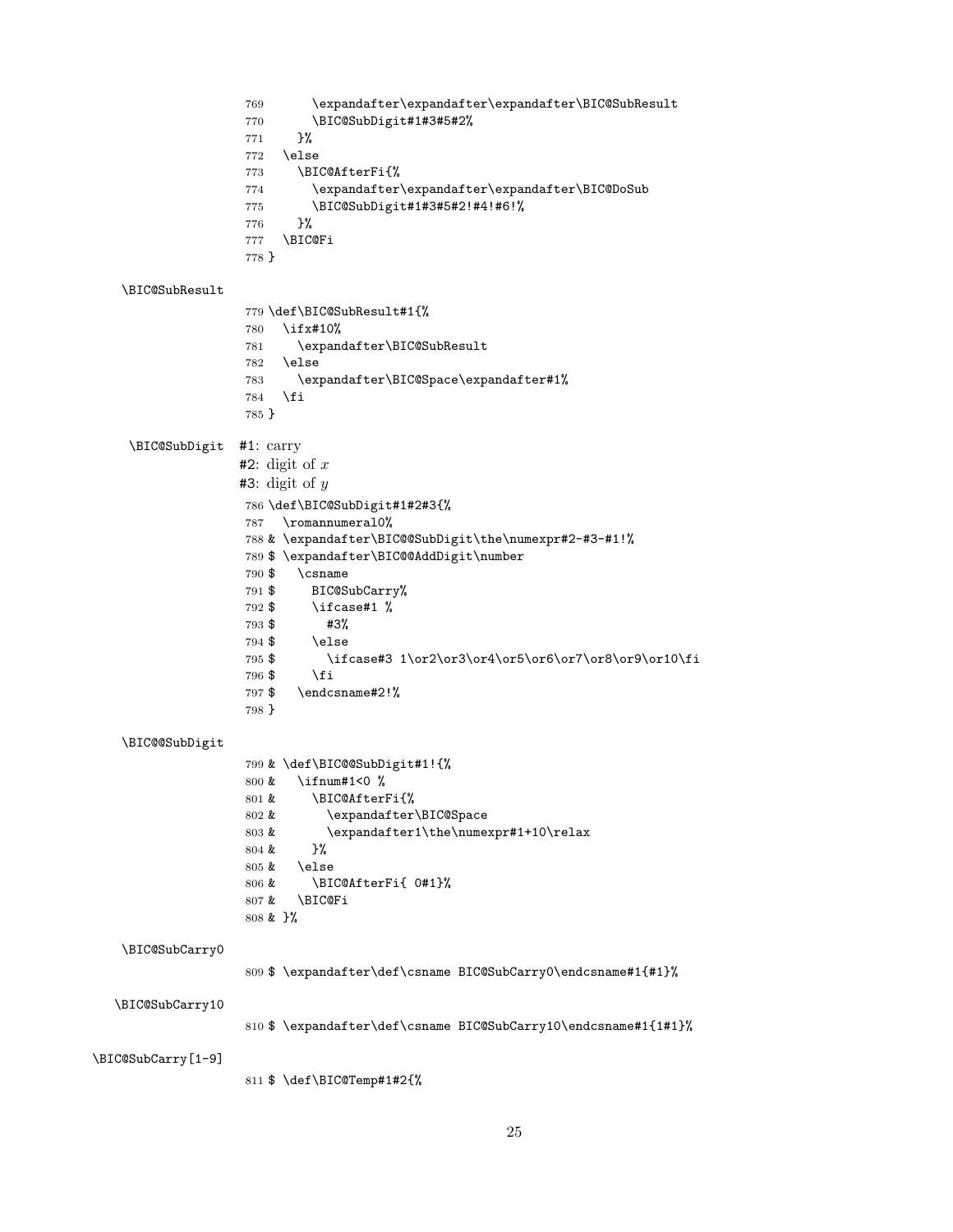<span id="page-25-31"></span><span id="page-25-30"></span><span id="page-25-26"></span><span id="page-25-19"></span><span id="page-25-18"></span><span id="page-25-17"></span> \$ \expandafter\def\csname BIC@SubCarry#1\endcsname##1{% \$ \ifcase##1 #2% 814 \$? \else\BigIntCalcError:ThisCannotHappen%  $\text{\$}$  \fi \$ }% \$ }% \$ \BIC@Temp 1{19\or0\or1\or2\or3\or4\or5\or6\or7\or8}% \$ \BIC@Temp 2{18\or19\or0\or1\or2\or3\or4\or5\or6\or7}%  $\Big\$  \BIC@Temp 3{17\or18\or19\or0\or1\or2\or3\or4\or5\or6}% \$ \BIC@Temp 4{16\or17\or18\or19\or0\or1\or2\or3\or4\or5}% \$ \BIC@Temp 5{15\or16\or17\or18\or19\or0\or1\or2\or3\or4}% \$ \BIC@Temp 6{14\or15\or16\or17\or18\or19\or0\or1\or2\or3}% \$ \BIC@Temp 7{13\or14\or15\or16\or17\or18\or19\or0\or1\or2}% \$ \BIC@Temp 8{12\or13\or14\or15\or16\or17\or18\or19\or0\or1}% \$ \BIC@Temp 9{11\or12\or13\or14\or15\or16\or17\or18\or19\or0}%

### <span id="page-25-25"></span><span id="page-25-24"></span><span id="page-25-23"></span><span id="page-25-22"></span><span id="page-25-21"></span><span id="page-25-20"></span><span id="page-25-0"></span>2.13 Shl, Shr

#### <span id="page-25-29"></span>\bigintcalcShl

<span id="page-25-33"></span><span id="page-25-27"></span><span id="page-25-15"></span> \def\bigintcalcShl#1{% \romannumeral0% \expandafter\expandafter\expandafter\BIC@Shl \bigintcalcNum{#1}!% }

#### <span id="page-25-16"></span>\BIC@Shl

<span id="page-25-34"></span><span id="page-25-32"></span><span id="page-25-11"></span><span id="page-25-10"></span><span id="page-25-7"></span><span id="page-25-3"></span>

|         | 832 \def\BIC@Sh1#1#2!{%      |
|---------|------------------------------|
| 833     | $\iota$ ifx#1-%              |
| 834     | \BIC@AfterFi{%               |
| 835     | \expandafter-\romannumeral0% |
| 836 &   | \BIC@@Sh1#2!!%               |
| 837\$   | \BIC@AddXY#2!#2!!!%          |
| 838     | ጉ%                           |
| 839     | \else                        |
| 840     | \BIC@AfterFi{%               |
| 841 &   | \BIC@@Sh1#1#2!!%             |
| 842 \$  | \BIC@AddXY#1#2!#1#2!!!%      |
| 843     | ጉ%                           |
| 844     | \BIC@Fi                      |
| $845$ } |                              |

#### <span id="page-25-28"></span>\BigIntCalcShl

<span id="page-25-35"></span><span id="page-25-14"></span><span id="page-25-9"></span><span id="page-25-8"></span><span id="page-25-5"></span><span id="page-25-4"></span>

|         | 846 \def\BigIntCalcShl#1!{% |
|---------|-----------------------------|
|         | 847 \romannumeral0%         |
|         | 848 & \BIC@@Shl#1!!%        |
|         | 849 \$ \BIC@AddXY#1!#1!!!%  |
| $850$ } |                             |

#### <span id="page-25-6"></span>\BIC@@Shl

<span id="page-25-13"></span><span id="page-25-12"></span><span id="page-25-2"></span><span id="page-25-1"></span>

|           | 851 & \def\BIC@@Shl#1#2!{% |
|-----------|----------------------------|
| 852 &     | \ifx\\#2\\%                |
| 853 &     | \BIC@AfterFi{%             |
| 854 &     | \BIC@@@Sh10!#1%            |
| $8.55 \&$ | ጉ%                         |
| 856 &     | \else                      |
| 857 &     | \BIC@AfterFi{%             |
| 858 &     | \BIC@@Shl#2!#1%            |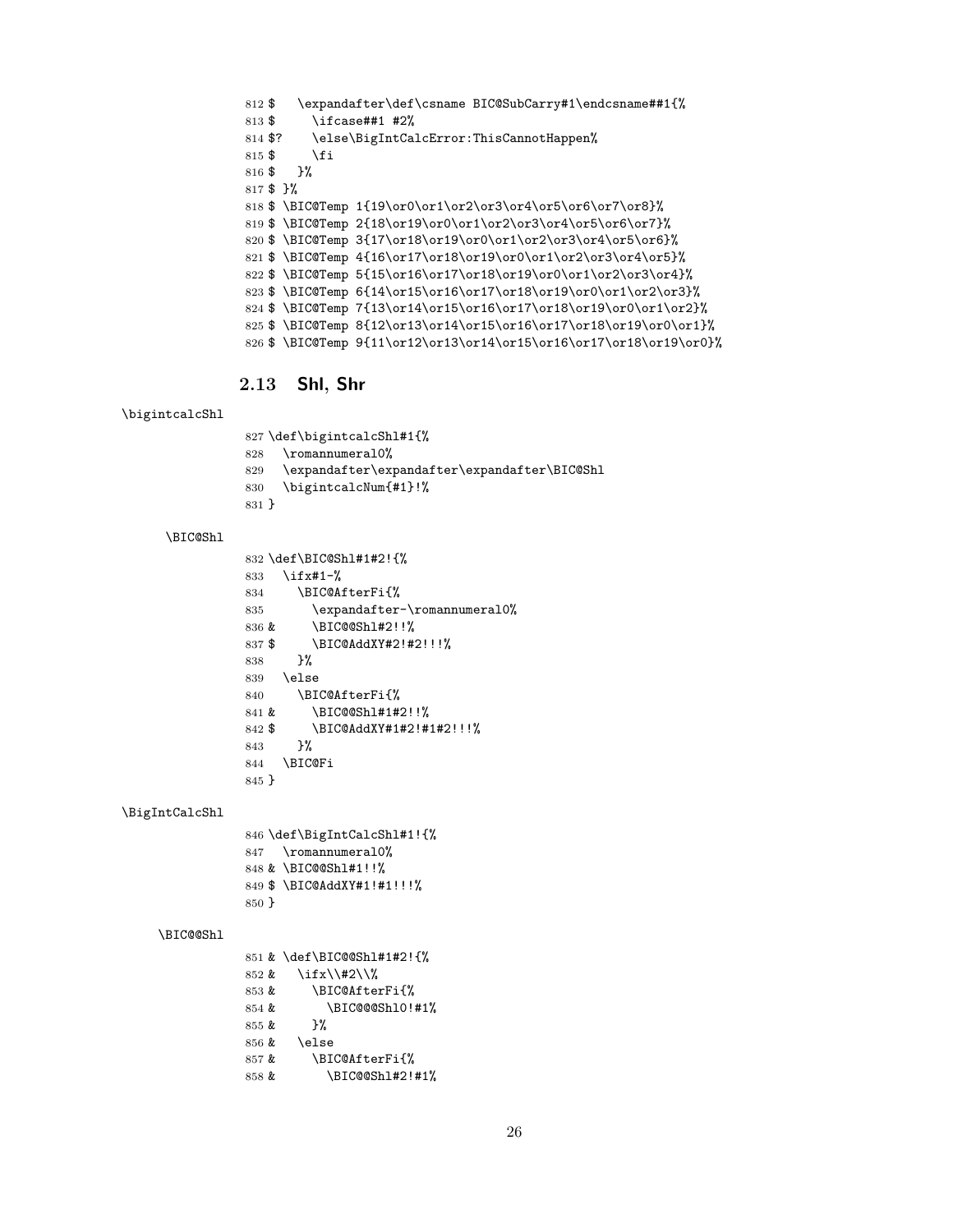```
859 & }%
               860 & \BIC@Fi
               861 & }%
   \BIC@@@Shl #1: carry
              #2: result
              #3#4: reverted number
               862 & \def\BIC@@@Shl#1#2!#3#4!{%
               863 & \ifx\\#4\\%
               864 & \BIC@AfterFi{%
               865 & \expandafter\BIC@Space
               866 & \the\numexpr#3*2+#1\relax#2%
               867 & }%
               868 & \else
               869 & \BIC@AfterFi{%
               870 & \expandafter\BIC@@@@Shl\the\numexpr#3*2+#1!#2!#4!%
               871 & }%
               872 & \BIC@Fi
               873 & }%
  \BIC@@@@Shl
               874 & \def\BIC@@@@Shl#1!{%
               875 & \ifnum#1<10 %
               876 & \BIC@AfterFi{%
               877 \& \BIC@@@Shl0#1%
               878 &879 & \else
               880 & \BIC@AfterFi{%
               881 & \BIC@@@Shl#1%
               882 & }%
               883 & \BIC@Fi
               884 & }%
\bigintcalcShr
               885 \def\bigintcalcShr#1{%
               886 \romannumeral0%
               887 \expandafter\expandafter\expandafter\BIC@Shr
               888 \bigintcalcNum{#1}!%
               889 }
     \BIC@Shr
               890 \def\BIC@Shr#1#2!{%
               891 \ifx#1-%
               892 \expandafter-\romannumeral0%
               893 \BIC@AfterFi{%
               894 \BIC@@Shr#2!%
               895 }%
               896 \else
               897 \BIC@AfterFi{%
               898 \BIC@@Shr#1#2!%
               899 }%
               900 \BIC@Fi
               901 }
\BigIntCalcShr
               902 \def\BigIntCalcShr#1!{%
               903 \romannumeral0%
               904 \BIC@@Shr#1!%
               905 }
```
<span id="page-26-30"></span><span id="page-26-29"></span><span id="page-26-28"></span><span id="page-26-26"></span><span id="page-26-23"></span><span id="page-26-22"></span><span id="page-26-20"></span><span id="page-26-19"></span><span id="page-26-18"></span><span id="page-26-14"></span><span id="page-26-13"></span><span id="page-26-8"></span><span id="page-26-7"></span><span id="page-26-6"></span>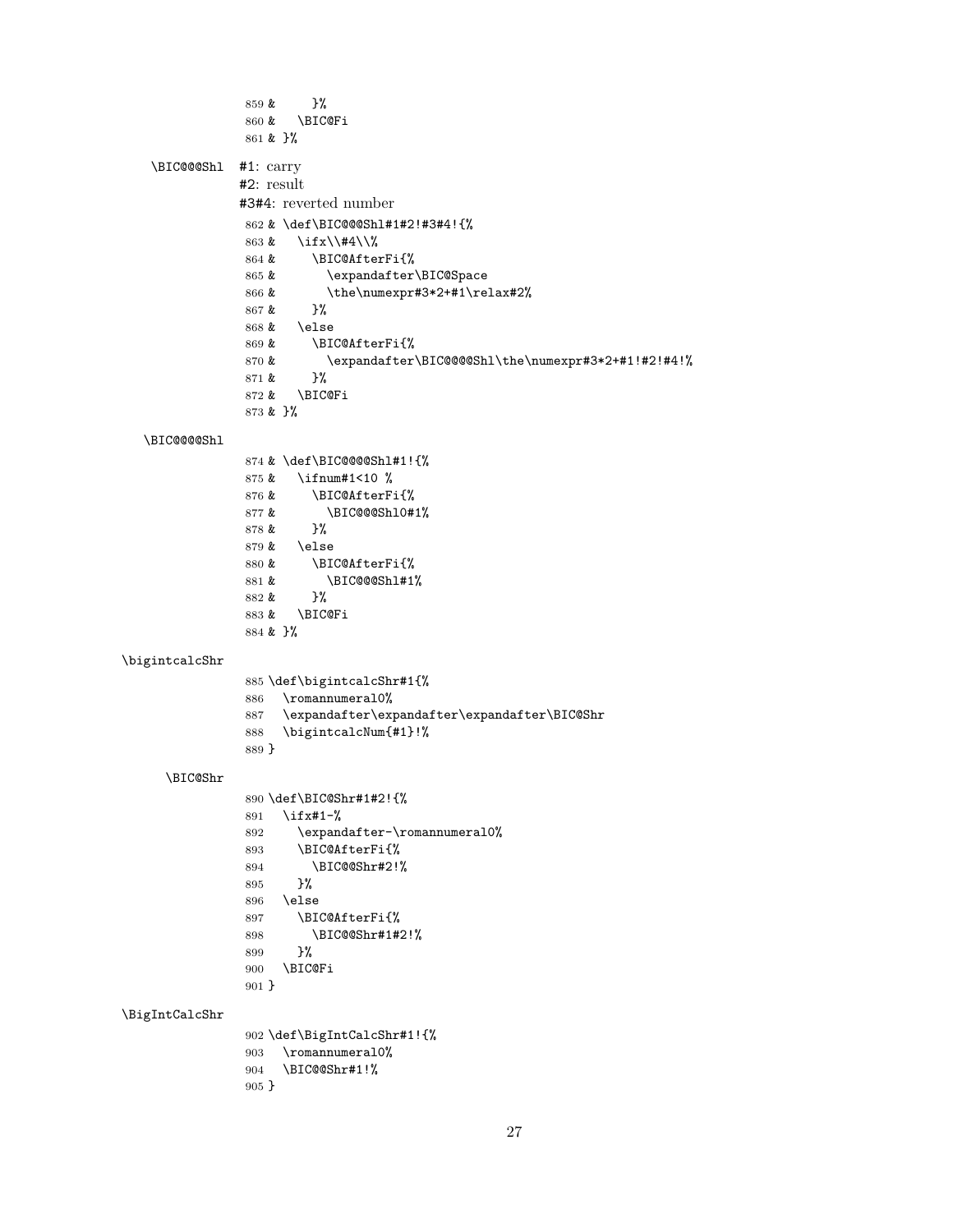```
\BIC@@Shr
           906 \def\BIC@@Shr#1#2!{%
           907 \ifcase#1 %
           908 \BIC@AfterFi{ 0}%
           909 \or
           910 \ifx\\#2\\%
           911 \BIC@AfterFiFi{ 0}%
           912 \else
           913 \BIC@AfterFiFi{%
           914 \BIC@@@Shr#1#2!!%
           915 }%
           916 \fi
           917 \else
           918 \BIC@AfterFi{%
           919 \BIC@@@Shr0#1#2!!%
           920 }%
           921 \BIC@Fi
           922 }
\BIC@@@Shr #1: carry
          #2#3: number
           #4: result
           923 \def\BIC@@@Shr#1#2#3!#4!{%
           924 \ifx\\#3\\%
           925 \ifodd#1#2 %
           926 \BIC@AfterFiFi{%
           927 & \expandafter\BIC@ShrResult\the\numexpr(#1#2-1)/2\relax
           928 $ \expandafter\expandafter\expandafter\BIC@ShrResult
           929 $ \csname BIC@ShrDigit#1#2\endcsname
           930 #4!%
           931 }%
           932 \else
           933 \BIC@AfterFiFi{%
           934 & \expandafter\BIC@ShrResult\the\numexpr#1#2/2\relax
           935 $ \expandafter\expandafter\expandafter\BIC@ShrResult<br>936 $ \csname BIC@ShrDigit#1#2\endcsname
                      \csname BIC@ShrDigit#1#2\endcsname
           937 #4!%
           938 }%
           939 \setminusfi
           940 \else
           941 \ifodd#1#2 %
           942 \BIC@AfterFiFi{%
           943 & \expandafter\BIC@@@@Shr\the\numexpr(#1#2-1)/2\relax1%
           944 $ \expandafter\expandafter\expandafter\BIC@@@@Shr
           945 $ \csname BIC@ShrDigit#1#2\endcsname
           946 #3!#4!%
           947 }%
           948 \else
           949 \BIC@AfterFiFi{%
           950 & \expandafter\BIC@@@@Shr\the\numexpr#1#2/2\relax0%
           951 $ \expandafter\expandafter\expandafter\BIC@@@@Shr
           952 $ \csname BIC@ShrDigit#1#2\endcsname
           953 #3!#4!%
           954 }%
           955 \fi
           956 \BIC@Fi
           957 }
```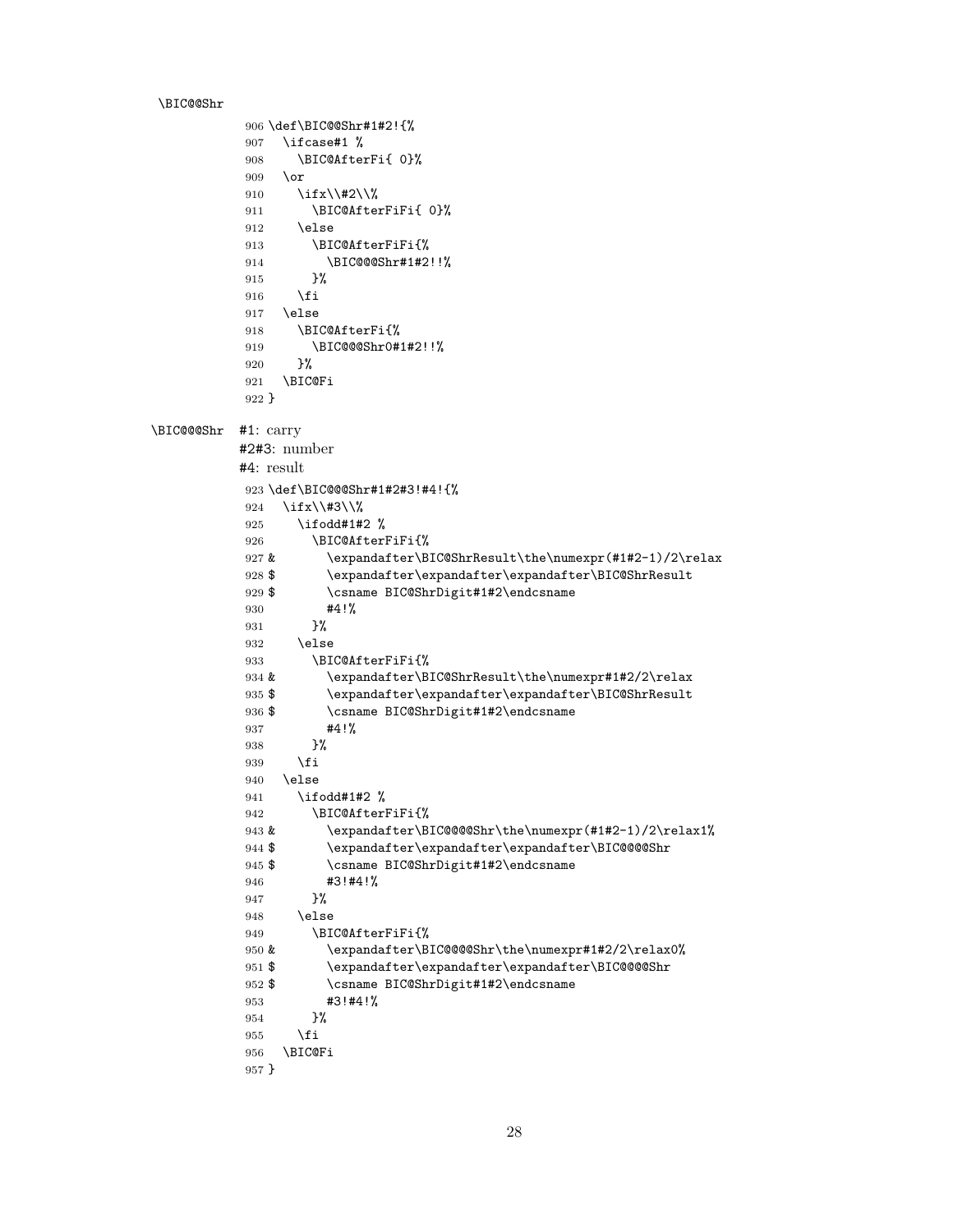```
\BIC@ShrResult
                       958 & \def\BIC@ShrResult#1#2!{ #2#1}%
                       959 $ \def\BIC@ShrResult#1#2#3!{ #3#1}%
         \BIC@@@@Shr #1: new digit
                      #2: carry
                      #3: remaining number
                      #4: result
                       960 \def\BIC@@@@Shr#1#2#3!#4!{%
                       961 \BIC@@@Shr#2#3!#4#1!%
                       962 }
\BIC@ShrDigit[00-19]
                       963 $ \def\BIC@Temp#1#2#3#4{%
                       964 $ \expandafter\def\csname BIC@ShrDigit#1#2\endcsname{#3#4}%
                       965 $ }%
                       966 $ \BIC@Temp 0000%
                       967 $ \BIC@Temp 0101%
                       968 $ \BIC@Temp 0210%
                       969 $ \BIC@Temp 0311%
                       970 $ \BIC@Temp 0420%
                       971 $ \BIC@Temp 0521%
                       972 $ \BIC@Temp 0630%
                      973 $ \BIC@Temp 0731%
                       974 $ \BIC@Temp 0840%
                       975 $ \BIC@Temp 0941%
                       976 $ \BIC@Temp 1050%
                       977 $ \BIC@Temp 1151%
                       978 $ \BIC@Temp 1260%
                       979 $ \BIC@Temp 1361%
                       980 $ \BIC@Temp 1470%
                       981 $ \BIC@Temp 1571%
                       982 $ \BIC@Temp 1680%
                       983 $ \BIC@Temp 1781%
                       984 $ \BIC@Temp 1890%
                       985 $ \BIC@Temp 1991%
                      2.14 \BIC@Tim
            \BIC@Tim Macro \BIC@Tim implements "Number times digit".
                      #1: plain number without sign
                      #2: digit
           \BIC@@Tim #1#2: number
                      #3: reverted number
                       986 \def\BIC@@Tim#1#2!{%
                       987 \ifx\\#2\\%
                       988 \BIC@AfterFi{%
                       989 \BIC@ProcessTim0!#1%
                       990 }%
                       991 \else
                       992 \BIC@AfterFi{%
                       993 \BIC@@Tim#2!#1%
                       994 }%
                       995 \BIC@Fi
                       996 }
```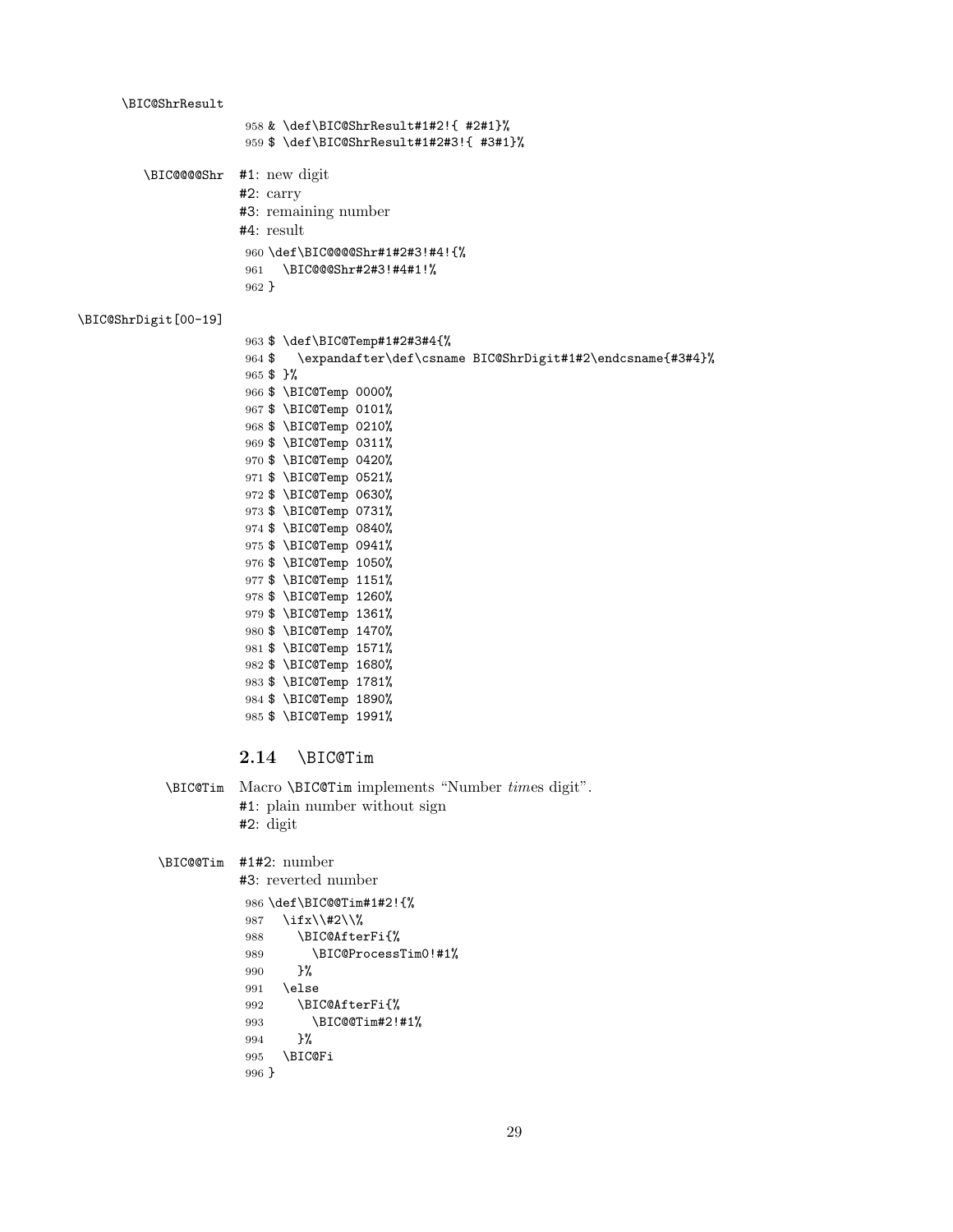<span id="page-29-28"></span><span id="page-29-27"></span><span id="page-29-26"></span><span id="page-29-25"></span><span id="page-29-24"></span><span id="page-29-23"></span><span id="page-29-22"></span><span id="page-29-21"></span><span id="page-29-20"></span><span id="page-29-19"></span><span id="page-29-18"></span><span id="page-29-17"></span><span id="page-29-16"></span><span id="page-29-15"></span><span id="page-29-14"></span><span id="page-29-13"></span><span id="page-29-12"></span><span id="page-29-11"></span><span id="page-29-10"></span><span id="page-29-9"></span><span id="page-29-8"></span><span id="page-29-7"></span><span id="page-29-6"></span><span id="page-29-5"></span><span id="page-29-4"></span><span id="page-29-3"></span><span id="page-29-2"></span><span id="page-29-1"></span><span id="page-29-0"></span>\BIC@ProcessTim #1: carry #2: result #3#4: reverted number #5: digit 997 \def\BIC@ProcessTim#1#2!#3#4!#5{% 998 \ifx\\#4\\% 999 \BIC@AfterFi{% 1000 \expandafter\BIC@Space 1001 & \the\numexpr#3\*#5+#1\relax 1002 \$ \romannumeral0\BIC@TimDigit#3#5#1% 1003 #2%  $1004$ 1005 \else 1006 \BIC@AfterFi{% 1007 \expandafter\BIC@@ProcessTim 1008 & \the\numexpr#3\*#5+#1% 1009 \$ \romannumeral0\BIC@TimDigit#3#5#1% 1010 !#2!#4!#5% 1011 }% 1012 \BIC@Fi 1013 } \BIC@@ProcessTim #1#2: carry?, new digit #3: new number #4: old number #5: digit 1014 \def\BIC@@ProcessTim#1#2!{% 1015 \ifx\\#2\\% 1016 \BIC@AfterFi{% 1017 \BIC@ProcessTim0#1% 1018 }% 1019 \else 1020 \BIC@AfterFi{% 1021 \BIC@ProcessTim#1#2% 1022 }% 1023 \BIC@Fi 1024 } \BIC@TimDigit #1: digit 0–9 #2: digit 3–9 #3: carry 0–9 1025 \$ \def\BIC@TimDigit#1#2#3{% 1026 \$ \ifcase#1 % 0 1027 \$ \BIC@AfterFi{ #3}% 1028 \$ \or % 1 1029 \$ \BIC@AfterFi{% 1030 \$ \expandafter\BIC@Space 1031 \$ \number\csname BIC@AddCarry#2\endcsname#3 % 1032 \$ }% 1033 \$ \else 1034 \$ \ifcase#3 % 1035 \$ \BIC@AfterFiFi{% 1036 \$ \expandafter\BIC@Space 1037 \$ \number\csname BIC@MulDigit#2\endcsname#1 % 1038 \$ }% 1039 \$ \else 1040 \$ \BIC@AfterFiFi{%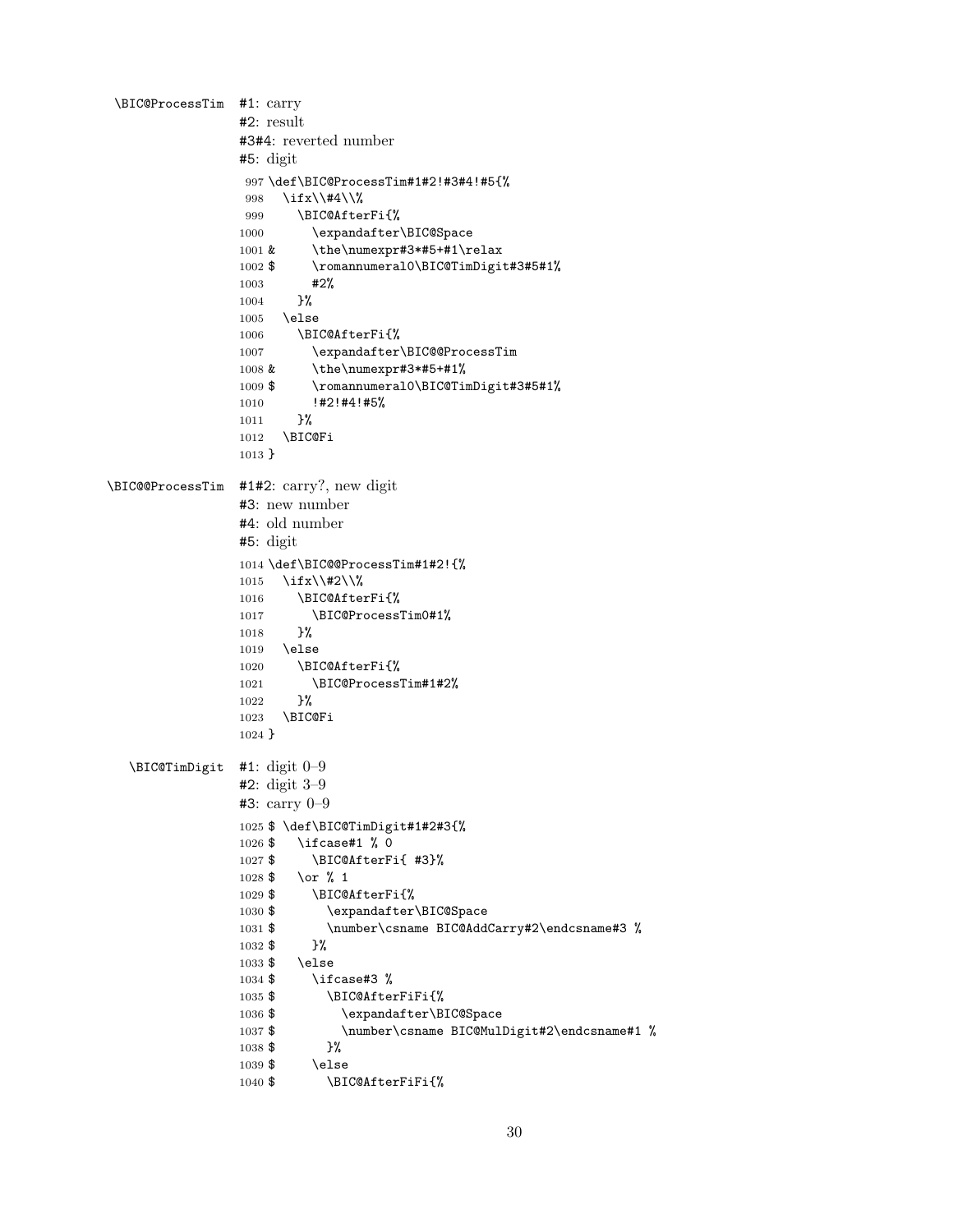- <span id="page-30-8"></span>1041 \$ \expandafter\BIC@Space<br>1042 \$ \romannumeral0%
	- $\Gamma$ 10%
- <span id="page-30-24"></span><span id="page-30-1"></span>1043 \$ \expandafter\BIC@AddXY
- <span id="page-30-21"></span>1044 \$ \number\csname BIC@MulDigit#2\endcsname#1!%
- 1045 \$ #3!!!%
- 1046 \$ }%
- 1047  $\$  \fi
- <span id="page-30-2"></span>1048 \$ \BIC@Fi
- 1049 \$ }%

### <span id="page-30-5"></span>\BIC@MulDigit[3-9]

<span id="page-30-23"></span><span id="page-30-22"></span><span id="page-30-17"></span><span id="page-30-9"></span>

|                         |                            | 1050 \$ \def\BIC@Temp#1#2{%                                 |
|-------------------------|----------------------------|-------------------------------------------------------------|
| $1051$ \$               |                            | \expandafter\def\csname BIC@MulDigit#1\endcsname##1{%       |
| $1052 \text{ }$ \$      |                            | \ifcase##1 0%                                               |
| $1053$ \$               | $\zeta$ and $\frac{11}{4}$ |                                                             |
|                         | $1054$ \$ \or #2%          |                                                             |
|                         |                            | 1055 \$? \else\BigIntCalcError:ThisCannotHappen%            |
| $1056 \text{ }$ \$      | \fi                        |                                                             |
|                         | $1057$ \$ }%               |                                                             |
| $1058$ \$ $\frac{1}{6}$ |                            |                                                             |
|                         |                            | 1059 \$ \BIC@Temp 3{6\or9\or12\or15\or18\or21\or24\or27}%   |
|                         |                            | 1060 \$\BIC@Temp 4{8\or12\or16\or20\or24\or28\or32\or36}%   |
|                         |                            | 1061 \$ \BIC@Temp 5{10\or15\or20\or25\or30\or35\or40\or45}% |
|                         |                            | 1062 \$ \BIC@Temp 6{12\or18\or24\or30\or36\or42\or48\or54}% |
|                         |                            | 1063 \$\BIC@Temp 7{14\or21\or28\or35\or42\or49\or56\or63}%  |
|                         |                            | 1064 \$ \BIC@Temp 8{16\or24\or32\or40\or48\or56\or64\or72}% |
|                         |                            | 1065 \$ \BIC@Temp 9{18\or27\or36\or45\or54\or63\or72\or81}% |
|                         |                            |                                                             |

### <span id="page-30-16"></span><span id="page-30-15"></span><span id="page-30-14"></span><span id="page-30-13"></span><span id="page-30-12"></span><span id="page-30-11"></span><span id="page-30-10"></span><span id="page-30-0"></span>2.15 Mul

#### <span id="page-30-18"></span>\bigintcalcMul

<span id="page-30-25"></span><span id="page-30-19"></span><span id="page-30-3"></span>

|          | 1066 \def\bigintcalcMul#1#2{%                |
|----------|----------------------------------------------|
|          | 1067 \romannumeral0%                         |
| 1068     | \expandafter\expandafter\expandafter\BIC@Mul |
| 1069     | \bigintcalcNum{#1}!{#2}%                     |
| $1070$ } |                                              |

#### <span id="page-30-4"></span>\BIC@Mul

```
1071 \def\BIC@Mul#1!#2{%
1072 \quad \verb|\expandafter\expandafter\expandafter\BBIC@MulSwitch|1073 \bigintcalcNum{#2}!#1!%
1074 }
```
<span id="page-30-7"></span>\BIC@MulSwitch Decision table for \BIC@MulSwitch.

| $x=0$ |       |           |                                  |
|-------|-------|-----------|----------------------------------|
| x>0   | $y=0$ |           |                                  |
|       | y>0   | x > y     | $\overline{\mathrm{Mul}}(x, y)$  |
|       |       | else      | $\overline{\mathrm{Mul}}(y,x)$   |
|       | y<0   | $x > -y$  | $\mathrm{Mul}(x, -y)$            |
|       |       | else      | $\text{Mul}(-y, x)$              |
| x<0   | $y=0$ |           |                                  |
|       | y > 0 | $-x > y$  | $\text{Mul}(-x, y)$              |
|       |       | else      | $\overline{\mathrm{Mul}}(y,-x)$  |
|       | y < 0 | $-x > -y$ | $\overline{\mathrm{Mul}}(-x,-y)$ |
|       |       | else      | $\text{Mul}(-y, -x)$             |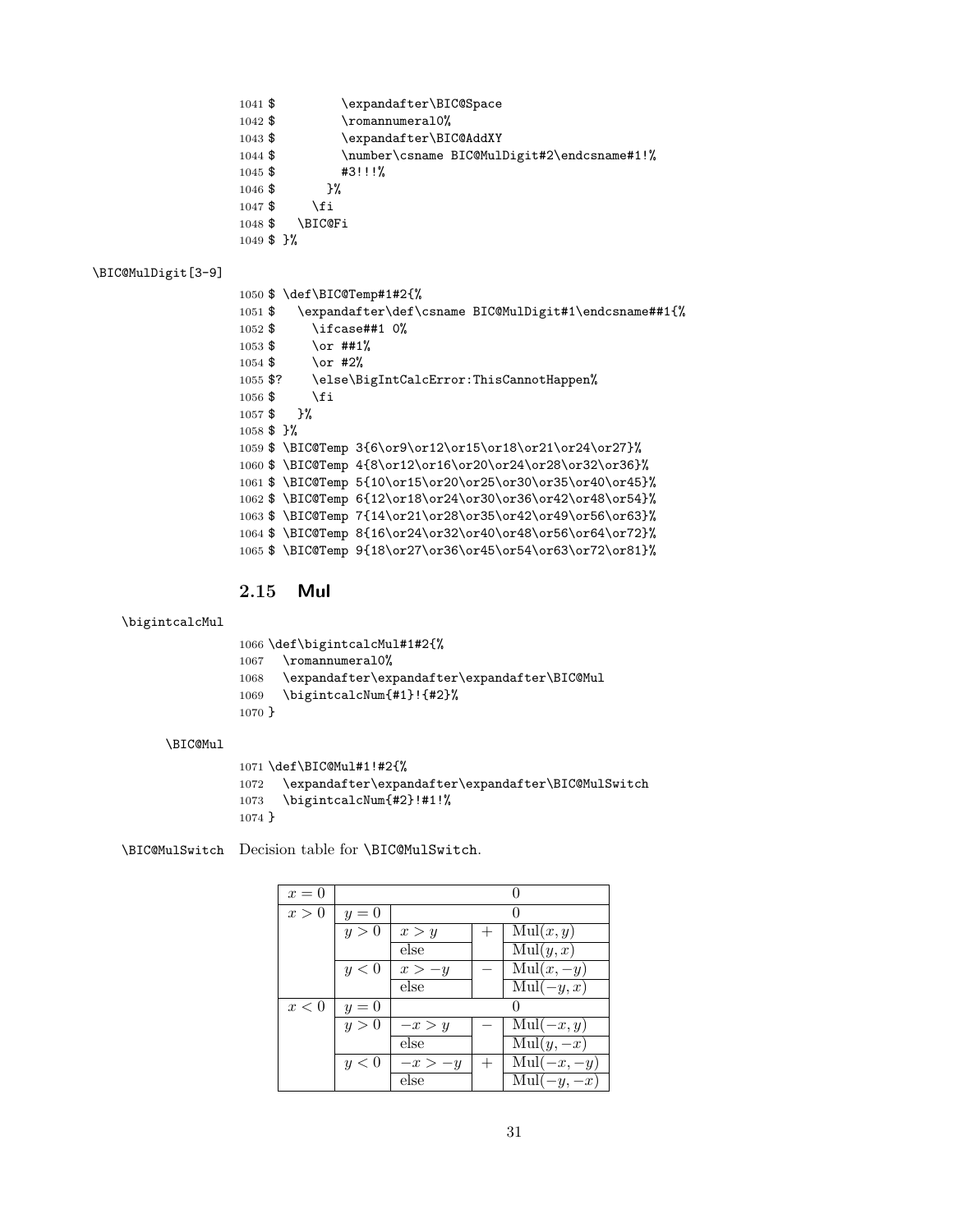```
1075 \def\BIC@MulSwitch#1#2!#3#4!{%
1076 \ifcase\BIC@Sgn#1#2! % x = 0
1077 \BIC@AfterFi{ 0}%
1078 \or \sqrt{x} > 01079 \ifcase\BIC@Sgn#3#4! % y = 0
1080 \BIC@AfterFiFi{ 0}%
1081 \or % y > 0
1082 \ifnum\BIC@PosCmp#1#2!#3#4!=1 % x > y
1083 \BIC@AfterFiFiFi{%
1084 \BIC@ProcessMul0!#1#2!#3#4!%
1085 }%
1086 \else % x <= y
1087 \BIC@AfterFiFiFi{%
1088 \BIC@ProcessMul0!#3#4!#1#2!%
1089 }%
1090 \qquad \qquad \int fi
1091 \else % y < 0
1092 \expandafter-\romannumeral0%
1093 \ifnum\BIC@PosCmp#1#2!#4!=1 % x > -y
1094 \BIC@AfterFiFiFi{%
1095 \BIC@ProcessMul0!#1#2!#4!%
1096 }%
1097 \else % x <= -y1098 \BIC@AfterFiFiFi{%
1099 \BIC@ProcessMul0!#4!#1#2!%
1100 }%
1101 \fi
1102 \fi
1103 \else \% x < 01104 \iint case\B{BIC@Sgn#3#4! } \gamma = 01105 \BIC@AfterFiFi{ 0}%
1106 \or % y > 01107 \expandafter-\romannumeral0%
1108 \ifnum\BIC@PosCmp#2!#3#4!=1 % -x > y
1109 \BIC@AfterFiFiFi{%
1110 \BIC@ProcessMul0!#2!#3#4!%
1111 }%
1112 \else % -x \leq y
1113 \BIC@AfterFiFiFi{%
1114 \BIC@ProcessMul0!#3#4!#2!%
1115 }%
1116 \fi
1117 \else % y < 01118 \ifnum\BIC@PosCmp#2!#4!=1 % -x > -y
1119 \BIC@AfterFiFiFi{%
1120 \BIC@ProcessMul0!#2!#4!%
1121 }%
1122 \else % -x <= -y
1123 \BIC@AfterFiFiFi{%
1124 \BIC@ProcessMul0!#4!#2!%
1125 }%
1126 \overline{1126}1127 \fi
1128 \BIC@Fi
1129 }
```
<span id="page-31-29"></span><span id="page-31-27"></span><span id="page-31-26"></span><span id="page-31-20"></span><span id="page-31-14"></span><span id="page-31-7"></span><span id="page-31-2"></span>\BigIntCalcMul

<span id="page-31-23"></span><span id="page-31-22"></span><span id="page-31-21"></span><span id="page-31-15"></span><span id="page-31-11"></span><span id="page-31-10"></span><span id="page-31-9"></span><span id="page-31-8"></span>1130 \def\BigIntCalcMul#1!#2!{%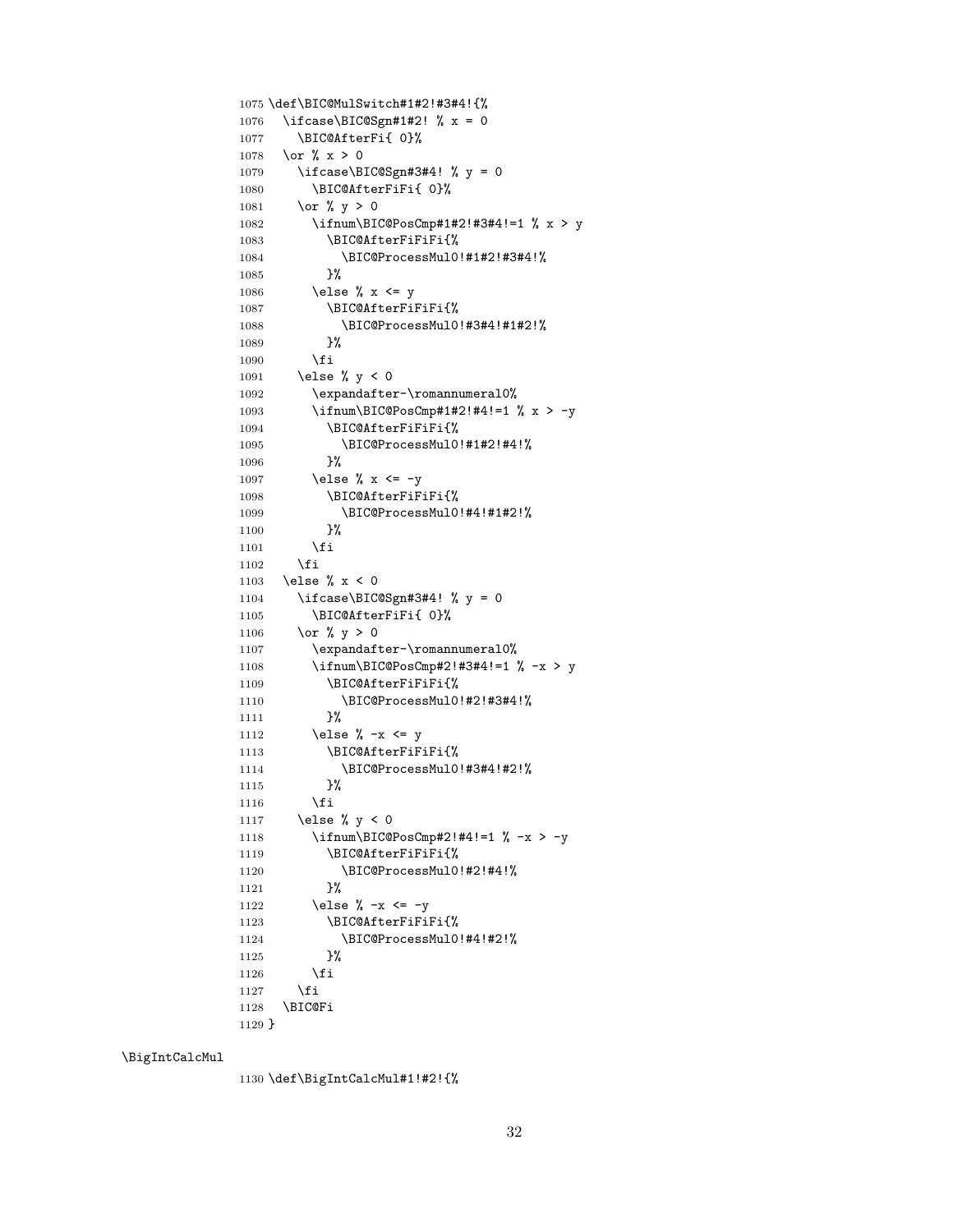<span id="page-32-26"></span><span id="page-32-13"></span><span id="page-32-12"></span><span id="page-32-6"></span><span id="page-32-2"></span>1131 \romannumeral0% \BIC@ProcessMul0!#1!#2!% } \BIC@ProcessMul #1: result #2: number  $x$ #3#4: number y \def\BIC@ProcessMul#1!#2!#3#4!{% \ifx\\#4\\% \BIC@AfterFi{% \expandafter\expandafter\expandafter\BIC@Space 1138 \bigintcalcAdd{\BIC@Tim#2!#3}{#10}% }% \else \BIC@AfterFi{% \expandafter\expandafter\expandafter\BIC@ProcessMul \bigintcalcAdd{\BIC@Tim#2!#3}{#10}!#2!#4!% 1144 }% \BIC@Fi }

### <span id="page-32-19"></span><span id="page-32-18"></span><span id="page-32-15"></span><span id="page-32-11"></span><span id="page-32-7"></span><span id="page-32-0"></span>2.16 Sqr

#### <span id="page-32-23"></span>\bigintcalcSqr

<span id="page-32-27"></span><span id="page-32-21"></span><span id="page-32-16"></span> \def\bigintcalcSqr#1{% 1148 \romannumeral0% \expandafter\expandafter\expandafter\BIC@Sqr \bigintcalcNum{#1}!% }

### <span id="page-32-17"></span>\BIC@Sqr

<span id="page-32-24"></span><span id="page-32-4"></span><span id="page-32-3"></span>

|          | $1152 \def\B{BIC@Sqr#1{{\cal{N}}}}$  |
|----------|--------------------------------------|
| 1153     | $\iota$ ifx#1-%                      |
| 1154     | \expandafter\BIC@@Sqr                |
| 1155     | \else                                |
| 1156     | \expandafter\BIC@@Sqr\expandafter#1% |
| 1157     | \fi                                  |
| $1158$ } |                                      |

#### <span id="page-32-5"></span>\BIC@@Sqr

<span id="page-32-14"></span> \def\BIC@@Sqr#1!{% \BIC@ProcessMul0!#1!#1!% }

#### <span id="page-32-1"></span>2.17 Fac

#### <span id="page-32-20"></span>\bigintcalcFac

<span id="page-32-28"></span><span id="page-32-22"></span><span id="page-32-9"></span> \def\bigintcalcFac#1{% 1163 \romannumeral0% \expandafter\expandafter\expandafter\BIC@Fac \bigintcalcNum{#1}!% }

#### <span id="page-32-10"></span>\BIC@Fac

```
1167 \def\BIC@Fac#1#2!{%
1168 \ifx#1-%
1169 \BIC@AfterFi{ 0\BigIntCalcError:FacNegative}%
```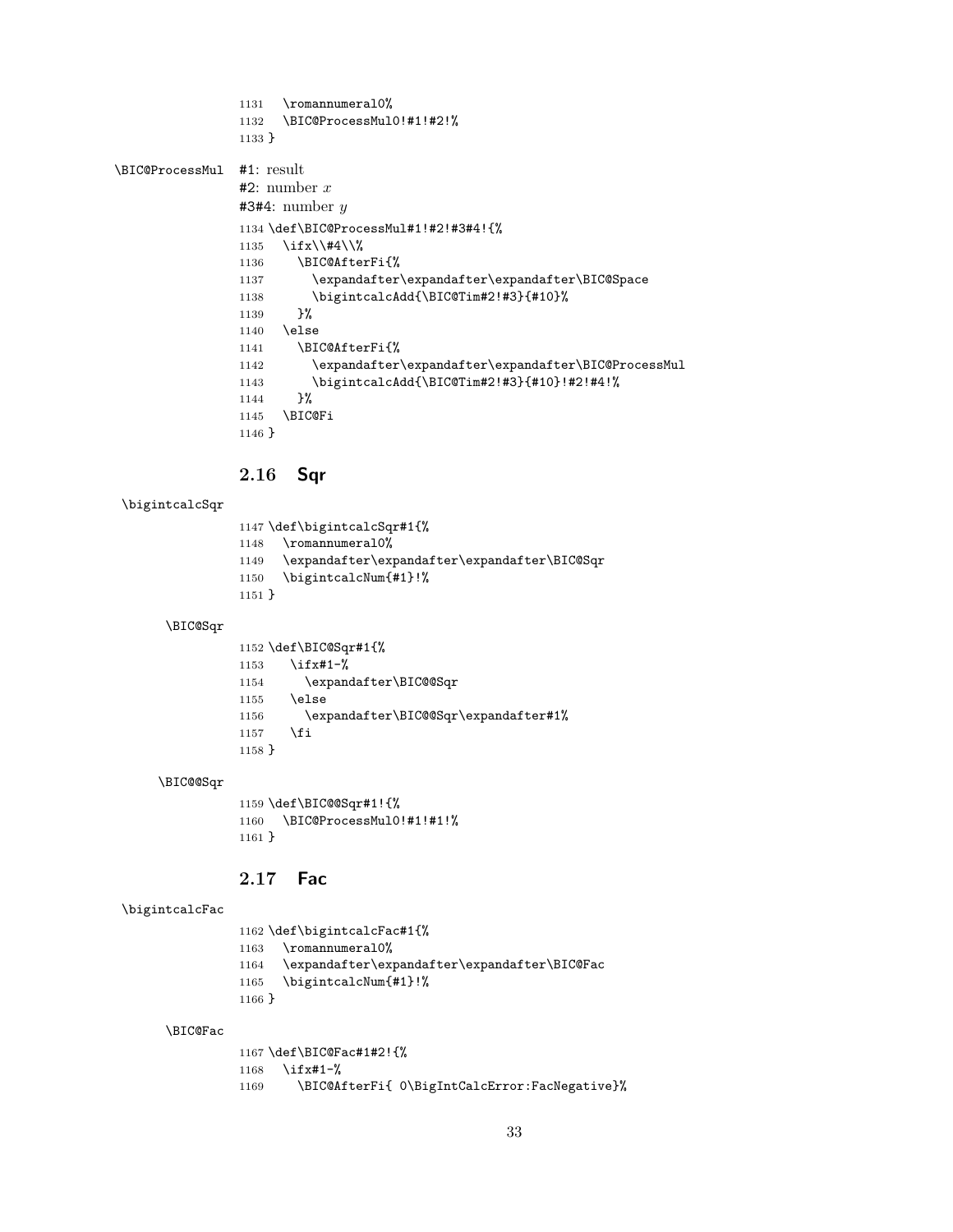```
1170 \else
                1171 \ifnum\BIC@PosCmp#1#2!13!<0 %
                1172 \ifcase#1#2 %
                1173 \BIC@AfterFiFiFi{ 1}% 0!
                1174 \or\BIC@AfterFiFiFi{ 1}% 1!
                1175 \or\BIC@AfterFiFiFi{ 2}% 2!
                1176 \or\BIC@AfterFiFiFi{ 6}% 3!
                1177 \or\BIC@AfterFiFiFi{ 24}% 4!
                1178 \or\BIC@AfterFiFiFi{ 120}% 5!
                1179 \or\BIC@AfterFiFiFi{ 720}% 6!
                1180 \or\BIC@AfterFiFiFi{ 5040}% 7!
                1181 \or\BIC@AfterFiFiFi{ 40320}% 8!
                1182 \or\BIC@AfterFiFiFi{ 362880}% 9!
                1183 \or\BIC@AfterFiFiFi{ 3628800}% 10!
                1184 \or\BIC@AfterFiFiFi{ 39916800}% 11!
                1185 \or\BIC@AfterFiFiFi{ 479001600}% 12!
                1186 ? \else\BigIntCalcError:ThisCannotHappen%
                1187 \fi
                1188 \else
                1189 \BIC@AfterFiFi{%
                1190 \BIC@ProcessFac#1#2!479001600!%
                1191 }%
                1192 \fi
                1193 \BIC@Fi
                1194 }
 \Bbb{IC@ProcessFac #1: n#2: result
                1195 \def\BIC@ProcessFac#1!#2!{%
                1196 \ifnum\BIC@PosCmp#1!12!=0 %
                1197 \BIC@AfterFi{ #2}%
                1198 \else
                1199 \BIC@AfterFi{%
                1200 \expandafter\BIC@@ProcessFac
                1201 \romannumeral0\BIC@ProcessMul0!#2!#1!%
                1202 !#1!%
                1203 }%
                1204 \BIC@Fi
                1205 }
\BIC@@ProcessFac #1: result
                #2: n1206 \def\BIC@@ProcessFac#1!#2!{%
                1207 \expandafter\BIC@ProcessFac
                1208 \romannumeral0\BIC@Dec#2!{}%
                1209 !#1!%
                1210 }
                2.18 Pow
 \bigintcalcPow #1: basis
                #2: power
                1211 \def\bigintcalcPow#1{%
                1212 \romannumeral0%
                1213 \expandafter\expandafter\expandafter\BIC@Pow
```

```
1214 \bigintcalcNum{#1}!%
1215 }
```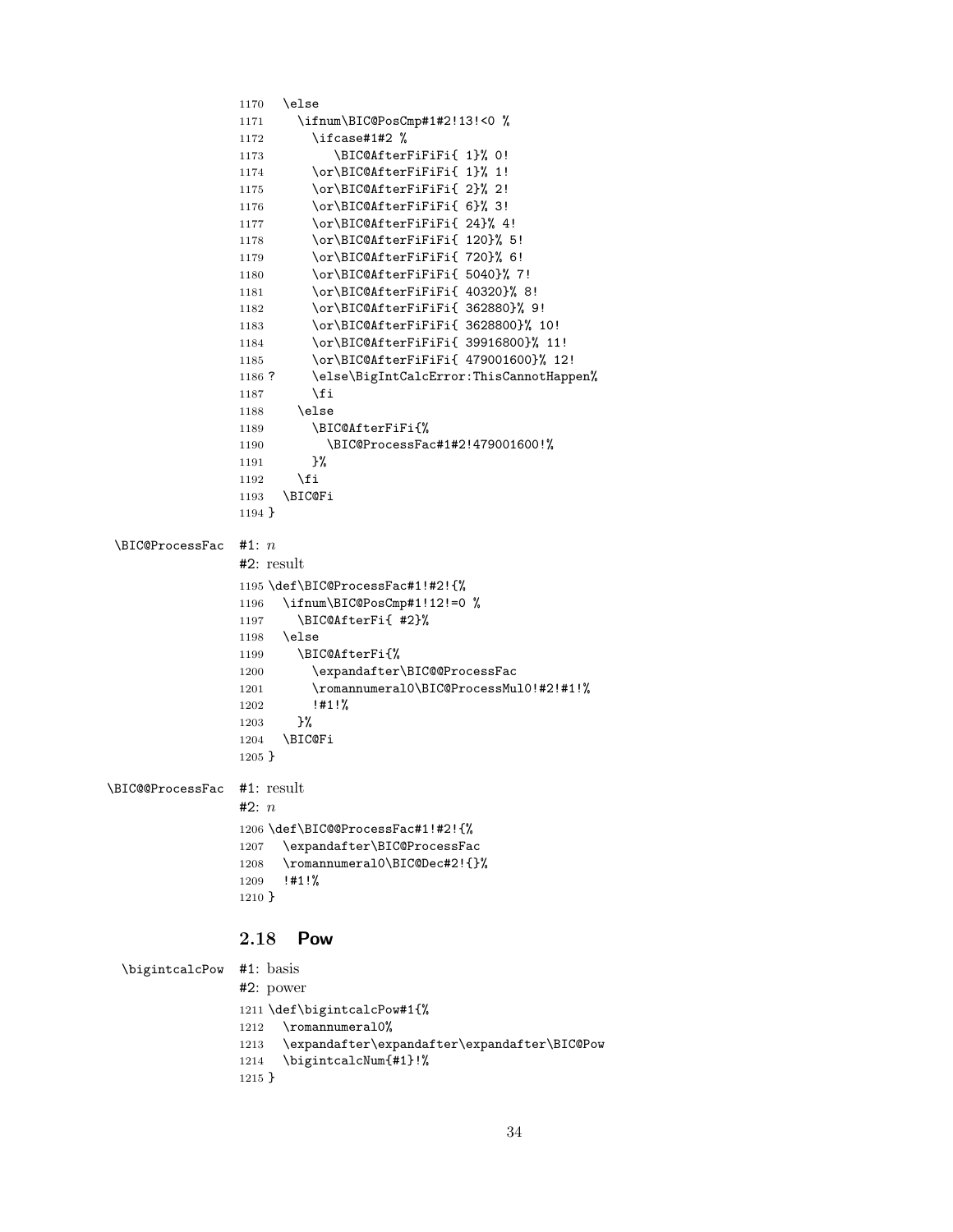<span id="page-34-6"></span>\BIC@Pow #1: basis #2: power 1216 \def\BIC@Pow#1!#2{% 1217 \expandafter\expandafter\expandafter\BIC@PowSwitch 1218 \bigintcalcNum{#2}!#1!% 1219 }

<span id="page-34-8"></span> $\Bbb{C}QPowSwitch$  #1#2: power y

<span id="page-34-11"></span><span id="page-34-7"></span> $#3#4:$  basis x

Decision table for \BIC@PowSwitch.

| $y=0$ |                               |                              | 1                     |
|-------|-------------------------------|------------------------------|-----------------------|
| $y=1$ |                               |                              | $\boldsymbol{x}$      |
| $y=2$ | x<0                           |                              | $\text{Mul}(-x, -x)$  |
|       | else                          |                              | $\mathrm{Mul}(x, x)$  |
| y<0   | $x=0$                         |                              | DivisionByZero        |
|       | $x=1$                         |                              | 1                     |
|       | $x=-1$                        | if odd(y)                    | $-1$                  |
|       |                               | else                         | $\mathbf{1}$          |
|       | else $( x  > 1)$              |                              | 0                     |
| y > 2 | $x=0$                         |                              | $\Omega$              |
|       | $x=1$                         |                              |                       |
|       | $x=-1$                        | $\overline{\text{ifodd}}(y)$ | $-1$                  |
|       |                               | else                         | $\mathbf{1}$          |
|       | $\overline{x}$ = 1 ( $x$ < 0) | if odd(y)                    | $-\mathrm{Pow}(-x,y)$ |
|       |                               | else                         | $Pow(-x, y)$          |
|       | else $(x>1)$                  |                              | Pow(x, y)             |

1220 \def\BIC@PowSwitch#1#2!#3#4!{%

```
1221 \ifcase\ifx\\#2\\%
1222 \iint x#100 % y = 01223 \else\ifx#111 % y = 11224 \else\ifx#122 % y = 21225 \else4 % y > 21226 \fi\fi\fi
1227 \else
1228 \iint x#1-3 % y < 01229 \else4 % y > 21230 \quad \text{if}1231 \overline{f}1232 \BIC@AfterFi{ 1}% y = 0
1233 \or % y = 11234 \BIC@AfterFi{ #3#4}%
1235 \or % y = 21236 \ifx#3-% x < 0
1237 \BIC@AfterFiFi{%
1238 \BIC@ProcessMul0!#4!#4!%
1239 }%
1240 \else % x >= 0
1241 \BIC@AfterFiFi{%
1242 \BIC@ProcessMul0!#3#4!#3#4!%<br>1243 }%
12431244 \fi
1245 \or % y < 01246 \ifcase\ifx\\#4\\%
1247 \iint x #300 % x = 0
```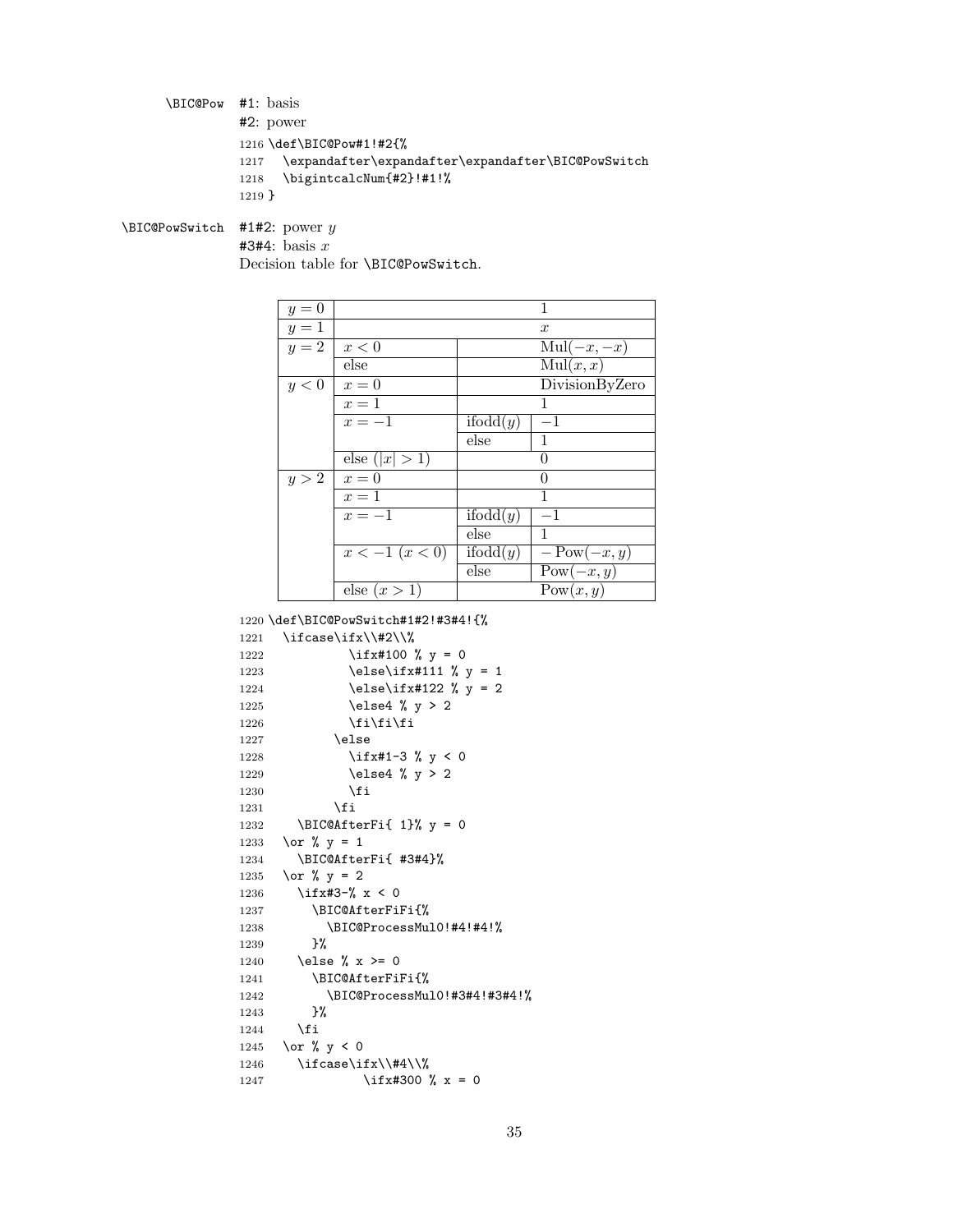```
1248 \else\ifx#311 % x = 1
1249 \else3 % x > 1
1250 \if{ifi}1251 \text{else}1252 \ifcase\BIC@MinusOne#3#4! %
1253 3 % | x | > 1
1254 \or
1255 2 % x = -11256 ? \else\BigIntCalcError:ThisCannotHappen%
1257 \fi
1258 \fi
1259 \BIC@AfterFiFi{ 0\BigIntCalcError:DivisionByZero}% x = 0
1260 \or \sqrt{x} = 11261 \BIC@AfterFiFi{ 1}% x = 1
1262 \or \sqrt{x} = -11263 \ifcase\BIC@ModTwo#2! % even(y)
1264 \BIC@AfterFiFiFi{ 1}%
1265 \or % odd(y)
1266 \BIC@AfterFiFiFi{ -1}%
1267 ? \else\BigIntCalcError:ThisCannotHappen%
1268 \overrightarrow{fi}1269 \or % |x| > 11270 \BIC@AfterFiFi{ 0}%
1271 ? \else\BigIntCalcError:ThisCannotHappen%
1272 \fi
1273 \or % y > 21274 \ifcase\ifx\\#4\\%
1275 \iint x#300 % x = 01276 \else\ifx#311 % x = 1
1277 \else4 % x > 1
1278 \fi\fi
1279 \else
1280 \ifx#3-%
1281 \ifcase\BIC@MinusOne#3#4! %
1282 3 \% x < -11283 \else
1284 2 % x = -11285 \fi
1286 \else
1287 4 \times x > 11288 \fi
1289 \fi
1290 \BIC@AfterFiFi{ 0}% x = 0
1291 \or \sqrt{x} = 11292 \BIC@AfterFiFi{ 1}% x = 1
1293 \or % x = -11294 \ifcase\BIC@ModTwo#1#2! % even(y)
1295 \BIC@AfterFiFiFi{ 1}%
1296 \or % odd(y)
1297 \BIC@AfterFiFiFi{ -1}%
1298 ? \else\BigIntCalcError:ThisCannotHappen%
1299 \overrightarrow{f}1300 \or % x < -11301 \ifcase\BIC@ModTwo#1#2! % even(y)
1302 \BIC@AfterFiFiFi{%
1303 \BIC@PowRec#4!#1#2!1!%
1304 }%
1305 \or % odd(y)
```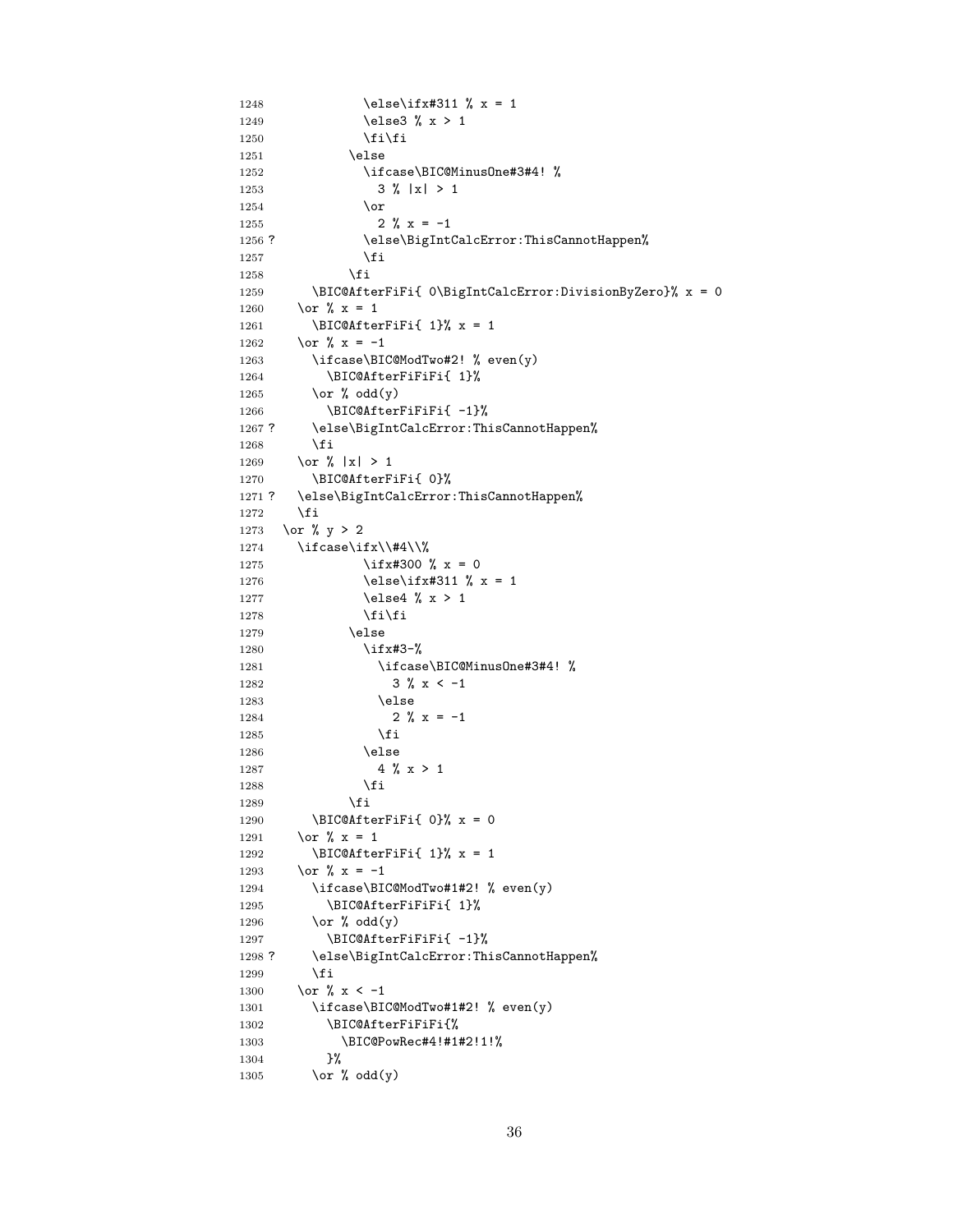```
1306 \expandafter-\romannumeral0%
1307 \BIC@AfterFiFiFi{%
1308 \BIC@PowRec#4!#1#2!1!%
1309 }%
1310 ? \else\BigIntCalcError:ThisCannotHappen%
1311 \overrightarrow{fi}1312 \or \sqrt{x} > 11313 \BIC@AfterFiFi{%
1314 \BIC@PowRec#3#4!#1#2!1!%
1315 }%
1316 ? \else\BigIntCalcError:ThisCannotHappen%
1317 \fi
1318 ? \else\BigIntCalcError:ThisCannotHappen%
1319 \BIC@Fi
1320 }
```
#### <span id="page-36-18"></span><span id="page-36-17"></span><span id="page-36-10"></span><span id="page-36-0"></span>2.18.1 Help macros

```
\BIC@ModTwo Macro \BIC@ModTwo expects a number without sign and returns digit 1 or 0 if the
             number is odd or even.
```

```
1321 \def\BIC@ModTwo#1#2!{%
1322 \ifx\\#2\\%
1323 \ifodd#1 %
1324 \BIC@AfterFiFi1%
1325 \else
1326 \BIC@AfterFiFi0%
1327 \fi
1328 \else
1329 \BIC@AfterFi{%
1330 \BIC@ModTwo#2!%
1331 }%
1332 \BIC@Fi
1333 }
```
<span id="page-36-12"></span>\BIC@MinusOne Macro \BIC@MinusOne expects a number and returns digit 1 if the number equals minus one and returns 0 otherwise.

> <span id="page-36-20"></span><span id="page-36-11"></span><span id="page-36-3"></span>1334 \def\BIC@MinusOne#1#2!{% 1335 \ifx#1-% 1336 \BIC@@MinusOne#2!% 1337 \else 1338 0% 1339  $\overline{1}$ 1340 }

#### <span id="page-36-4"></span>\BIC@@MinusOne

```
1341 \def\BIC@@MinusOne#1#2!{%
1342 \ifx#11%
1343 \ifx\\#2\\%
1344 1%
1345 \else
1346 0%
1347 \overrightarrow{fi}1348 \else
1349 0%
1350 \fi
1351 }
```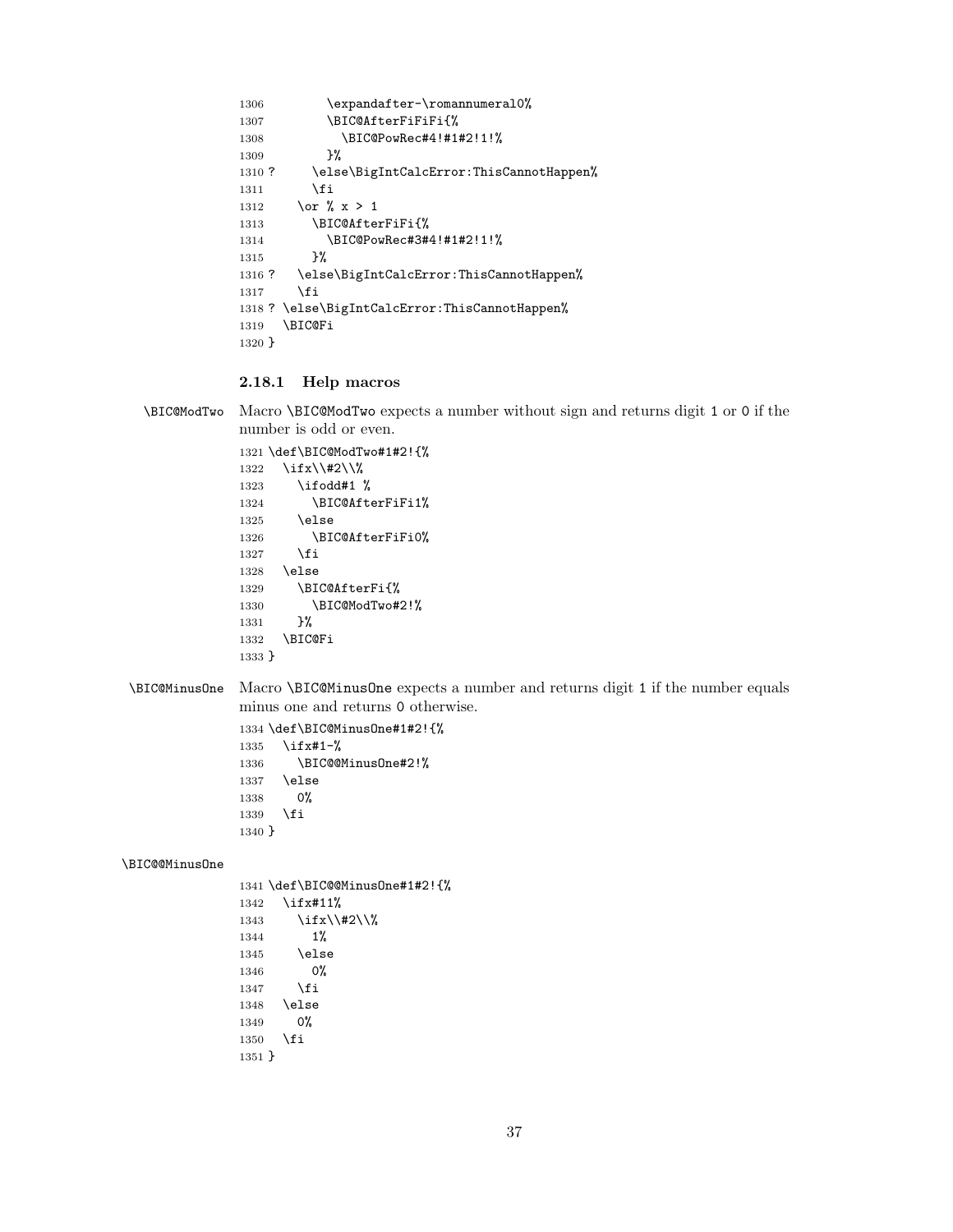```
\B{BIC@PowRec} Pow(x, y) {
                  PowRec(x, y, 1)
                 }
                 PowRec(x, y, r) {
                  if y == 1 then
                    return r
                  else
                    ifodd y then
                      return PowRec(x*x, y div 2, r*x) % y div 2 = (y-1)/2else
                      return PowRec(x*x, y div 2, r)
                    fi
                  fi
                 }
               #1: x (basis)#2#3: y (power)
            #4: r (result)
            1352 \def\BIC@PowRec#1!#2#3!#4!{%
            1353 \ifcase\ifx#21\ifx\\#3\\0 \else1 \fi\else1 \fi % y = 1
            1354 \ifnum\BIC@PosCmp#1!#4!=1 % x > r
            1355 \BIC@AfterFiFi{%
            1356 \BIC@ProcessMul0!#1!#4!%<br>1357 }%
            1357
            1358 \else
            1359 \BIC@AfterFiFi{%
            1360 \BIC@ProcessMul0!#4!#1!%
            1361 }%
            1362 \fi
            1363 \or
            1364 \ifcase\BIC@ModTwo#2#3! % even(y)
            1365 \BIC@AfterFiFi{%
            1366 \expandafter\BIC@@PowRec\romannumeral0%
            1367 \BIC@@Shr#2#3!%
            1368 !#1!#4!%
            1369 }%
            1370 \or % odd(y)
            1371 \ifnum\BIC@PosCmp#1!#4!=1 % x > r
            1372 \BIC@AfterFiFiFi{%
            1373 \expandafter\BIC@@@PowRec\romannumeral0%
            1374 \BIC@ProcessMul0!#1!#4!%
            1375 !#1!#2#3!%
            1376 }%
            1377 \else
            1378 \BIC@AfterFiFiFi{%
            1379 \expandafter\BIC@@@PowRec\romannumeral0%
            1380 \BIC@ProcessMul0!#1!#4!%
            1381 !#1!#2#3!%
            1382 }%
            1383 \fi
            1384 ? \else\BigIntCalcError:ThisCannotHappen%
            1385 \fi
            1386 ? \else\BigIntCalcError:ThisCannotHappen%
            1387 \BIC@Fi
            1388 }
\BIC@@PowRec #1: y/2
```

```
2.18.2 Recursive calculation
```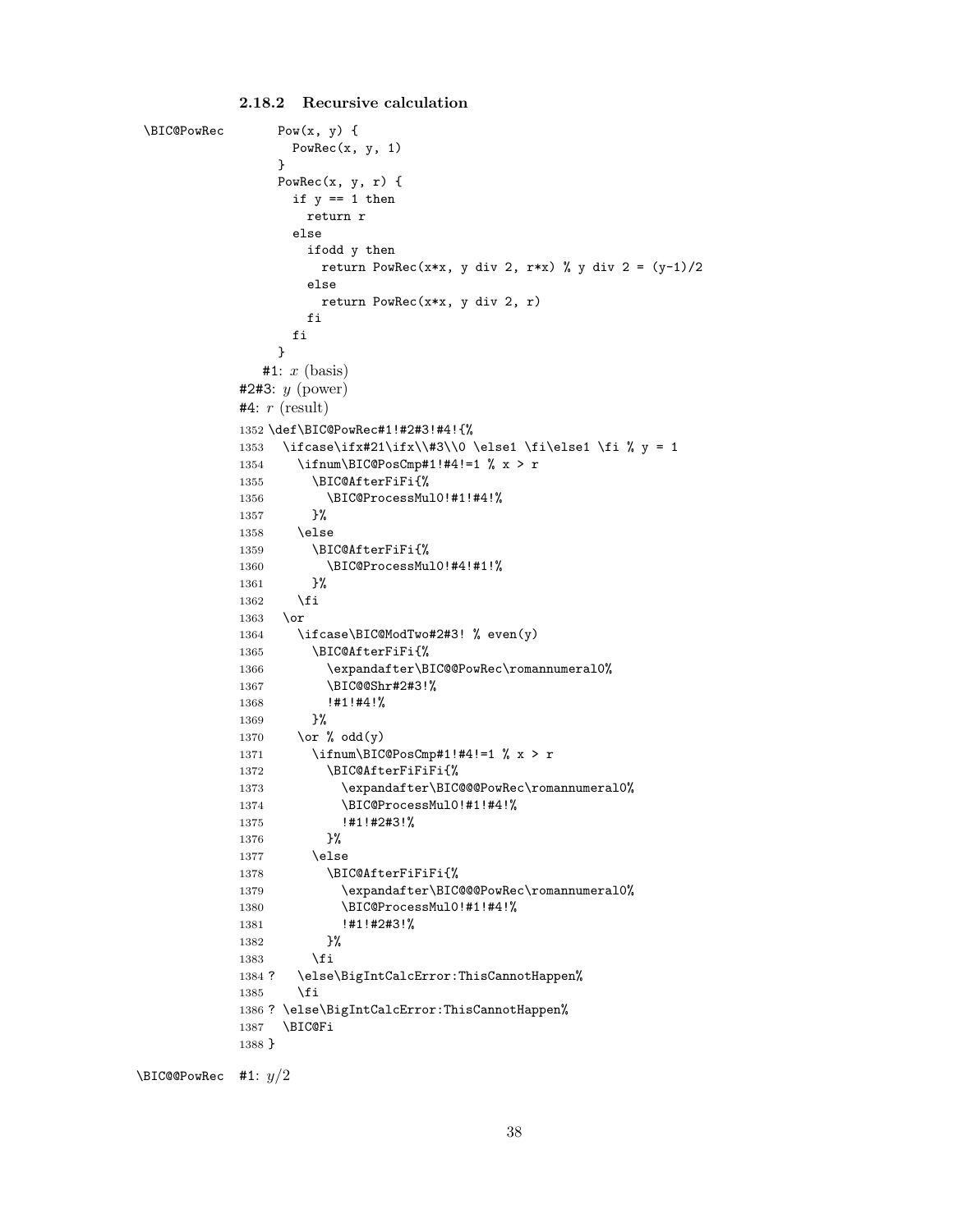```
#2: x#3: new r(r \text{ or } r * x)1389 \def\BIC@@PowRec#1!#2!#3!{%
               1390 \expandafter\BIC@PowRec\romannumeral0%
               1391 \BIC@ProcessMul0!#2!#2!%
               1392 !#1!#3!%
               1393 }
\XiC@@PowRec #1: r * x #2: x #3: y1394 \def\BIC@@@PowRec#1!#2!#3!{%
               1395 \expandafter\BIC@@PowRec\romannumeral0%
```

```
1396 \BIC@@Shr#3!%
1397 !#2!#1!%
1398 }
```
### <span id="page-38-19"></span><span id="page-38-6"></span><span id="page-38-0"></span>2.19 Div

```
\bigintcalcDiv #1: x#2: y (divisor)
                1399 \def\bigintcalcDiv#1{%
                1400 \romannumeral0%
                1401 \expandafter\expandafter\expandafter\BIC@Div
                1402 \bigintcalcNum{#1}!%
                1403 }
      \B{BIC@Div} #1: x
                #2: y
```

```
1404 \def\BIC@Div#1!#2{%
1405 \expandafter\expandafter\expandafter\BIC@DivSwitchSign
1406 \bigintcalcNum{#2}!#1!%
1407 }
```
#### <span id="page-38-15"></span>\BigIntCalcDiv

```
1408 \def\BigIntCalcDiv#1!#2!{%
1409 \romannumeral0%
1410 \BIC@DivSwitchSign#2!#1!%
1411 }
```
<span id="page-38-10"></span>\BIC@DivSwitchSign Decision table for \BIC@DivSwitchSign.

| $y=0$ |       | DivisionByZero         |
|-------|-------|------------------------|
| y>0   | $x=0$ |                        |
|       | x>0   | DivSwitch $(+, x, y)$  |
|       | x<0   | $DivSwitch(-, -x, y)$  |
| y<0   | $x=0$ |                        |
|       | x > 0 | $DivSwitch(-, x, -y)$  |
|       | r<0   | $DivSwitch(+, -x, -y)$ |

```
#1: y (divisor)
```
#2:  $x$ 

```
1412 \def\BIC@DivSwitchSign#1#2!#3#4!{%
1413 \ifcase\BIC@Sgn#1#2! % y = 01414 \BIC@AfterFi{ 0\BigIntCalcError:DivisionByZero}%
1415 \or % y > 01416 \ifcase\BIC@Sgn#3#4! % x = 0
1417 \BIC@AfterFiFi{ 0}%
```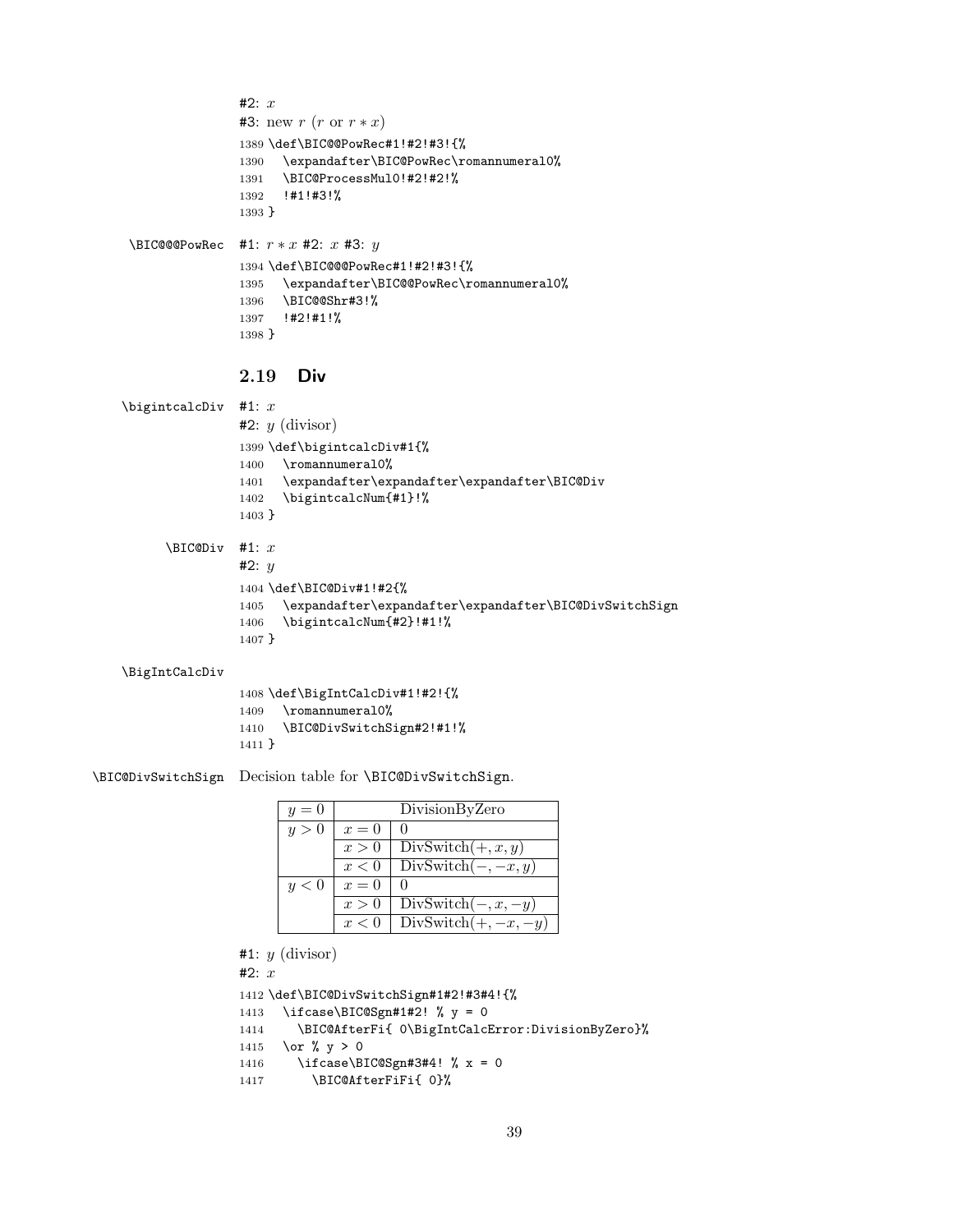```
1418 \or \sqrt{x} > 01419 \BIC@AfterFiFi{%
1420 \BIC@DivSwitch{}#3#4!#1#2!%
1421 }%
1422 \else % x < 0
1423 \BIC@AfterFiFi{%
1424 \BIC@DivSwitch-#4!#1#2!%
1425 }%
1426 \overrightarrow{fi}1427 \else % y < 0
1428 \ifcase\BIC@Sgn#3#4! % x = 0
1429 \BIC@AfterFiFi{ 0}%
1430 \text{or } \% x > 01431 \BIC@AfterFiFi{%
1432 \BIC@DivSwitch-#3#4!#2!%
1433 }%
1434 \else % x < 0
1435 \BIC@AfterFiFi{%
1436 \BIC@DivSwitch{}#4!#2!%
1437 }%
1438 \fi
1439 \BIC@Fi
1440 }
```
<span id="page-39-15"></span><span id="page-39-7"></span>\BIC@DivSwitch Decision table for \BIC@DivSwitch.

<span id="page-39-16"></span><span id="page-39-14"></span><span id="page-39-13"></span><span id="page-39-8"></span>

| $y = x$ |       | sign 1                                      |
|---------|-------|---------------------------------------------|
| y > x   |       |                                             |
| y < x   | $y=1$ | sign $x$                                    |
|         | $y=2$ | sign $\text{Shr}(x)$                        |
|         | $y=4$ | sign $\text{Shr}(\overline{\text{Shr}(x)})$ |
|         | else  | sign ProcessDiv $(x, y)$                    |

```
#1: sign
#2: x#3#4: y (y \neq 0)1441 \def\BIC@DivSwitch#1#2!#3#4!{%
1442 \ifcase\BIC@PosCmp#3#4!#2!% y = x1443 \BIC@AfterFi{ #11}%
1444 \or % y > x
1445 \BIC@AfterFi{ 0}%
1446 \else % y < x1447 \iint x \lvert 41 \rvert1448 \else
1449 \expandafter-\romannumeral0%
1450 \overrightarrow{fi}1451 \ifcase\ifx\\#4\\%
1452 \iint x#310 % y = 11453 \text{else}\if x#321 % y = 21454 \text{else}\if{\;x#342 \;y = 4}1455 \else3 % y > 2
1456 \if{ififif}1457 \text{else}1458 3 \text{ % } y > 21459 \fi
1460 \BIC@AfterFiFi{ #2}% y = 11461 \or % y = 21462 \BIC@AfterFiFi{%
```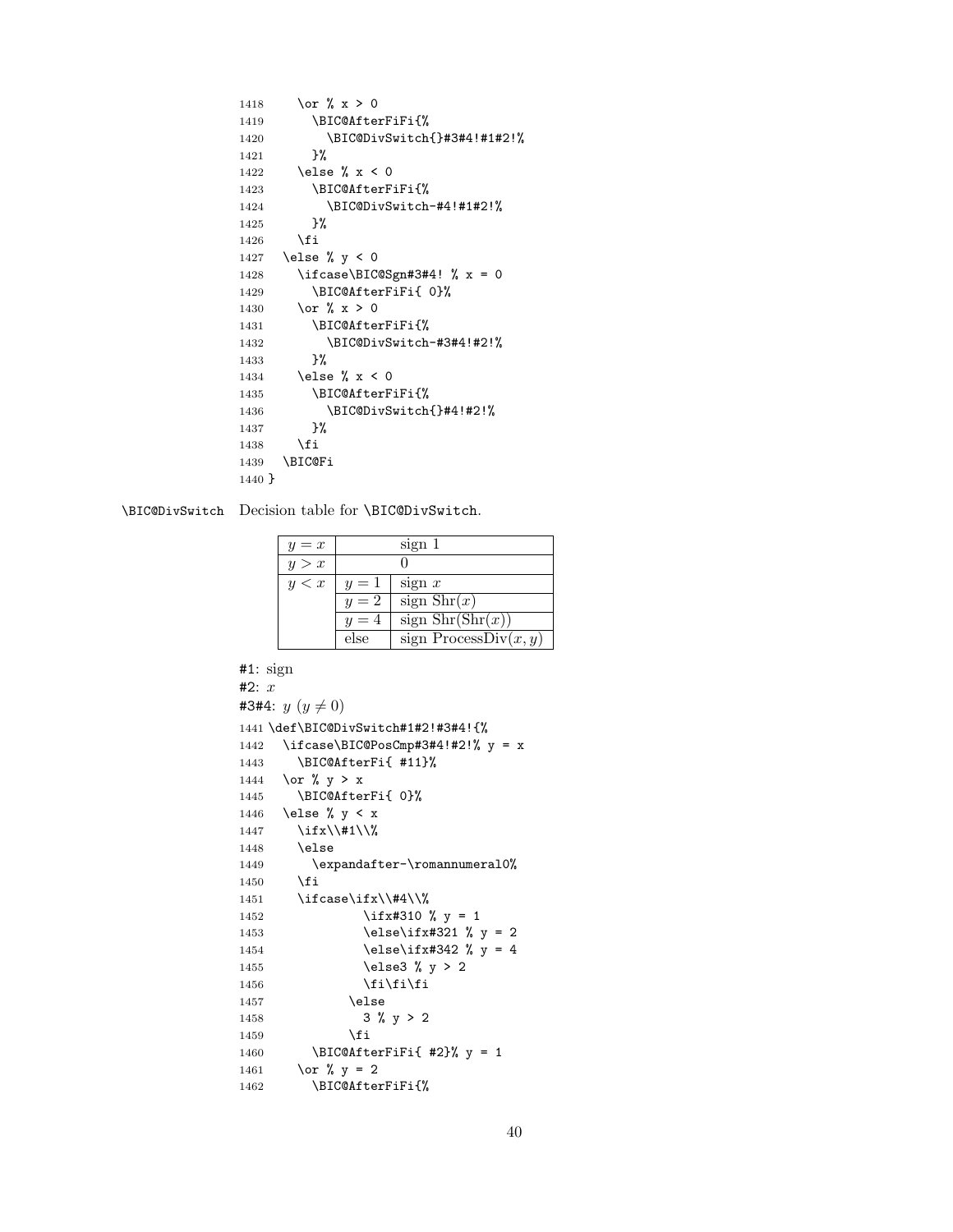```
1463 \BIC@@Shr#2!%
                14641465 \or % y = 41466 \BIC@AfterFiFi{%
                 1467 \expandafter\BIC@@Shr\romannumeral0%
                 1468 \BIC@@Shr#2!!%
                 1469 }%
                1470 \or % y > 21471 \BIC@AfterFiFi{%
                1472 \BIC@DivStartX#2!#3#4!!!%
                1473 }%
                 1474 ? \else\BigIntCalcError:ThisCannotHappen%
                1475 \fi
                1476 \BIC@Fi
                1477 }
 \Bbb{ICQProcessDiv} #1#2: x
                #3#4: \nu#5: collect first digits of x
                \#6: corresponding digits of y1478 \def\BIC@DivStartX#1#2!#3#4!#5!#6!{%
                1479 \ifx\\#4\\%
                1480 \BIC@AfterFi{%
                1481 \BIC@DivStartYii#6#3#4!{#5#1}#2=!%
                 1482 }%
                1483 \else
                1484 \BIC@AfterFi{%
                1485 \BIC@DivStartX#2!#4!#5#1!#6#3!%
                1486 }%
                1487 \BIC@Fi
                1488 }
\BIC@DivStartYii #1: y
                #2: x =1489 \def\BIC@DivStartYii#1!{%
                1490 \expandafter\BIC@DivStartYiv\romannumeral0%
                 1491 \BIC@Shl#1!%
                 1492 !#1!%
                1493 }
\BIC@DivStartYiv #1: 2y#2: y#3: x =1494 \def\BIC@DivStartYiv#1!{%
                 1495 \expandafter\BIC@DivStartYvi\romannumeral0%
                 1496 \BIC@Shl#1!%
                 1497 !#1!%
                1498 }
\BIC@DivStartYvi #1: 4y
                #2: 2y#3: y#4: x =1499 \def\BIC@DivStartYvi#1!#2!{%
                 1500 \expandafter\BIC@DivStartYviii\romannumeral0%
                 1501 \BIC@AddXY#1!#2!!!%
                1502 !#1!#2!%
                1503 }
```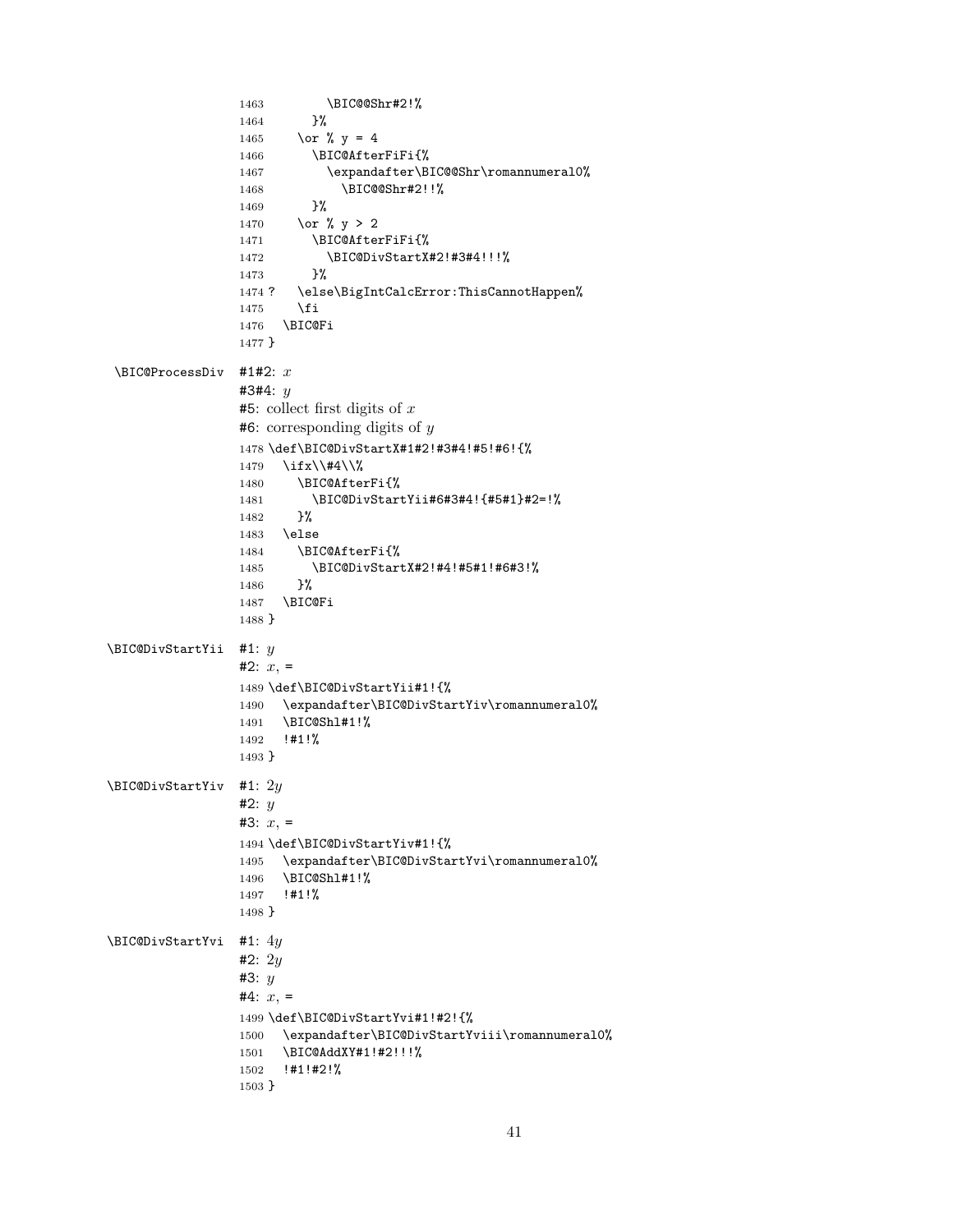```
\BIC@DivStartYviii #1: 6y
                   #2: 4y#3: 2y
                   #4: y#5: x =1504 \def\BIC@DivStartYviii#1!#2!{%
                   1505 \expandafter\BIC@DivStart\romannumeral0%
                   1506 \BIC@Shl#2!%
                   1507 !#1!#2!%
                   1508 }
    \BIC@DivStart #1: 8y
                   #2: 6y#3: 4y
                   #4: 2y#5: y
                   #6: x =1509 \def\BIC@DivStart#1!#2!#3!#4!#5!#6!{%
                   1510 \BIC@ProcessDiv#6!!#5!#4!#3!#2!#1!=%
                   1511 }
  \B{BIC@ProcessDiv} #1#2#3: x, =
                  #4: result
                   #5: y
                   #6: 2y
                   #7: 4y
                   #8: 6y
                   #9: 8y
                   1512 \def\BIC@ProcessDiv#1#2#3!#4!#5!{%
                   1513 \ifcase\BIC@PosCmp#5!#1!% y = #11514 \ifx#2=%
                   1515 \BIC@AfterFiFi{\BIC@DivCleanup{#41}}%
                   1516 \else
                   1517 \BIC@AfterFiFi{%
                   1518 \BIC@ProcessDiv#2#3!#41!#5!%
                   1519 }%
                   1520 \overrightarrow{fi}1521 \or % y > #1
                   1522 \ifx#2=%
                   1523 \BIC@AfterFiFi{\BIC@DivCleanup{#40}}%
                   1524 \else
                   1525 \i{fx}\t{#4}\1526 \BIC@AfterFiFiFi{%
                   1527 \BIC@ProcessDiv{#1#2}#3!!#5!%<br>1528 }%
                   1528\,1529 \else
                   1530 \BIC@AfterFiFiFi{%
                   1531 \BIC@ProcessDiv{#1#2}#3!#40!#5!%
                   1532 }%
                   1533 \overrightarrow{fi}1534 \overrightarrow{fi}1535 \else % y < #1
                   1536 \BIC@AfterFi{%
                   1537 \BIC@@ProcessDiv{#1}#2#3!#4!#5!%
                   1538 }%
                   1539 \BIC@Fi
                   1540 }
```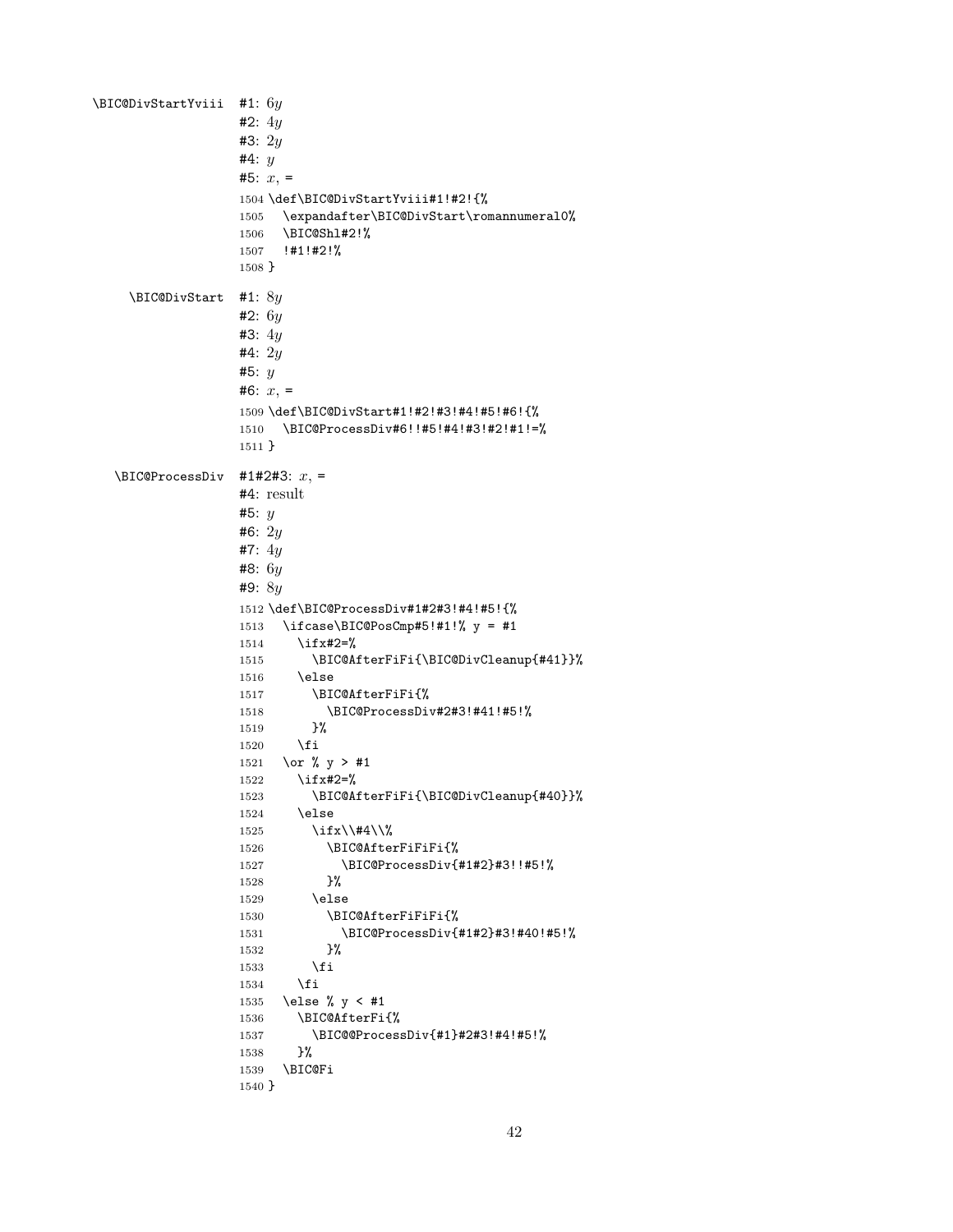<span id="page-42-10"></span>\BIC@DivCleanup #1: result #2: garbage \def\BIC@DivCleanup#1#2={ #1}%

```
\BIC@@ProcessDiv
```

```
1542 \def\BIC@@ProcessDiv#1#2#3!#4!#5!#6!#7!{%
                1543 \ifcase\BIC@PosCmp#7!#1!% 4y = #1
                1544 \ifx#2=%
                1545 \BIC@AfterFiFi{\BIC@DivCleanup{#44}}%
                1546 \else
                1547 \BIC@AfterFiFi{%
                1548 \BIC@ProcessDiv#2#3!#44!#5!#6!#7!%
                1549 }%
                1550 \overline{1550}1551 \or % 4y > #1
                1552 \ifcase\BIC@PosCmp#6!#1!% 2y = #1
                1553 \ifx#2=%
                1554 \BIC@AfterFiFiFi{\BIC@DivCleanup{#42}}%
                1555 \else
                1556 \BIC@AfterFiFiFi{%
                1557 \BIC@ProcessDiv#2#3!#42!#5!#6!#7!%
                1558 }%
                1559 \overrightarrow{fi}1560 \or % 2y > #1
                1561 \ifx#2=%
                1562 \BIC@AfterFiFiFi{\BIC@DivCleanup{#41}}%
                1563 \else
                1564 \BIC@AfterFiFiFi{%
                1565 \BIC@DivSub#1!#5!#2#3!#41!#5!#6!#7!%
                1566 }%
                1567 \fi
                1568 \else % 2y < #1
                1569 \BIC@AfterFiFi{%
                1570 \expandafter\BIC@ProcessDivII\romannumeral0%
                1571 \BIC@SubXY#1!#6!!!%
                1572 !#2#3!#4!#5!23%
                1573 #6!#7!%
                1574 }%
                1575 \fi
                1576 \else % 4y < #1
                1577 \BIC@AfterFi{%
                1578 \BIC@@@ProcessDiv{#1}#2#3!#4!#5!#6!#7!%
                1579 }%
                1580 \BIC@Fi
                1581 }
     \BIC@DivSub Next token group: #1-#2 and next digit #3.
                1582 \def\BIC@DivSub#1!#2!#3{%
                1583 \expandafter\BIC@ProcessDiv\expandafter{%
                1584 \romannumeral0%
                1585 \BIC@SubXY#1!#2!!!%
                1586 #3%
                1587 }%
                1588 }
\DeltaBIC@ProcessDivII #1: x' - 2y#2#3: remaining x, =
                #4: result
```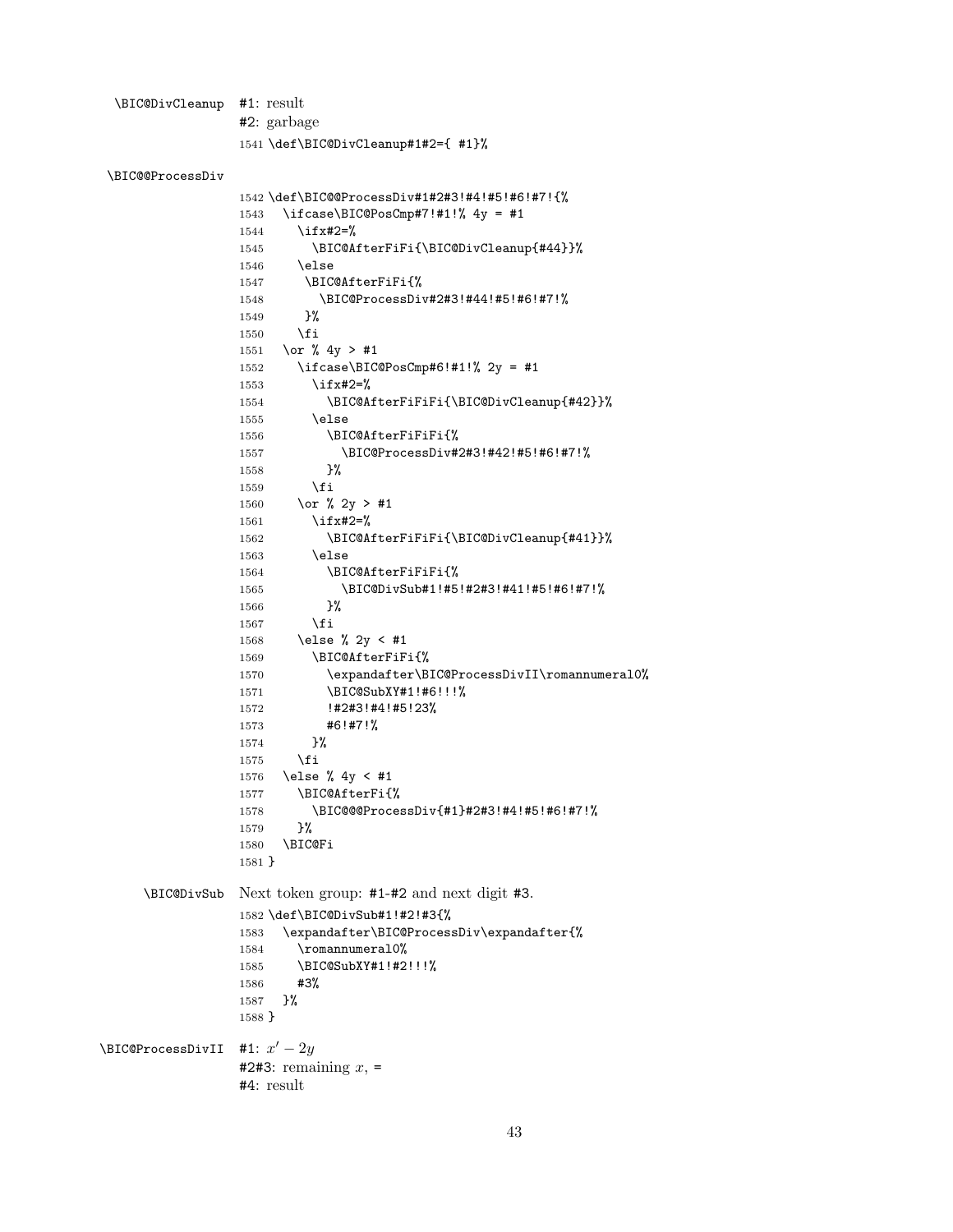```
#5: y
                 #6: first possible result digit
                 #7: second possible result digit
                 1589 \def\BIC@ProcessDivII#1!#2#3!#4!#5!#6#7{%
                 1590 \ifcase\BIC@PosCmp#5!#1!% y = #1
                 1591 \ifx#2=%
                 1592 \BIC@AfterFiFi{\BIC@DivCleanup{#4#7}}%
                 1593 \else
                 1594 \BIC@AfterFiFi{%
                 1595 \BIC@ProcessDiv#2#3!#4#7!#5!%
                 1596 }%
                 1597 \overrightarrow{fi}1598 \or % y > #1
                 1599 \ifx#2=%
                 1600 \BIC@AfterFiFi{\BIC@DivCleanup{#4#6}}%
                 1601 \else
                 1602 \BIC@AfterFiFi{%
                 1603 \BIC@ProcessDiv{#1#2}#3!#4#6!#5!%
                 1604 }%
                 1605 \fi
                 1606 \else % y < #1
                 1607 \ifx#2=%
                 1608 \BIC@AfterFiFi{\BIC@DivCleanup{#4#7}}%
                 1609 \else
                 1610 \BIC@AfterFiFi{%
                 1611 \BIC@DivSub#1!#5!#2#3!#4#7!#5!%
                 1612 }%
                 1613 \fi
                 1614 \BIC@Fi
                 1615 }
\BIC@ProcessDivIV #1#2#3: x, =, x > 4y#4: result
                 #5: y
                 #6: 2y
                 #7: 4y
                 #8: 6y#9: 8y
                 1616 \def\BIC@@@ProcessDiv#1#2#3!#4!#5!#6!#7!#8!#9!{%
                 1617 \ifcase\BIC@PosCmp#8!#1!% 6y = #1
                 1618 \ifx#2=%
                 1619 \BIC@AfterFiFi{\BIC@DivCleanup{#46}}%
                 1620 \else
                 1621 \BIC@AfterFiFi{%
                 1622 \BIC@ProcessDiv#2#3!#46!#5!#6!#7!#8!#9!%
                 1623 }%
                 1624 \fi
                 1625 \or % 6y > #1
                 1626 \BIC@AfterFi{%
                 1627 \expandafter\BIC@ProcessDivII\romannumeral0%
                 1628 \BIC@SubXY#1!#7!!!%
                 1629 !#2#3!#4!#5!45%
                 1630 #6!#7!#8!#9!%
                 1631 }%
                 1632 \else % 6y < #1
                 1633 \ifcase\BIC@PosCmp#9!#1!% 8y = #1
                 1634 \ifx#2=%
```

```
44
```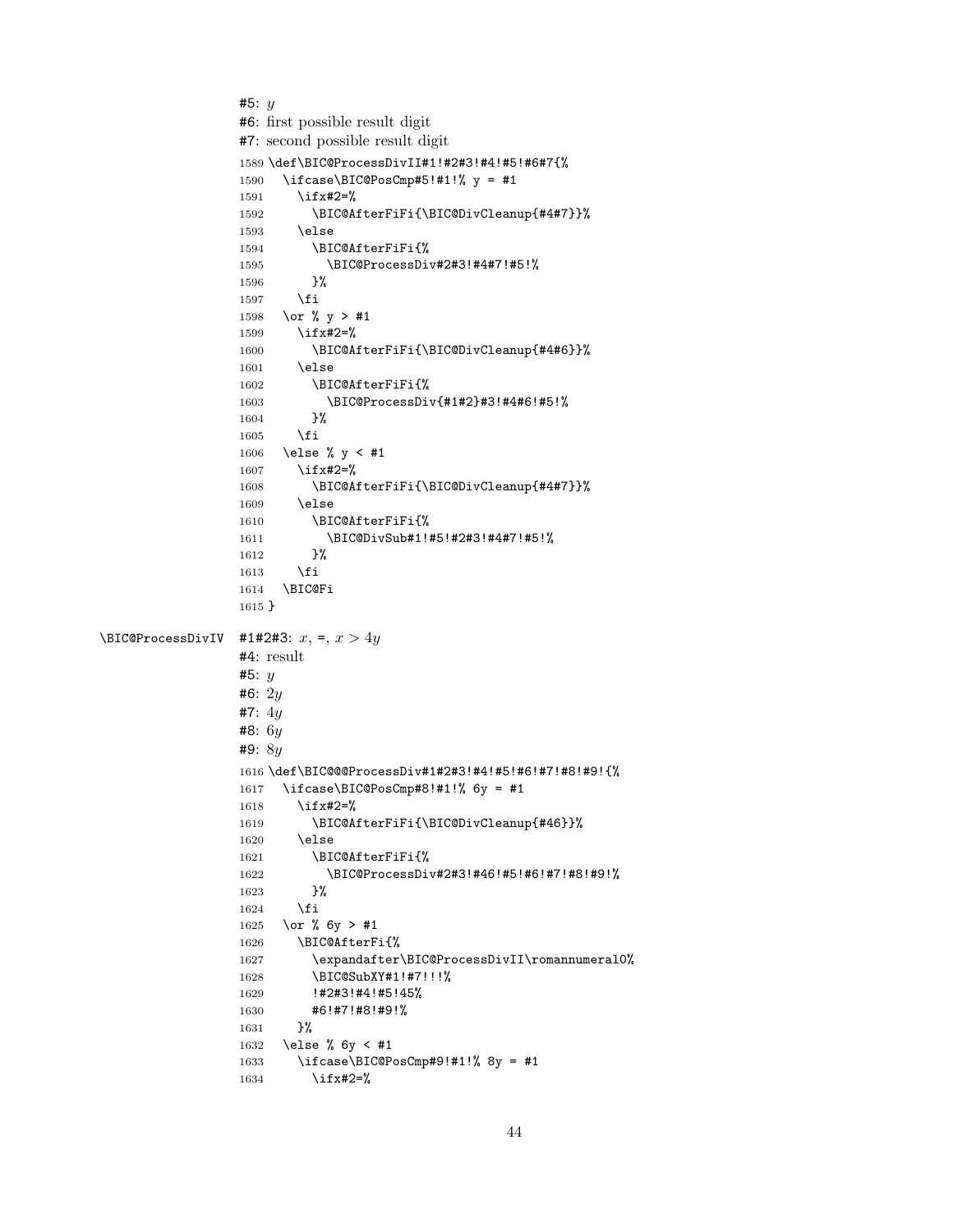```
1635 \BIC@AfterFiFiFi{\BIC@DivCleanup{#48}}%
              1636 \else
              1637 \BIC@AfterFiFiFi{%
              1638 \BIC@ProcessDiv#2#3!#48!#5!#6!#7!#8!#9!%
              1639 }%
              1640 \fi
              1641 \or % 8y > #1
              1642 \BIC@AfterFiFi{%
              1643 \expandafter\BIC@ProcessDivII\romannumeral0%
              1644 \BIC@SubXY#1!#8!!!%
              1645 !#2#3!#4!#5!67%
              1646 #6!#7!#8!#9!%
              1647 }%
              1648 \else % 8y < #1
              1649 \BIC@AfterFiFi{%
              1650 \expandafter\BIC@ProcessDivII\romannumeral0%
              1651 \BIC@SubXY#1!#9!!!%
              1652 !#2#3!#4!#5!89%
              1653 #6!#7!#8!#9!%
              1654 }%
              1655 \fi
              1656 \BIC@Fi
              1657 }
              2.20 Mod
\bigintcalcMod #1: x#2: y
              1658 \def\bigintcalcMod#1{%
              1659 \romannumeral0%
              1660 \expandafter\expandafter\expandafter\BIC@Mod
              1661 \bigintcalcNum{#1}!%
              1662 }
     \Bbb{IC@Mod} #1: x
              #2: y1663 \def\BIC@Mod#1!#2{%
              1664 \expandafter\expandafter\expandafter\BIC@ModSwitchSign
              1665 \bigintcalcNum{#2}!#1!%
              1666 }
\BigIntCalcMod
              1667 \def\BigIntCalcMod#1!#2!{%
              1668 \romannumeral0%
              1669 \BIC@ModSwitchSign#2!#1!%
              1670 }
```
<span id="page-44-20"></span><span id="page-44-17"></span><span id="page-44-16"></span><span id="page-44-10"></span><span id="page-44-7"></span>\BIC@ModSwitchSign Decision table for \BIC@ModSwitchSign.

<span id="page-44-21"></span><span id="page-44-19"></span><span id="page-44-18"></span><span id="page-44-9"></span><span id="page-44-8"></span><span id="page-44-6"></span>

| $u=0$ |       | DivisionByZero         |
|-------|-------|------------------------|
| u>0   | $x=0$ |                        |
|       | else  | $ModSwitch(+, x, y)$   |
| u < 0 |       | $ModSwitch(-, -x, -y)$ |

#1#2:  $y$ 

#3#4: x

\def\BIC@ModSwitchSign#1#2!#3#4!{%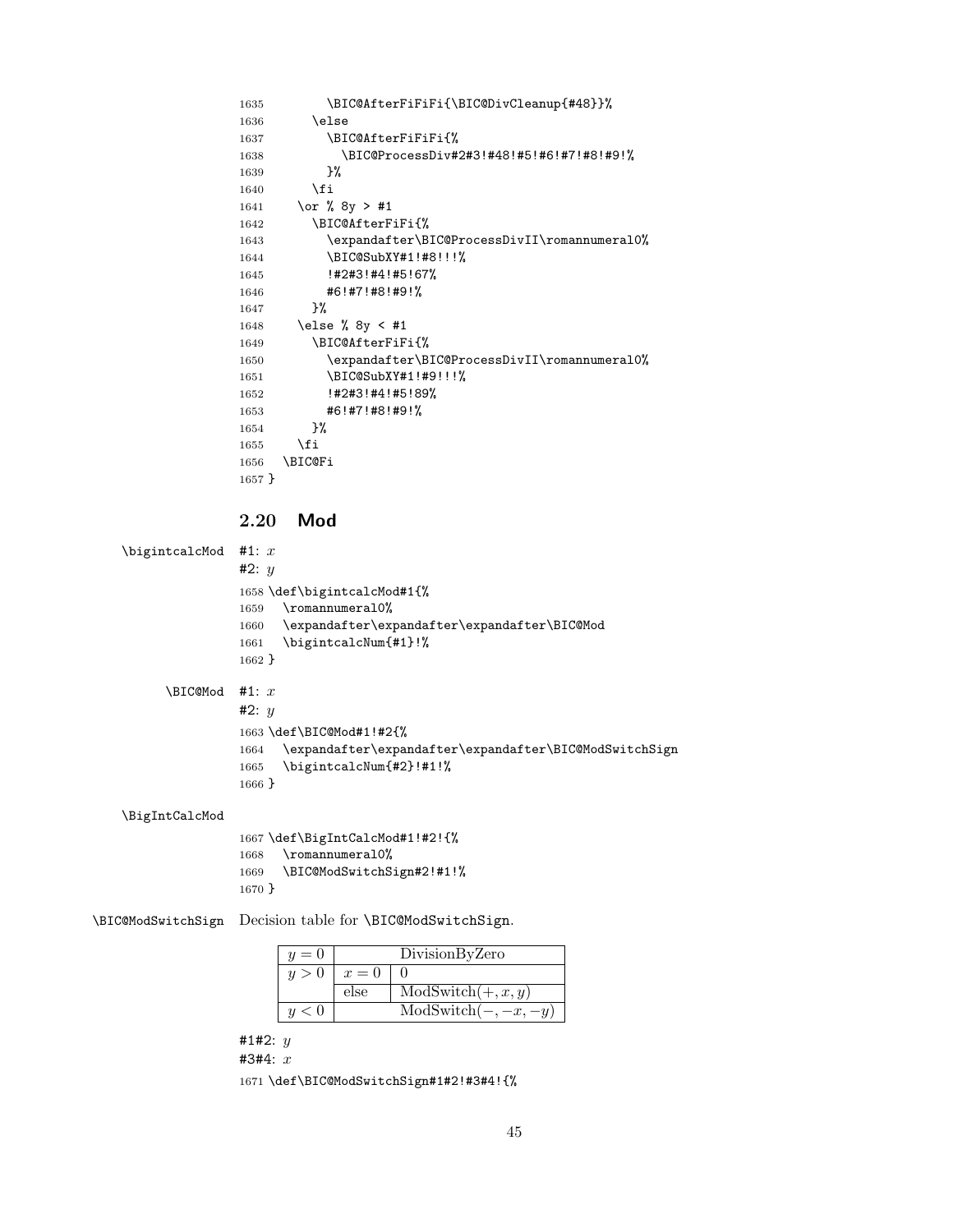```
1672 \ifcase\ifx\\#2\\%
1673 \iint x#100 % y = 01674 \else1 % y > 0
1675 \setminusfi
1676 \else
1677 \ifx#1-2 % y < 0
1678 \else1 % y > 0
1679 \fi
1680 \setminusfi
1681 \BIC@AfterFi{ 0\BigIntCalcError:DivisionByZero}%
1682 \or % y > 0
1683 \ifcase\ifx\\#4\\\ifx#300 \else1 \fi\else1 \fi % x = 0
1684 \BIC@AfterFiFi{ 0}%
1685 \else
1686 \BIC@AfterFiFi{%
1687 \BIC@ModSwitch{}#3#4!#1#2!%
1688 }%
1689 \fi
1690 \else % y < 0
1691 \ifcase\ifx\\#4\\%
1692 \iint x#300 % x = 01693 \else1 % x > 0
1694 \qquad \qquad \int fi
1695 \else
1696 \iint x#3-2 % x < 01697 \else1 % x > 0
1698 \setminusfi
1699 \fi
1700 \BIC@AfterFiFi{ 0}%
1701 \or % x > 0
1702 \BIC@AfterFiFi{%
1703 \BIC@ModSwitch--#3#4!#2!%
1704 }%
1705 \else % x < 0
1706 \BIC@AfterFiFi{%
1707 \BIC@ModSwitch-#4!#2!%
1708 }%
1709 \overrightarrow{f}1710 \BIC@Fi
1711 }
```
<span id="page-45-18"></span><span id="page-45-14"></span><span id="page-45-7"></span>\BIC@ModSwitch Decision table for \BIC@ModSwitch.

<span id="page-45-13"></span><span id="page-45-12"></span><span id="page-45-10"></span><span id="page-45-9"></span><span id="page-45-8"></span>

| $y=1$ |                              |                                                         |  |
|-------|------------------------------|---------------------------------------------------------|--|
|       | $y=2$   ifodd $(x)$   sign 1 |                                                         |  |
|       | else                         |                                                         |  |
|       | $y>2$ $x<0$                  | $z \leftarrow x - (x/y) * y; \quad (z < 0) ? z + y : z$ |  |
|       | x > 0                        | $x-(x/y)*y$                                             |  |

```
#1: sign
#2#3: x
#4#5: y1712 \def\BIC@ModSwitch#1#2#3!#4#5!{%
1713 \ifcase\ifx\\#5\\%
1714 \iint x#410 % y = 11715 \else\ifx#421 % y = 21716 \else2 % y > 2
1717 \fi\fi
```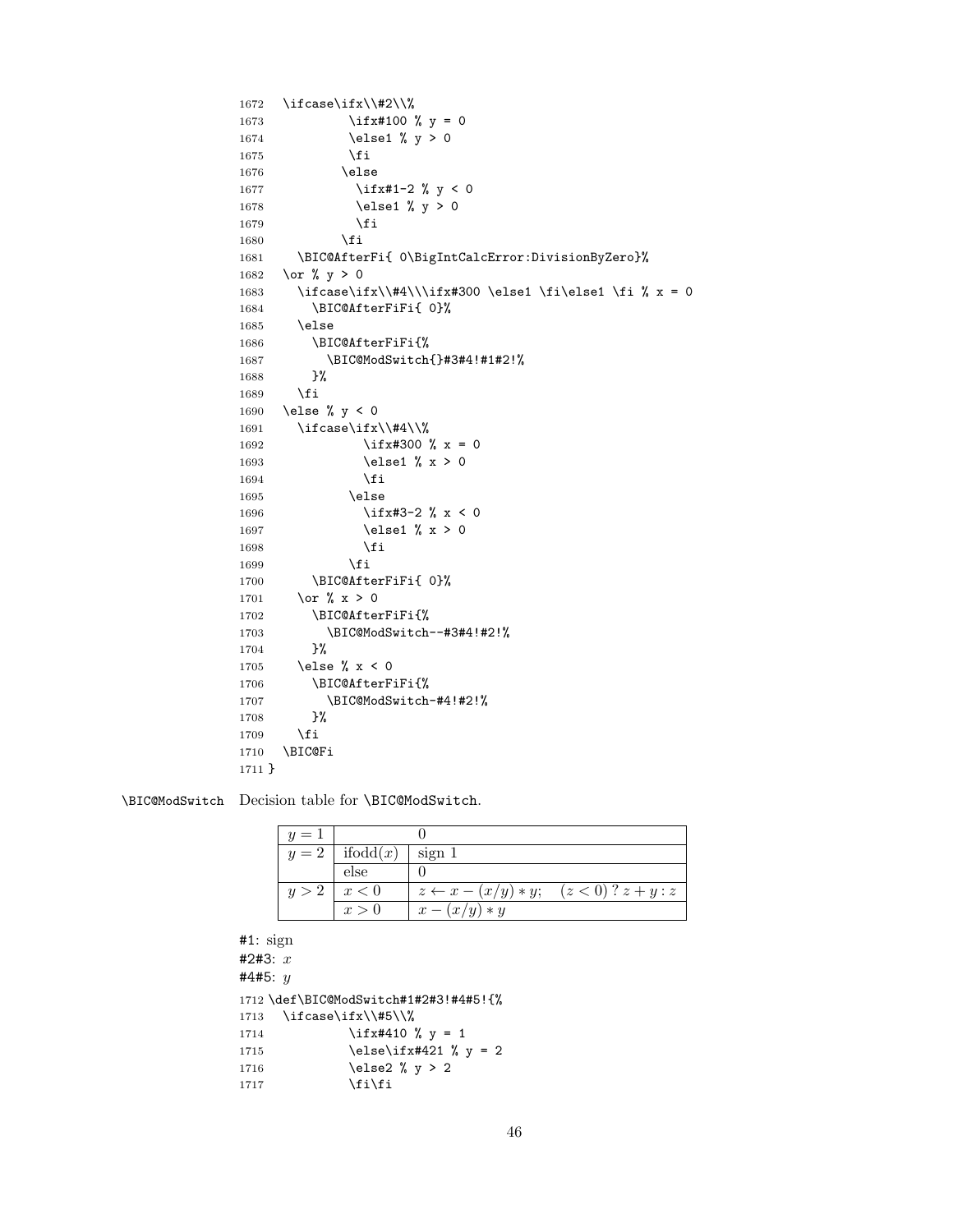```
1718 \else2 % y > 2
              1719 \overline{1719}1720 \BIC@AfterFi{ 0}% y = 1
              1721 \or % y = 21722 \ifcase\BIC@ModTwo#2#3! % even(x)
              1723 \BIC@AfterFiFi{ 0}%
              1724 \or \sqrt{6} odd(x)1725 \BIC@AfterFiFi{ #11}%
              1726 ? \else\BigIntCalcError:ThisCannotHappen%
              1727 \fi
              1728 \or % y > 2
              1729 \iint x \lvert 41 \rvert \lvert 81730 \else
              1731 \expandafter\BIC@Space\romannumeral0%
              1732 \expandafter\BIC@ModMinus\romannumeral0%
              1733 \setminusfi
              1734 \iint x \neq 2-\% x < 01735 \BIC@AfterFiFi{%
              1736 \expandafter\expandafter\expandafter\BIC@ModX
              1737 \bigintcalcSub{#2#3}{%
              1738 \bigintcalcMul{#4#5}{\bigintcalcDiv{#2#3}{#4#5}}%
              1739 }!#4#5!%<br>1740 }%
              17401741 \else % x > 0
              1742 \BIC@AfterFiFi{%
              1743 \expandafter\expandafter\expandafter\BIC@Space
              1744 \bigintcalcSub{#2#3}{%
              1745 \bigintcalcMul{#4#5}{\bigintcalcDiv{#2#3}{#4#5}}%
              1746 }%<br>1747 }%
              1747
              1748 \fi
              1749 ? \else\BigIntCalcError:ThisCannotHappen%
              1750 \BIC@Fi
              1751 }
\BIC@ModMinus
              1752 \def\BIC@ModMinus#1{%
              1753 \ifx#10%
              1754 \BIC@AfterFi{ 0}%
              1755 \else
              1756 \BIC@AfterFi{ -#1}%
              1757 \BIC@Fi
              1758 }
    \Bbb{ICOModX} #1#2: z#3: x1759 \def\BIC@ModX#1#2!#3!{%
              1760 \ifx#1-% z < 0
              1761 \BIC@AfterFi{%
              1762 \expandafter\BIC@Space\romannumeral0%
              1763 \BIC@SubXY#3!#2!!!%
              1764 }%
              1765 \else % z >= 0
              1766 \BIC@AfterFi{ #1#2}%
              1767 \BIC@Fi
              1768 }
              1769 \BIC@AtEnd%
              1770 \langle / package\rangle
```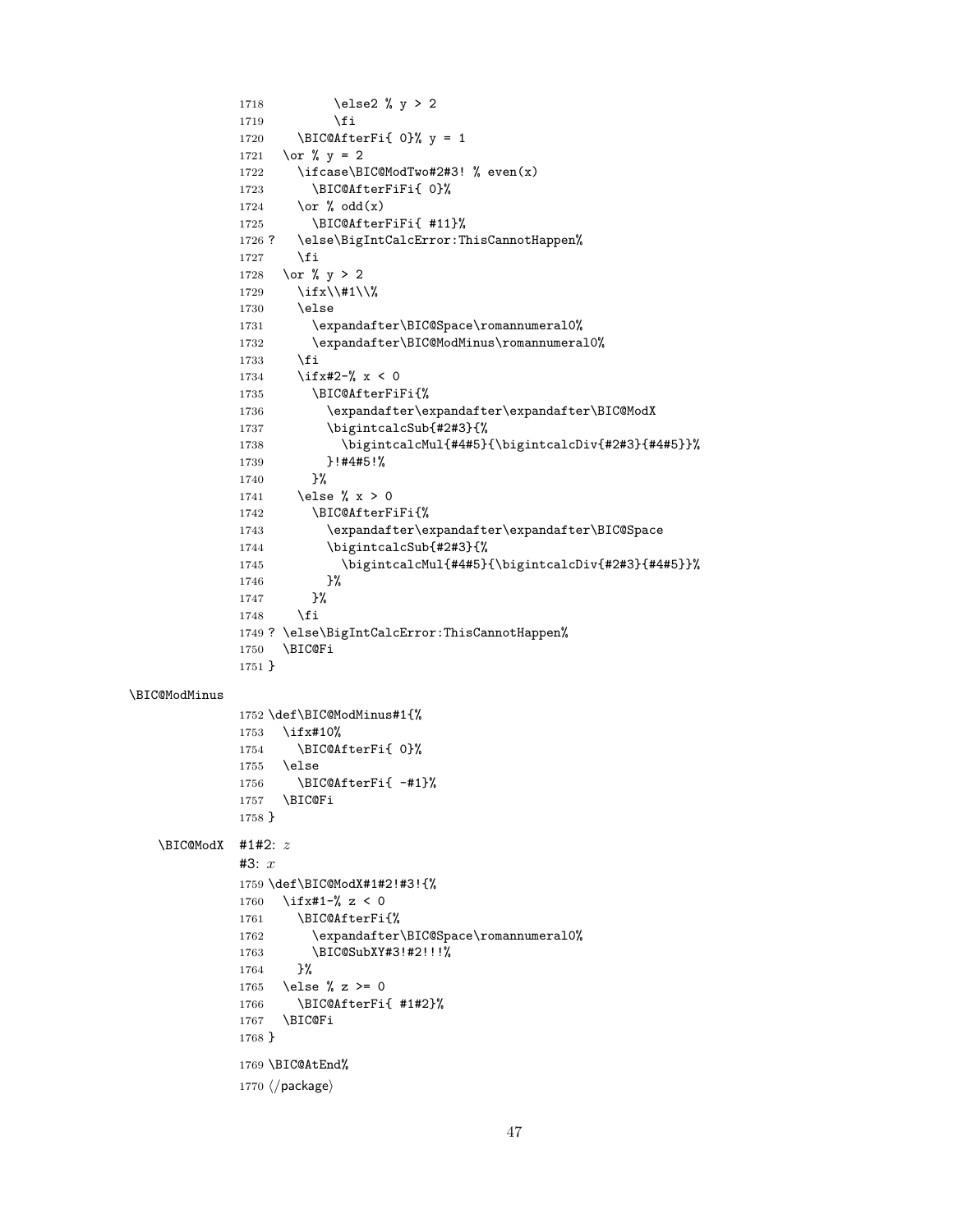### <span id="page-47-0"></span>3 Installation

#### <span id="page-47-1"></span>3.1 Download

**Package.** This package is available on  $CTAN^1$  $CTAN^1$ :

[CTAN:macros/latex/contrib/bigintcalc/bigintcalc.dtx](https://ctan.org/tex-archive/macros/latex/contrib/bigintcalc/bigintcalc.dtx) The source file.

[CTAN:macros/latex/contrib/bigintcalc/bigintcalc.pdf](https://ctan.org/tex-archive/macros/latex/contrib/bigintcalc/bigintcalc.pdf) Documentation.

Bundle. All the packages of the bundle 'bigintcalc' are also available in a TDS compliant ZIP archive. There the packages are already unpacked and the documentation files are generated. The files and directories obey the TDS standard.

```
CTAN:install/macros/latex/contrib/bigintcalc.tds.zip
```
TDS refers to the standard "A Directory Structure for TEX Files" ([CTAN:pkg/](http://ctan.org/pkg/tds) [tds](http://ctan.org/pkg/tds)). Directories with texmf in their name are usually organized this way.

### <span id="page-47-2"></span>3.2 Bundle installation

Unpacking. Unpack the bigintcalc.tds.zip in the TDS tree (also known as texmf tree) of your choice. Example (linux):

```
unzip bigintcalc.tds.zip -d ~/texmf
```
#### <span id="page-47-3"></span>3.3 Package installation

Unpacking. The .dtx file is a self-extracting docstrip archive. The files are extracted by running the  $.$ dtx through plain T<sub>E</sub>X:

tex bigintcalc.dtx

TDS. Now the different files must be moved into the different directories in your installation TDS tree (also known as texmf tree):

```
bigintcalc.sty \rightarrow tex/generic/bigintcalc/bigintcalc.sty
bigintcalc.pdf \rightarrow doc/latex/bigintcalc/bigintcalc.pdf
bigintcalc.dtx → source/latex/bigintcalc/bigintcalc.dtx
```
If you have a docstrip.cfg that configures and enables docstrip's TDS installing feature, then some files can already be in the right place, see the documentation of docstrip.

### <span id="page-47-4"></span>3.4 Refresh file name databases

If your T<sub>E</sub>X distribution (T<sub>E</sub>X Live, MiKT<sub>E</sub>X,  $\dots$ ) relies on file name databases, you must refresh these. For example, TFX Live users run texhash or mktexlsr.

### <span id="page-47-5"></span>3.5 Some details for the interested

**Unpacking with LATEX.** The  $\cdot$  dtx chooses its action depending on the format:

plain TEX: Run docstrip and extract the files.

LATEX: Generate the documentation.

<span id="page-47-6"></span><sup>1</sup>[CTAN:pkg/bigintcalc](http://ctan.org/pkg/bigintcalc)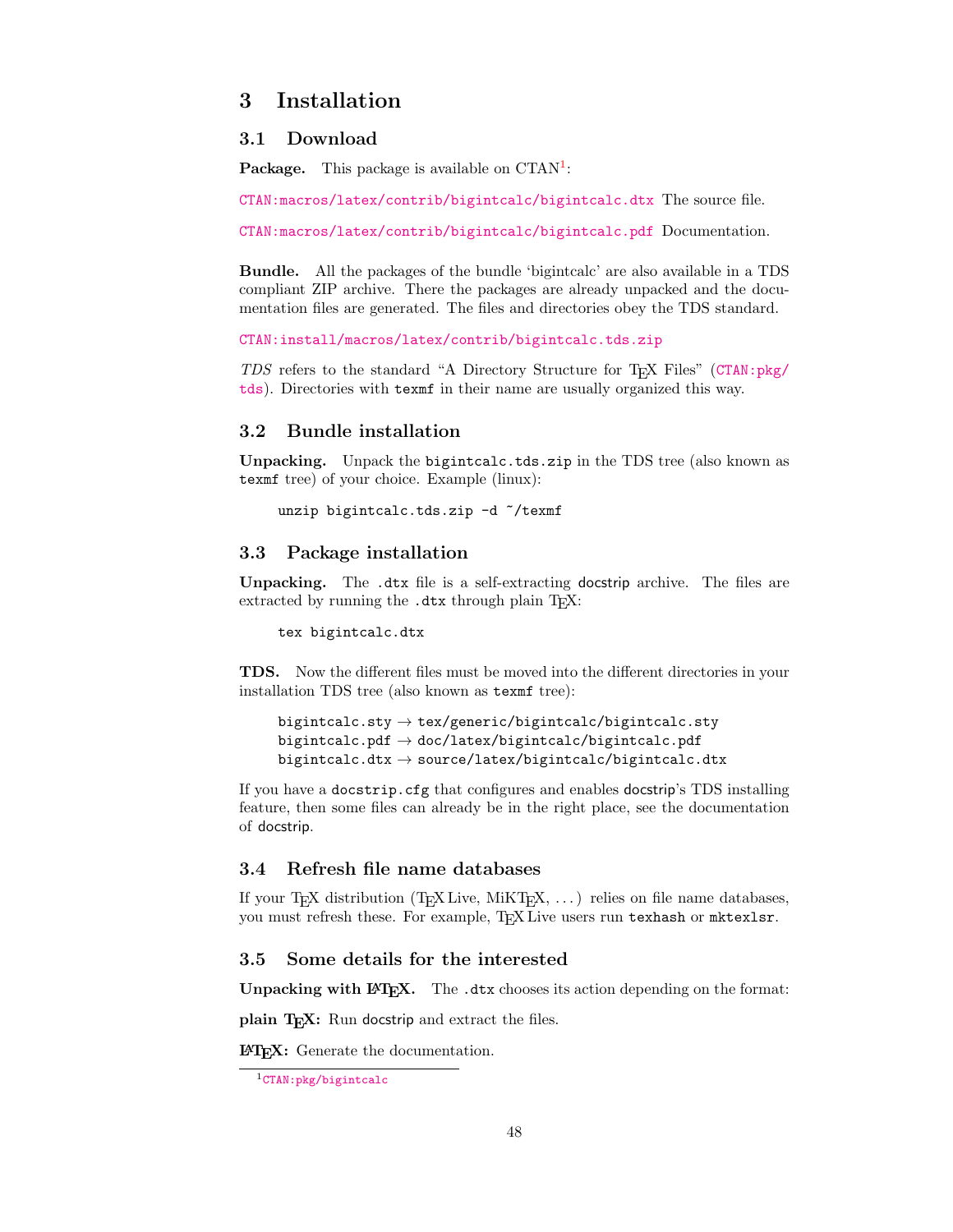If you insist on using  $L^2T_FX$  for docstrip (really, docstrip does not need  $L^2T_FX$ ), then inform the autodetect routine about your intention:

latex \let\install=y\input{bigintcalc.dtx}

Do not forget to quote the argument according to the demands of your shell.

Generating the documentation. You can use both the .dtx or the .drv to generate the documentation. The process can be configured by the configuration file  $l$ txdoc.cfg. For instance, put this line into this file, if you want to have  $A4$ as paper format:

\PassOptionsToClass{a4paper}{article}

An example follows how to generate the documentation with pdfL<sup>AT</sup>EX:

```
pdflatex bigintcalc.dtx
makeindex -s gind.ist bigintcalc.idx
pdflatex bigintcalc.dtx
makeindex -s gind.ist bigintcalc.idx
pdflatex bigintcalc.dtx
```
### <span id="page-48-0"></span>4 History

### <span id="page-48-1"></span> $[2007/09/27 \text{ v}1.0]$

• First version.

### <span id="page-48-2"></span>[2007/11/11 v1.1]

• Use of package pdftexcmds for LuaT<sub>EX</sub> support.

### <span id="page-48-3"></span>[2011/01/30 v1.2]

• Already loaded package files are not input in plain T<sub>E</sub>X.

### <span id="page-48-4"></span>[2012/04/08 v1.3]

• Fix: pdftexcmds wasn't loaded in case of IATFX.

### <span id="page-48-5"></span> $[2016/05/16 \text{ v}1.4]$

• Documentation updates.

### <span id="page-48-6"></span> $[2019/12/15 \text{ v}1.5]$

• Documentation updates.

### <span id="page-48-7"></span>5 Index

Numbers written in italic refer to the page where the corresponding entry is described; numbers underlined refer to the code line of the definition; plain numbers refer to the code lines where the entry is used.

Symbols \@firstoftwo ........ [159,](#page-10-1) [167,](#page-10-2) [176](#page-11-1) \@nil . [155,](#page-10-3) [157,](#page-10-4) [164,](#page-10-5) [172,](#page-10-6) [187,](#page-11-2) [190,](#page-11-3) [195](#page-11-4)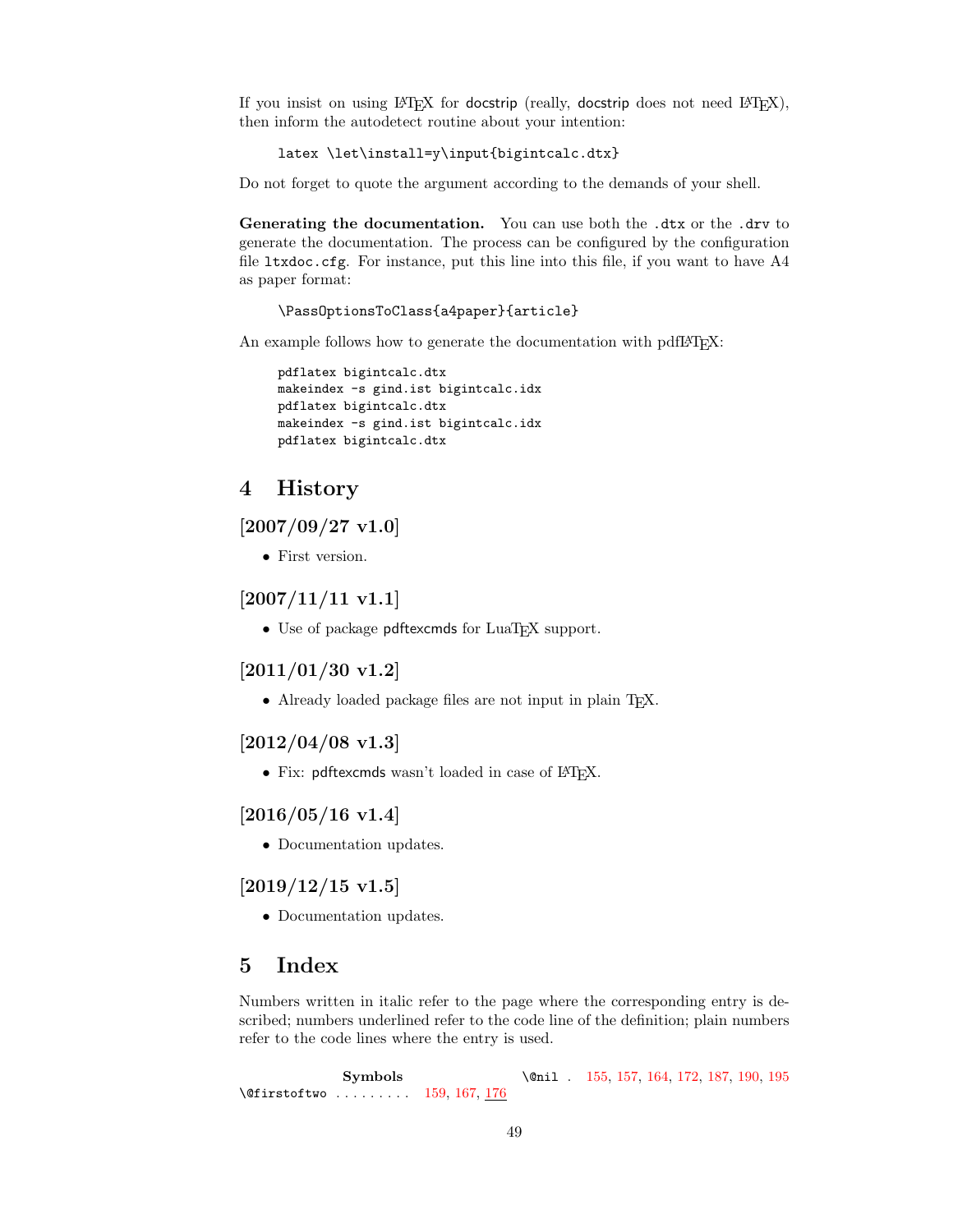| $\text{Qsecondoftwo} \dots \dots \dots \quad 161, 169, \underline{179}$                                              |  |
|----------------------------------------------------------------------------------------------------------------------|--|
| $\{\texttt{Qundefined      58}\}$                                                                                    |  |
| $11 \ldots$ 192, 202, 321, 322, 330, 353,                                                                            |  |
| 451, 463, 496, 509, 521, 556,                                                                                        |  |
| 558, 647, 648, 658, 659, 676,                                                                                        |  |
| 738, 739, 749, 750, 767, 852,                                                                                        |  |
|                                                                                                                      |  |
| 863, 910, 924, 987, 998, 1015,                                                                                       |  |
| $\begin{array}{cccc} 1135, & 1221, & 1246, & 1274, & 1322, \\ 1343, & 1353, & 1447, & 1451, & 1479, \end{array}$     |  |
|                                                                                                                      |  |
| 1525, 1672, 1683, 1691, 1713, 1729                                                                                   |  |
| $\mathbf{A}$                                                                                                         |  |
|                                                                                                                      |  |
| в                                                                                                                    |  |
| \BIC@@@Shl  870, 874                                                                                                 |  |
| \BIC@@@Shr  943, 944, 950, 951, 960                                                                                  |  |
|                                                                                                                      |  |
| $\\E$ IC@@@Dec  531, 532, 550, 555                                                                                   |  |
| \BIC@@@Inc  473, 474, 490, 495                                                                                       |  |
| \BIC@@@PowRec  1373, 1379, 1394                                                                                      |  |
| $\\B{BIC@@ProcessDiv   1578, 1616}$                                                                                  |  |
| \BIC@@Sh1  854, 862, 877, 881                                                                                        |  |
| \BIC@@Shr  914, 919, 923, 961                                                                                        |  |
| \BIC@@AddDigit  699, 700, 710, 789                                                                                   |  |
| \BIC@Cmp  291, 294, 380, 412                                                                                         |  |
| $\\E$ IC@@Dec  511, 519, 568                                                                                         |  |
| \BIC@@Expand $155, 157$                                                                                              |  |
| $\\E$ IC@QInc  453, 461, 504                                                                                         |  |
| $\\B{BIC@MinMax}$ 376, 379                                                                                           |  |
| $\\B{BIC@MinusOne}$ 1336, 1341                                                                                       |  |
| \BIC@@PowRec  1366, 1389, 1395                                                                                       |  |
| $\\B{BIC@ProprocessDiv   1537, 1542}$                                                                                |  |
| \BIC@@ProcessFac $\ldots$ . $1200, 1206$                                                                             |  |
|                                                                                                                      |  |
| $\\B$ IC@@ProcessTim  1007, $\underline{1014}$                                                                       |  |
| \BIC@Sh1  836, 841, 848, 851<br>$\text{BIC@Shr}$ 894, 898, 904,                                                      |  |
| 906, 1367, 1396, 1463, 1467, 1468                                                                                    |  |
|                                                                                                                      |  |
| \BIC@Sqr  1154, 1156, 1159                                                                                           |  |
| \BIC@@SubDigit  788, 799                                                                                             |  |
| $\\B{BIC@QTestMode}$ 123                                                                                             |  |
|                                                                                                                      |  |
| \BIC@Abs  258, 261<br>\BIC@Add  574, <u>577</u> , 583                                                                |  |
|                                                                                                                      |  |
| \BIC@AddCarry0  717                                                                                                  |  |
| \BIC@AddCarry10  718                                                                                                 |  |
|                                                                                                                      |  |
| \BIC@AddDigit  681, 686, 697                                                                                         |  |
| $\E{CQAddResult} \dots \dots \dots \ 680, 690$                                                                       |  |
| \BIC@AddSwitch  579, 586                                                                                             |  |
| \BIC@AddXY  592, 596, 630, 634,                                                                                      |  |
| 641, 646, 837, 842, 849, 1043, 1501                                                                                  |  |
| \BIC@AfterFi<br>131,                                                                                                 |  |
| 194, 231, 344, 381, 383, 413,                                                                                        |  |
| 415, 419, 432, 434, 438, 452,                                                                                        |  |
|                                                                                                                      |  |
| $\begin{array}{rrrr} 456, & 503, & 510, & 514, & 567, & 677, \\ 684, & 712, & 714, & 768, & 773, & 801, \end{array}$ |  |
| 806, 834, 840, 853, 857, 864,                                                                                        |  |
| 869, 876, 880, 893, 897, 908,                                                                                        |  |
|                                                                                                                      |  |

[918,](#page-27-11) [988,](#page-28-5) [992,](#page-28-6) [999,](#page-29-4) [1006,](#page-29-5) [1016,](#page-29-6) [1020,](#page-29-7) [1027,](#page-29-8) [1029,](#page-29-9) [1077,](#page-31-0) [1136,](#page-32-6) [1141,](#page-32-7) [1169,](#page-32-8) [1197,](#page-33-3) [1199,](#page-33-4) [1232,](#page-34-2) [1234,](#page-34-3) [1329,](#page-36-5) [1414,](#page-38-4) [1443,](#page-39-2) [1445,](#page-39-3) [1480,](#page-40-5) [1484,](#page-40-6) [1536,](#page-41-2) [1577,](#page-42-2) [1626,](#page-43-1) [1681,](#page-45-4) [1720,](#page-46-1) [1754,](#page-46-2) [1756,](#page-46-3) [1761,](#page-46-4) [1766](#page-46-5) \BIC@AfterFiFi . . . . . . . . . . . . . . . . [132,](#page-10-10) [203,](#page-11-9) [207,](#page-11-10) [213,](#page-11-11) [234,](#page-12-4) [238,](#page-12-5) [297,](#page-13-4) [301,](#page-13-5) [307,](#page-14-5) [311,](#page-14-6) [323,](#page-14-7) [325,](#page-14-8) [331,](#page-14-9) [335,](#page-14-10) [349,](#page-14-11) [398,](#page-16-8) [400,](#page-16-9) [464,](#page-17-9) [466,](#page-17-10) [472,](#page-17-11) [489,](#page-17-12) [498,](#page-18-12) [500,](#page-18-13) [522,](#page-18-14) [524,](#page-18-15) [530,](#page-18-16) [549,](#page-19-12) [564,](#page-19-13) [649,](#page-21-9) [653,](#page-21-10) [669,](#page-21-11) [740,](#page-23-6) [744,](#page-23-7) [760,](#page-23-8) [911,](#page-27-12) [913,](#page-27-13) [926,](#page-27-14) [933,](#page-27-15) [942,](#page-27-16) [949,](#page-27-17) [1035,](#page-29-10) [1040,](#page-29-11) [1080,](#page-31-1) [1105,](#page-31-2) [1189,](#page-33-5) [1237,](#page-34-4) [1241,](#page-34-5) [1259,](#page-35-1) [1261,](#page-35-2) [1270,](#page-35-3) [1290,](#page-35-4) [1292,](#page-35-5) [1313,](#page-36-6) [1324,](#page-36-7) [1326,](#page-36-8) [1355,](#page-37-7) [1359,](#page-37-8) [1365,](#page-37-9) [1417,](#page-38-5) [1419,](#page-39-4) [1423,](#page-39-5) [1429,](#page-39-6) [1431,](#page-39-7) [1435,](#page-39-8) [1460,](#page-39-9) [1462,](#page-39-10) [1466,](#page-40-7) [1471,](#page-40-8) [1515,](#page-41-3) [1517,](#page-41-4) [1523,](#page-41-5) [1545,](#page-42-3) [1547,](#page-42-4) [1569,](#page-42-5) [1592,](#page-43-2) [1594,](#page-43-3) [1600,](#page-43-4) [1602,](#page-43-5) [1608,](#page-43-6) [1610,](#page-43-7) [1619,](#page-43-8) [1621,](#page-43-9) [1642,](#page-44-1) [1649,](#page-44-2) [1684,](#page-45-5) [1686,](#page-45-6) [1700,](#page-45-7) [1702,](#page-45-8) [1706,](#page-45-9) [1723,](#page-46-6) [1725,](#page-46-7) [1735,](#page-46-8) [1742](#page-46-9) \BIC@AfterFiFiFi [133,](#page-10-11) [218,](#page-11-12) [222,](#page-12-6) [354,](#page-14-12) [358,](#page-15-6) [559,](#page-19-14) [561,](#page-19-15) [591,](#page-20-3) [595,](#page-20-4) [601,](#page-20-5) [604,](#page-20-6) [608,](#page-20-7) [616,](#page-20-8) [618,](#page-20-9) [623,](#page-20-10) [629,](#page-20-11) [633,](#page-21-12) [660,](#page-21-13) [664,](#page-21-14) [751,](#page-23-9) [755,](#page-23-10) [1083,](#page-31-3) [1087,](#page-31-4) [1094,](#page-31-5) [1098,](#page-31-6) [1109,](#page-31-7) [1113,](#page-31-8) [1119,](#page-31-9) [1123,](#page-31-10) [1173,](#page-33-6) [1174,](#page-33-7) [1175,](#page-33-8) [1176,](#page-33-9) [1177,](#page-33-10) [1178,](#page-33-11) [1179,](#page-33-12) [1180,](#page-33-13) [1181,](#page-33-14) [1182,](#page-33-15) [1183,](#page-33-16) [1184,](#page-33-17) [1185,](#page-33-18) [1264,](#page-35-6) [1266,](#page-35-7) [1295,](#page-35-8) [1297,](#page-35-9) [1302,](#page-35-10) [1307,](#page-36-9) [1372,](#page-37-10) [1378,](#page-37-11) [1526,](#page-41-6) [1530,](#page-41-7) [1554,](#page-42-6) [1556,](#page-42-7) [1562,](#page-42-8) [1564,](#page-42-9) [1635,](#page-44-3) [1637](#page-44-4) \BIC@AtEnd . . . . . . . . [95,](#page-9-4) [96,](#page-9-5) [117,](#page-9-6) [1769](#page-46-10) \BIC@Cmp . . . . . . . . . . . . . . . . [287,](#page-13-6) [290](#page-13-7) \BIC@CmpDiff . . . . . . . . . . . . . [323,](#page-14-7) [342](#page-14-13) \BIC@CmpLength . . . . . . . [312,](#page-14-14) [318,](#page-14-15) [320](#page-14-16) \BIC@CmpResult . . . . . . . [326,](#page-14-17) [332,](#page-14-18) [341](#page-14-19) \BIC@Dec .... [421,](#page-16-10) [435,](#page-16-11) [448,](#page-17-13) [508,](#page-18-17) [1208](#page-33-19)  $\B{BIC@DecSwitch ... ... ... 427, 430}$  $\B{BIC@DecSwitch ... ... ... 427, 430}$  $\B{BIC@DecSwitch ... ... ... 427, 430}$  $\B{BIC@DecSwitch ... ... ... 427, 430}$  $\B{BIC@DecSwitch ... ... ... 427, 430}$ \BIC@Div . . . . . . . . . . . . . . [1401,](#page-38-6) [1404](#page-38-7) \BIC@DivCleanup . . . . . . . . . . . . . . . [1515,](#page-41-3) [1523,](#page-41-5) [1541,](#page-42-10) [1545,](#page-42-3) [1554,](#page-42-6) [1562,](#page-42-8) [1592,](#page-43-2) [1600,](#page-43-4) [1608,](#page-43-6) [1619,](#page-43-8) [1635](#page-44-3) \BIC@DivStart ......... [1505,](#page-41-8) [1509](#page-41-9) \BIC@DivStartX . . . . . [1472,](#page-40-9) [1478,](#page-40-10) [1485](#page-40-11) \BIC@DivStartYii ....... [1481,](#page-40-12) [1489](#page-40-13) \BIC@DivStartYiv . . . . . . . [1490,](#page-40-14) [1494](#page-40-15) \BIC@DivStartYvi ....... [1495,](#page-40-16) [1499](#page-40-17) \BIC@DivStartYviii . . . . . . [1500,](#page-40-18) [1504](#page-41-10) \BIC@DivSub . . . . . . . . [1565,](#page-42-11) [1582,](#page-42-12) [1611](#page-43-10) \BIC@DivSwitch . . . . . . . . . . . . . . . . . . [1420,](#page-39-11) [1424,](#page-39-12) [1432,](#page-39-13) [1436,](#page-39-14) [1441](#page-39-15) \BIC@DivSwitchSign . . [1405,](#page-38-8) [1410,](#page-38-9) [1412](#page-38-10) \BIC@DoAdd . . . . . . . . . . [650,](#page-21-15) [654,](#page-21-16) [675](#page-21-17) \BIC@DoSub . . . . . . . . . . [741,](#page-23-11) [745,](#page-23-12) [766](#page-23-13)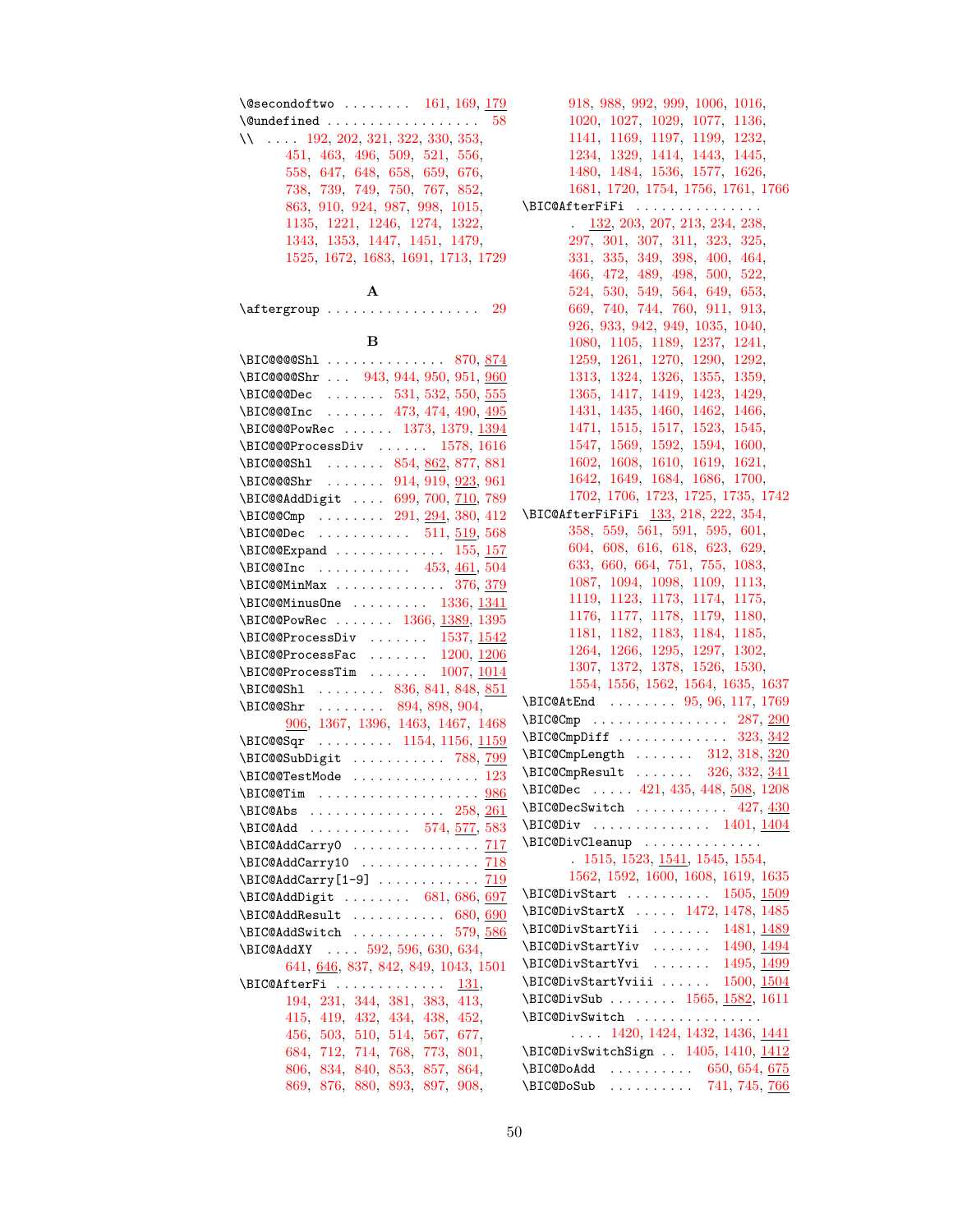\BIC@Expand . . . . . . . . . . [153,](#page-10-12) [183,](#page-11-13) [250](#page-12-7) \BIC@Fac . . . . . . . . . . . . . . [1164,](#page-32-9) [1167](#page-32-10) \BIC@Fi . . . [130,](#page-9-7) [131,](#page-9-8) [132,](#page-10-13) [133,](#page-10-14) [197,](#page-11-14) [227,](#page-12-8) [242,](#page-12-9) [315,](#page-14-20) [339,](#page-14-21) [363,](#page-15-7) [384,](#page-15-8) [404,](#page-16-14) [423,](#page-16-15) [442,](#page-17-14) [459,](#page-17-15) [493,](#page-18-18) [506,](#page-18-19) [517,](#page-18-20) [553,](#page-19-16) [570,](#page-19-17) [638,](#page-21-18) [673,](#page-21-19) [688,](#page-22-14) [715,](#page-22-15) [764,](#page-23-14) [777,](#page-24-6) [807,](#page-24-7) [844,](#page-25-14) [860,](#page-26-15) [872,](#page-26-16) [883,](#page-26-17) [900,](#page-26-18) [921,](#page-27-18) [956,](#page-27-19) [995,](#page-28-7) [1012,](#page-29-12) [1023,](#page-29-13) [1048,](#page-30-2) [1128,](#page-31-11) [1145,](#page-32-11) [1193,](#page-33-20) [1204,](#page-33-21) [1319,](#page-36-10) [1332,](#page-36-11) [1387,](#page-37-12) [1439,](#page-39-16) [1476,](#page-40-19) [1487,](#page-40-20) [1539,](#page-41-11) [1580,](#page-42-13) [1614,](#page-43-11) [1656,](#page-44-5) [1710,](#page-45-10) [1750,](#page-46-11) [1757,](#page-46-12) [1767](#page-46-13) \BIC@Inc . . . . . . . . . [416,](#page-16-16) [440,](#page-16-17) [445,](#page-17-16) [450](#page-17-17) \BIC@IncSwitch . . . . . . . . . . [408,](#page-16-18) [411](#page-16-19) \BIC@MinMax . . . . . . . . . . [367,](#page-15-9) [372,](#page-15-10) [375](#page-15-11) \BIC@MinusOne . . . . . . [1252,](#page-35-11) [1281,](#page-35-12) [1334](#page-36-12) \BIC@Mod . . . . . . . . . . . . . . [1660,](#page-44-6) [1663](#page-44-7) \BIC@ModMinus . . . . . . . . . [1732,](#page-46-14) [1752](#page-46-15) \BIC@ModSwitch . [1687,](#page-45-11) [1703,](#page-45-12) [1707,](#page-45-13) [1712](#page-45-14) \BIC@ModSwitchSign . . [1664,](#page-44-8) [1669,](#page-44-9) [1671](#page-44-10) \BIC@ModTwo . . . . . . . . . . . . . . . . . . [1263,](#page-35-13) [1294,](#page-35-14) [1301,](#page-35-15) [1321,](#page-36-13) [1364,](#page-37-13) [1722](#page-46-16) \BIC@ModX . . . . . . . . . . . . . [1736,](#page-46-17) [1759](#page-46-18) \BIC@Mul . . . . . . . . . . . . . . [1068,](#page-30-3) [1071](#page-30-4) \BIC@MulDigit[3-9] .......... [1050](#page-30-5) \BIC@MulSwitch . . . . . . . . [1072,](#page-30-6) [1075](#page-30-7)  $\B{BIC@Normalize ... ... ... 200, 247}$  $\B{BIC@Normalize ... ... ... 200, 247}$  $\B{BIC@Normalize ... ... ... 200, 247}$  $\B{BIC@Normalize ... ... ... 200, 247}$  $\B{BIC@Normalize ... ... ... 200, 247}$ \BIC@NormalizeDigits . [223,](#page-12-11) [239,](#page-12-12) [244](#page-12-13) \BIC@NormalizeZero ....... [219,](#page-11-16) [229](#page-12-14) \BIC@Odd . . . . . . . . . . . . . [388,](#page-15-12) [393,](#page-15-13) [395](#page-16-20) \BIC@PosCmp . . . . [317,](#page-14-22) [590,](#page-20-12) [600,](#page-20-13) [615,](#page-20-14) [628,](#page-20-15) [1082,](#page-31-12) [1093,](#page-31-13) [1108,](#page-31-14) [1118,](#page-31-15) [1171,](#page-33-22) [1196,](#page-33-23) [1354,](#page-37-14) [1371,](#page-37-15) [1442,](#page-39-17) [1513,](#page-41-12) [1543,](#page-42-14) [1552,](#page-42-15) [1590,](#page-43-12) [1617,](#page-43-13) [1633](#page-43-14) \BIC@Pow . . . . . . . . . . . . . . [1213,](#page-33-24) [1216](#page-34-6) \BIC@PowRec [1303,](#page-35-16) [1308,](#page-36-14) [1314,](#page-36-15) [1352,](#page-37-16) [1390](#page-38-11) \BIC@PowSwitch . . . . . . . . [1217,](#page-34-7) [1220](#page-34-8) \BIC@ProcessDiv . . . . . . . . . . . . . .  $\ldots$  .  $\frac{1478}{1510}$ ,  $\frac{1512}{1548}$ , [1557,](#page-42-17) [1583,](#page-42-18) [1595,](#page-43-15) [1603,](#page-43-16) [1622,](#page-43-17) [1638](#page-44-11) \BIC@ProcessDivII ............ . . . . [1570,](#page-42-19) [1589,](#page-42-20) [1627,](#page-43-18) [1643,](#page-44-12) [1650](#page-44-13) \BIC@ProcessDivIV .......... [1616](#page-43-19) \BIC@ProcessFac . . . . [1190,](#page-33-25) [1195,](#page-33-26) [1207](#page-33-27) \BIC@ProcessMul . [1084,](#page-31-16) [1088,](#page-31-17) [1095,](#page-31-18) [1099,](#page-31-19) [1110,](#page-31-20) [1114,](#page-31-21) [1120,](#page-31-22) [1124,](#page-31-23) [1132,](#page-32-12) [1134,](#page-32-13) [1160,](#page-32-14) [1201,](#page-33-28) [1238,](#page-34-9) [1242,](#page-34-10) [1356,](#page-37-17) [1360,](#page-37-18) [1374,](#page-37-19) [1380,](#page-37-20) [1391](#page-38-12) \BIC@ProcessTim . [989,](#page-28-8) [997,](#page-29-14) [1017,](#page-29-15) [1021](#page-29-16) \BIC@Sgn . . . . . . . . . [271,](#page-13-8) [274,](#page-13-9) [431,](#page-16-21) [1076,](#page-31-24) [1079,](#page-31-25) [1104,](#page-31-26) [1413,](#page-38-13) [1416,](#page-38-14) [1428](#page-39-18) \BIC@Shl . . . [829,](#page-25-15) [832,](#page-25-16) [1491,](#page-40-22) [1496,](#page-40-23) [1506](#page-41-15) \BIC@Shr . . . . . . . . . . . . . . . . [887,](#page-26-19) [890](#page-26-20) \BIC@ShrDigit[00-19] ......... [963](#page-28-9) \BIC@ShrResult [927,](#page-27-20) [928,](#page-27-21) [934,](#page-27-22) [935,](#page-27-23) [958](#page-28-10)  $\B{BIC@Space}$  . . . . . . . . . . . . . . [134,](#page-10-15) [184,](#page-11-17) [253,](#page-12-15) [263,](#page-13-10) [265,](#page-13-11) [678,](#page-21-20) [692,](#page-22-16)

[694,](#page-22-17) [783,](#page-24-8) [802,](#page-24-9) [865,](#page-26-21) [1000,](#page-29-17) [1030,](#page-29-18) [1036,](#page-29-19) [1041,](#page-30-8) [1137,](#page-32-15) [1731,](#page-46-19) [1743,](#page-46-20) [1762](#page-46-21) \BIC@Sqr . . . . . . . . . . . . . . [1149,](#page-32-16) [1152](#page-32-17) \BIC@StripHexSpace ....... [187,](#page-11-2) [190](#page-11-18)  $\B{BIC@SubCarry0}$  .................... [809](#page-24-10)  $\B{BIC@SubCarry10}$  . . . . . . . . . . . . . [810](#page-24-11)  $\B{BIC@SubCarry[1-9] \ldots \ldots \qquad \underline{811}$  $\B{BIC@SubCarry[1-9] \ldots \ldots \qquad \underline{811}$  $\B{BIC@SubCarry[1-9] \ldots \ldots \qquad \underline{811}$ \BIC@SubDigit ....... [770,](#page-24-13) [775,](#page-24-14) [786](#page-24-15) \BIC@SubResult . . . . . . . . . . [769,](#page-24-16) [779](#page-24-17) \BIC@SubXY . . . . . . . . . . . . . . . . . . . [605,](#page-20-16) [609,](#page-20-17) [619,](#page-20-18) [624,](#page-20-19) [644,](#page-21-21) [737,](#page-23-15) [1571,](#page-42-21) [1585,](#page-42-22) [1628,](#page-43-20) [1644,](#page-44-14) [1651,](#page-44-15) [1763](#page-46-22) \BIC@Temp . . . . . . . . . . . . [719,](#page-22-18) [727,](#page-23-16) [728,](#page-23-17) [729,](#page-23-18) [730,](#page-23-19) [731,](#page-23-20) [732,](#page-23-21) [733,](#page-23-22) [734,](#page-23-23) [735,](#page-23-24) [736,](#page-23-25) [811,](#page-24-18) [818,](#page-25-17) [819,](#page-25-18) [820,](#page-25-19) [821,](#page-25-20) [822,](#page-25-21) [823,](#page-25-22) [824,](#page-25-23) [825,](#page-25-24) [826,](#page-25-25) [963,](#page-28-11) [966,](#page-28-12) [967,](#page-28-13) [968,](#page-28-14) [969,](#page-28-15) [970,](#page-28-16) [971,](#page-28-17) [972,](#page-28-18) [973,](#page-28-19) [974,](#page-28-20) [975,](#page-28-21) [976,](#page-28-22) [977,](#page-28-23) [978,](#page-28-24) [979,](#page-28-25) [980,](#page-28-26) [981,](#page-28-27) [982,](#page-28-28) [983,](#page-28-29) [984,](#page-28-30) [985,](#page-28-31) [1050,](#page-30-9) [1059,](#page-30-10) [1060,](#page-30-11) [1061,](#page-30-12) [1062,](#page-30-13) [1063,](#page-30-14) [1064,](#page-30-15) [1065](#page-30-16) \BIC@TestMode ................ [123](#page-9-2) \BIC@Tim . . . . . . . . . . [986,](#page-28-32) [1138,](#page-32-18) [1143](#page-32-19) \BIC@TimDigit . . . . . . [1002,](#page-29-20) [1009,](#page-29-21) [1025](#page-29-22)  $\big\}$   $\big\}$  . . . . . . . . . [4](#page-3-2),  $\frac{256}{389}$  $\frac{256}{389}$  $\frac{256}{389}$  $\Big\{\Big\}$ BigIntCalcAdd . . . . . . . . . . . . [7](#page-6-2), [640](#page-21-22) \bigintcalcAdd ... [5](#page-4-2), [572,](#page-19-18) [1138,](#page-32-18) [1143](#page-32-19)  $\big\{ \begin{array}{ccc} \text{bigintcalcomp} & \ldots & \ldots & \ldots & 5,285 \end{array} \right.$  $\big\{ \begin{array}{ccc} \text{bigintcalcomp} & \ldots & \ldots & \ldots & 5,285 \end{array} \right.$  $\big\{ \begin{array}{ccc} \text{bigintcalcomp} & \ldots & \ldots & \ldots & 5,285 \end{array} \right.$  $\big\{ \begin{array}{ccc} \text{bigintcalcomp} & \ldots & \ldots & \ldots & 5,285 \end{array} \right.$  $\big\{ \begin{array}{ccc} \text{bigintcalcomp} & \ldots & \ldots & \ldots & 5,285 \end{array} \right.$ \BigIntCalcDec . . . . . . . . . . . . . [7](#page-6-3), [447](#page-17-18)  $\big\{\begin{matrix} \phi_1 & \phi_2 & \phi_3 \\ \phi_4 & \phi_5 & \phi_6 \end{matrix}\big\}$  $\big\{\begin{matrix} \phi_1 & \phi_2 & \phi_3 \\ \phi_4 & \phi_5 & \phi_6 \end{matrix}\big\}$  $\big\{\begin{matrix} \phi_1 & \phi_2 & \phi_3 \\ \phi_4 & \phi_5 & \phi_6 \end{matrix}\big\}$  $\Big\{\Big\}$ BigIntCalcDiv . . . . . . . . . . . . [8](#page-7-2), [1408](#page-38-15) \bigintcalcDiv . . . [7](#page-6-4), [1399,](#page-38-16) [1738,](#page-46-23) [1745](#page-46-24) \BigIntCalcError ......... [484,](#page-17-19) [534,](#page-18-21) [544,](#page-19-19) [723,](#page-23-26) [814,](#page-25-26) [1055,](#page-30-17) [1169,](#page-32-8) [1186,](#page-33-29) [1256,](#page-35-17) [1259,](#page-35-1) [1267,](#page-35-18) [1271,](#page-35-19) [1298,](#page-35-20) [1310,](#page-36-16) [1316,](#page-36-17) [1318,](#page-36-18) [1384,](#page-37-21) [1386,](#page-37-22) [1414,](#page-38-4) [1474,](#page-40-24) [1681,](#page-45-4) [1726,](#page-46-25) [1749](#page-46-26)  $\big\{ \big\}$  $\begin{array}{ccc}\n\text{BigIntCalcInc} & \ldots & \ldots & \ldots & \ldots & \ldots\n\end{array}$  $\big\{ \begin{array}{ccc} \text{bigintcal} & \ldots & \ldots & \ldots & 5,406 \end{array} \right.$  $\big\{ \begin{array}{ccc} \text{bigintcal} & \ldots & \ldots & \ldots & 5,406 \end{array} \right.$  $\big\{ \begin{array}{ccc} \text{bigintcal} & \ldots & \ldots & \ldots & 5,406 \end{array} \right.$  $\big\{ \begin{array}{ccc} \text{bigintcal} & \ldots & \ldots & \ldots & 5,406 \end{array} \right.$  $\big\{ \begin{array}{ccc} \text{bigintcal} & \ldots & \ldots & \ldots & 5,406 \end{array} \right.$  $\big\{ \begin{array}{ccc} \text{bigintcal} & \ldots & \ldots & 4, & 252 \end{array} \right\}$  $\big\{ \begin{array}{ccc} \text{bigintcal} & \ldots & \ldots & 4, & 252 \end{array} \right\}$  $\big\{ \begin{array}{ccc} \text{bigintcal} & \ldots & \ldots & 4, & 252 \end{array} \right\}$  $\big\{ \begin{array}{ccc} \text{bigintcal} & \ldots & \ldots & 4, & 252 \end{array} \right\}$  $\big\{ \begin{array}{ccc} \text{bigintcal} & \ldots & \ldots & 4, & 252 \end{array} \right\}$  $\big\{ \begin{array}{ccc} \text{bigintcal} \end{array} \right.$  $\big\{ \begin{array}{ccc} \text{bigintcalcMin} & \ldots & \ldots & 4,365 \end{array} \right.$  $\big\{ \begin{array}{ccc} \text{bigintcalcMin} & \ldots & \ldots & 4,365 \end{array} \right.$  $\big\{ \begin{array}{ccc} \text{bigintcalcMin} & \ldots & \ldots & 4,365 \end{array} \right.$  $\big\{ \begin{array}{ccc} \text{bigintcalcMin} & \ldots & \ldots & 4,365 \end{array} \right.$  $\big\{ \begin{array}{ccc} \text{bigintcalcMin} & \ldots & \ldots & 4,365 \end{array} \right.$  $\Big\{\Big\}$ BigIntCalcMod . . . . . . . . . . . [8](#page-7-3), [1667](#page-44-16)  $\big\{ \begin{array}{ccc} \big\{ \begin{array}{ccc} \big\{ \end{array} \big\} \end{array}$  $\begin{array}{ccc}\n\text{BigIntCalcMul} & \ldots & \ldots & \ldots & \ldots & \ldots\n\end{array}$ \bigintcalcMul ... [6](#page-5-3), [1066,](#page-30-18) [1738,](#page-46-23) [1745](#page-46-24) \bigintcalcNum . . [3](#page-2-4), [245,](#page-12-18) [254,](#page-12-19) [259,](#page-12-20) [272,](#page-13-13) [288,](#page-13-14) [292,](#page-13-15) [368,](#page-15-17) [373,](#page-15-18) [377,](#page-15-19) [409,](#page-16-24) [428,](#page-16-25) [575,](#page-19-20) [579,](#page-19-9) [584,](#page-19-21) [830,](#page-25-27) [888,](#page-26-22) [1069,](#page-30-19) [1073,](#page-30-20) [1150,](#page-32-21) [1165,](#page-32-22) [1214,](#page-33-30) [1218,](#page-34-11) [1402,](#page-38-17) [1406,](#page-38-18) [1661,](#page-44-18) [1665](#page-44-19) \BigIntCalcOdd ............ [7](#page-6-7), [391](#page-15-20)  $\big\{ \big\}$  $\big\{ \begin{array}{ccc} \big\{ \end{array} \right\}$  $\big\{ \begin{array}{ccc} \text{bigintcalcSgn} & \ldots & \ldots & \ldots & 4,269 \end{array} \right\}$  $\big\{ \begin{array}{ccc} \text{bigintcalcSgn} & \ldots & \ldots & \ldots & 4,269 \end{array} \right\}$  $\big\{ \begin{array}{ccc} \text{bigintcalcSgn} & \ldots & \ldots & \ldots & 4,269 \end{array} \right\}$  $\big\{ \begin{array}{ccc} \text{bigintcalcSgn} & \ldots & \ldots & \ldots & 4,269 \end{array} \right\}$  $\big\{ \begin{array}{ccc} \text{bigintcalcSgn} & \ldots & \ldots & \ldots & 4,269 \end{array} \right\}$  $\Big\{\Big\}$ BigIntCalcShl . . . . . . . . . . . . . [8](#page-7-5), [846](#page-25-28)  $\big\{ \begin{array}{ccc} \Delta & \ldots & \ldots & \ldots & \ldots & \ldots & \ldots \end{array} \right\}$